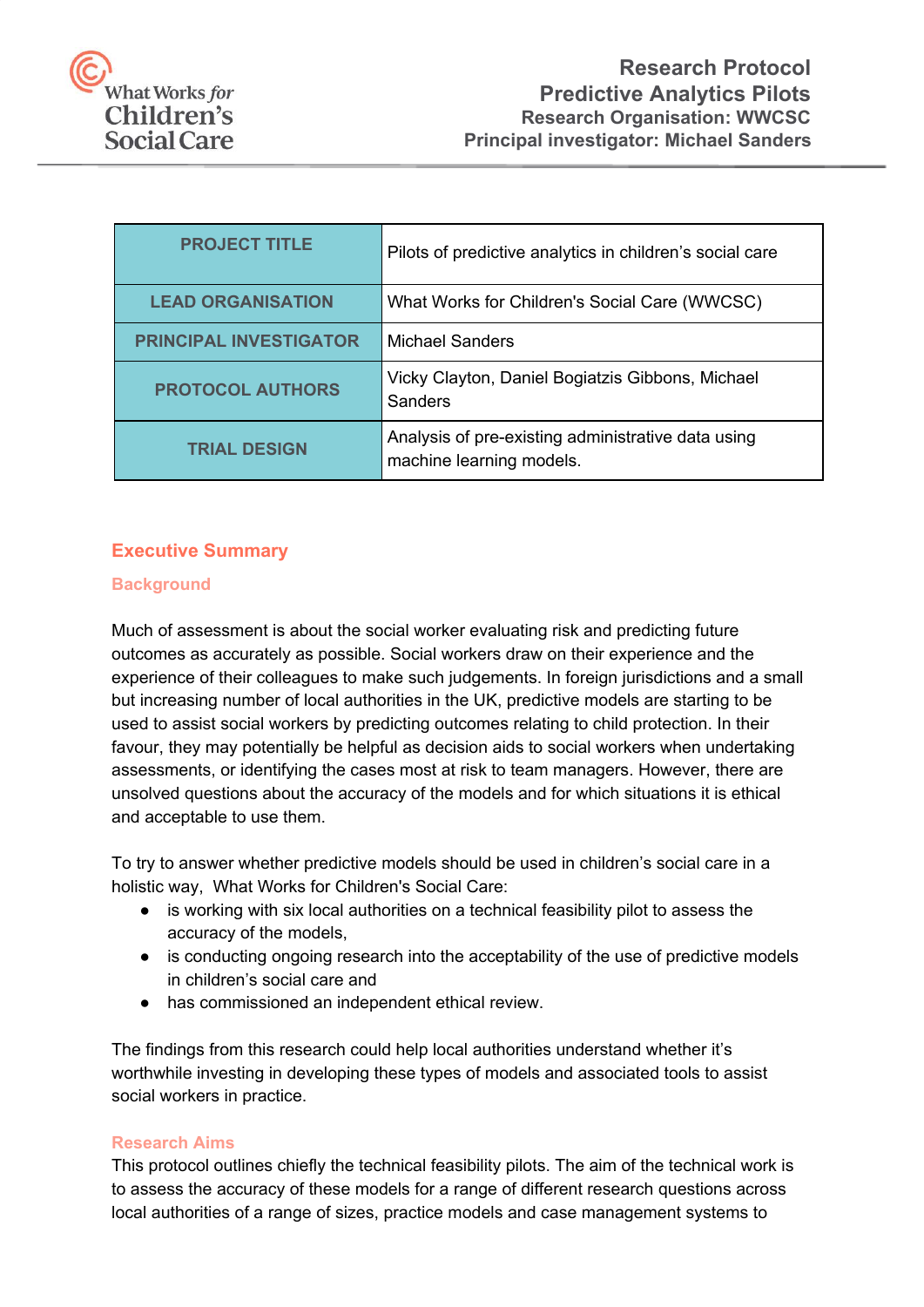understand which outcomes the models might predict well, as well as some of the practical obstacles (ease of data extraction from the case management system, quality of data etc). A key research question is whether the inclusion of referral and assessment reports substantially improves the accuracy of the models.

## **Research Design**

The research involves building predictive models and evaluating their accuracy. The accuracy of the model tells us how many errors the models make, which is important to know if we are testing whether they would be useful to assist decision-making. In order to test whether referral and assessment reports improve the models, we conduct "topic modelling", a natural language processing (NLP) technique to find human-recognisable themes, and feed the topics into the models. We anticipate that being able to incorporate the information from referral and assessment reports is particularly important to the children's social care context because much of the nuanced information about the child and family is contained within these reports. We also carry out additional analysis to understand whether the model is biased against particular sub-groups and explore different ways of explaining the outputs of the model. We assess the accuracy of the models by predicting the outcomes for children and young people from unseen historical data. We are not testing the models in practice by doing any "live" predictions. No decisions regarding any individual cases will be taken by, or as a result of, the model.

## **Outcome Measures**

We are trying to predict:

- Are children / young people being re-referred within 12 months of having their case being designated "no further action" (NFA) or their case closing?
- Are children / young people who have been referred to early help being stepped up to a Child in Need (CIN) or Child Protection (CP) plan within a 12 month period?
- Following assessment are children / young people being stepped up to a Child Protection (CP) plan or being looked after?
- Are children / young people being re-registered as CIN within 12 months of their case being designated "no further action" NFA or their case closing?
- Are children / young people registered on a Child in Need (CIN) plan being escalated to a Child Protection (CP) or being looked after within 4 years of initial registration?

## **Analyses**

For each prediction question, we try a range of binary classification algorithms (decision tree, logistic regression, and gradient boosting) which differ in complexity and cost to develop and maintain (if a local authority were to develop it themselves). For topic modelling, we consider two algorithms: Latent Dirichlet Allocation (LDA) and Structured Topic Model (STM). LDA is probably the most common type, and STM allows us to incorporate other information about the case. We validate the models using cross-validation and optimise for the area under the curve (AUC) of the precision-recall graph which allows us to balance different types of errors. We evaluate the AUC precision-recall of the final model chosen on unseen data.

## **Correspondence**

If you'd like to get in touch about the project, please email: [wwcprogrammes@nesta.org.uk](mailto:wwcprogrammes@nesta.org.uk) **Contents**

[Introduction](#page-3-0) **[4](#page-3-0)**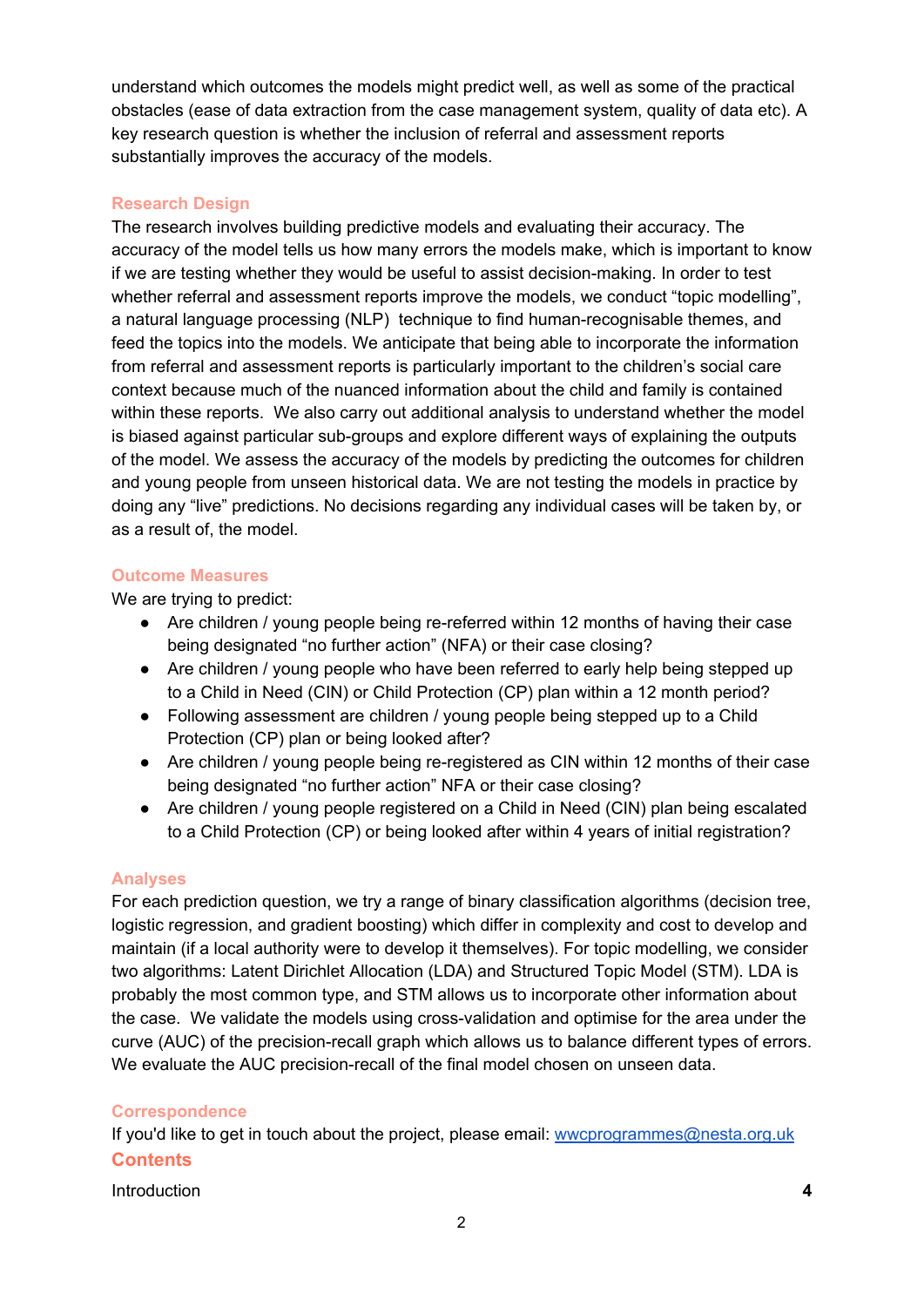| <b>Outcomes and Data</b>   | 13 |
|----------------------------|----|
| <b>Model Specification</b> | 24 |
| Reporting                  | 27 |
| <b>Risks</b>               | 32 |
| Timeline                   | 33 |
| <b>Ethics</b>              | 34 |
| Data Protection            | 39 |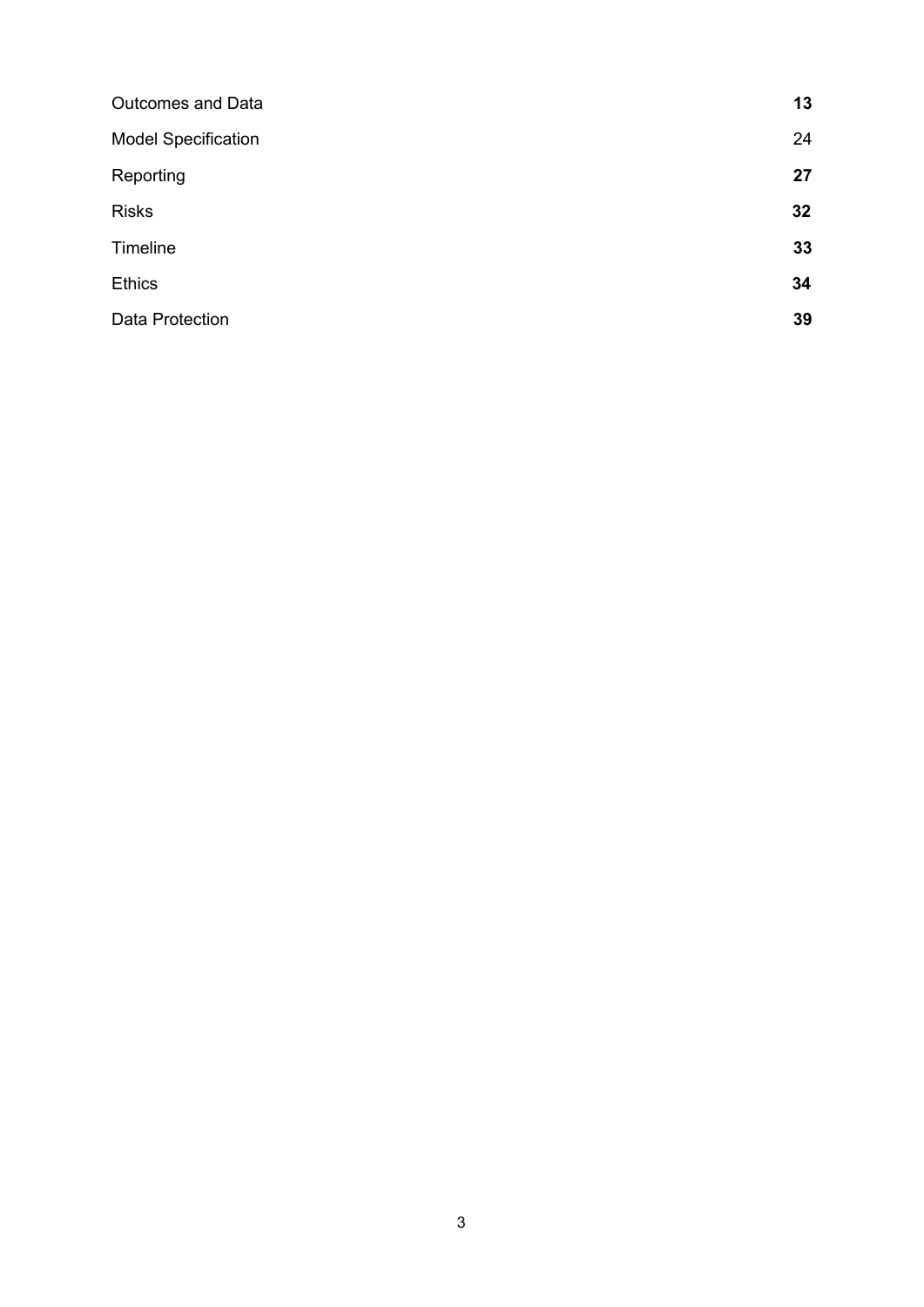#### <span id="page-3-0"></span>**Introduction**

#### **Motivation**

Much of assessment is about the social worker evaluating risk and predicting future outcomes as accurately as possible. Social workers draw on their experience and the experience of their colleagues to make such judgements. In foreign jurisdictions<sup>1</sup> and a small but increasing number of local authorities in the UK, predictive models are starting to be used to assist social workers by predicting outcomes relating to child protection. In their favour, they may potentially be useful to signpost early help or act as a decision aid when undertaking assessments and the downstream impact of outcomes for the child / young person and family, and the associated savings on more intensive support / intervention. But could be damaging if they are not accurate and / or able to be deployed appropriately by practitioners. There are unsolved questions about the accuracy<sup>2</sup> of the models and for which situations it is ethical and acceptable to use them. Answers to such questions would help us understand the appropriateness of using these models in children's social care and would assist local authorities in their decision-making about whether to invest in developing these types of models (and associated tools to be used to assist social workers in practice) and when not to.

The goal of this research strand is thus to try to answer some of those questions. This protocol outlines the technical piece of this work but the WWCSC has also commissioned an independent review of the ethics of using predictive analytics in children's social care,<sup>3</sup>, and also are conducting work to assess the acceptability of the use of these types of models to the sector.

Specifically in this project we aim to assess the accuracy of these models for a range of different research questions across local authorities of a range of sizes, practice models and case management systems to understand which outcomes the models might be accurately predict and some of the practical obstacles (ease of data extraction from the case management system, quality of data etc). This allows us to assess both when the models are missing cases they should identify as at risk, and also when they are identifying cases at risk that are actually low risk. We will also carry out additional analysis to understand whether the model is biased against particular sub-groups and explore different ways of explaining the outputs of the model. We assess the accuracy of the models by predicting on unseen historical data on the outcomes for children and young people. We are **not** testing the models as an "intervention" i.e. we are not testing whether the models work in practice by doing any "live" predictions on cases where social workers are currently making decisions. Although how the models would be used in practice is an important question, it is

<sup>1</sup> For example, Allegheny County, Pennsylvania using predictive analytics in screening. (Allegheny County Department of Human Services. May, 1st 2019. *Developing Predictive Risk Models to Support Child Maltreatment Hotline Screening*. **Decisions** 

[https://www.alleghenycountyanalytics.us/index.php/2019/05/01/developing-predictive-risk-models-support-child-maltreatment-h](https://www.alleghenycountyanalytics.us/index.php/2019/05/01/developing-predictive-risk-models-support-child-maltreatment-hotline-screening-decisions/) [otline-screening-decisions/\)](https://www.alleghenycountyanalytics.us/index.php/2019/05/01/developing-predictive-risk-models-support-child-maltreatment-hotline-screening-decisions/) and in Florida (ECKERD CONNECTS | ECKERD RAPID SAFETY FEEDBACK, <https://eckerd.org/family-children-services/ersf/>).

 $2$  Except in the section on performance metrics, we shall be using the term "accuracy" in the lay sense and not the technical definition. This is because the more general term "performance metrics" used in data science to describe the performance of the model is often used in the local authority context to talk about the performance of the authority, and we wish to avoid any potential misunderstanding that the performance of the model is being used to assess the performance of the local authority.  $3$  What Works for Children's Social Care. (2019). REQUEST FOR QUOTE for an ethics review of machine learning in children's social care [https://s29720.pcdn.co/wp-content/uploads/Machine\\_Learning\\_in\\_children\\_\\_\\_s\\_social\\_care\\_ethics\\_review.pdf](https://s29720.pcdn.co/wp-content/uploads/Machine_Learning_in_children___s_social_care_ethics_review.pdf)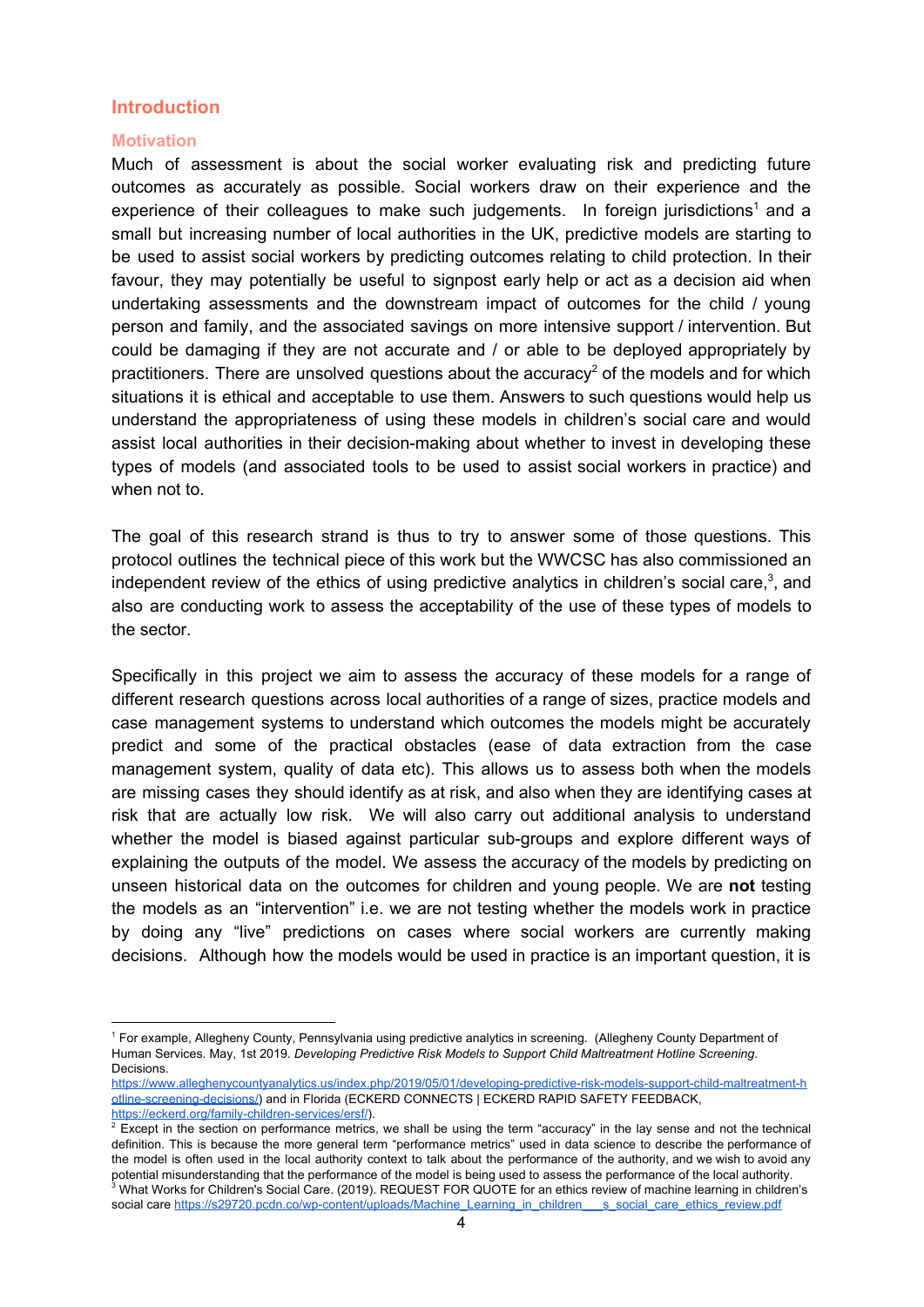a question that comes after establishing the basics of whether the model is accurate on historical unseen data.

The WWCSC is in an unusual position to do this work as it is an independent research organisation which does not have a profit incentive related to developing a future tool. This allows us to approach the question with a healthy dose of scepticism and provide reliable evidence on whether the use of such models is helpful to the sector. We commit to publishing the results regardless of the outcome. The three strands (ethics, acceptability and technical feasibility) will inform a series of public reports which to enable an informed conversation in the sector about the use of predictive models.

### **Partners**

### **Local Authorities**

We issued an open call<sup>4</sup> for local authorities to work with us on the project. We are working with six local authorities across a wide range of geographies and sizes. The local authorities are providing the data and guiding the outcomes to predict as well as extracting the data and hosting us to analyse the data.

### **What Works for Children's Social Care (WWCSC)**

WWCSC is cleaning the data, building the models and writing the final report as well as managing the project overall.

### **Approach**

### **Building responsible models**

We believe that building responsible (reliable, effective user-centered) models<sup>5</sup> is important in general but in the sector of children's social care, it is particularly important because the decisions that social workers are making (and which the models would be assisting in if they were to be used in practice) carry so much weight in a child's and family's life. Because of this, we have tried to think carefully about the potential pitfalls of this research. We outline broad principles here and explain our technical mitigations in the appropriate technical section.

1) **Assisting social workers**: for absolute clarity on our position, predictive models are no replacement for high quality social work. Conducting assessments of future risk (the only part of social work that we think predictive models could help with) is merely a part of the complex process of a social worker building a relationship with the family and creating safety for the child.

Additionally, the models rely on data collected by social workers and so would be no good without social workers gathering the information and carefully weighing it in their reports. We are guided by the principle of the models assisting the social worker to make decisions and not burdening them in the process. We chose questions which are likely to be practically helpful to feed into key decision points.

<https://whatworks-csc.org.uk/blog/call-for-partners-to-pilot-potential-of-analysing-case-notes-to-assist-social-workers/>

<sup>4</sup> What Works for Children's Social Care. February, 7th 2019. *Call for partners to pilot potential of analysing case notes to assist social workers.*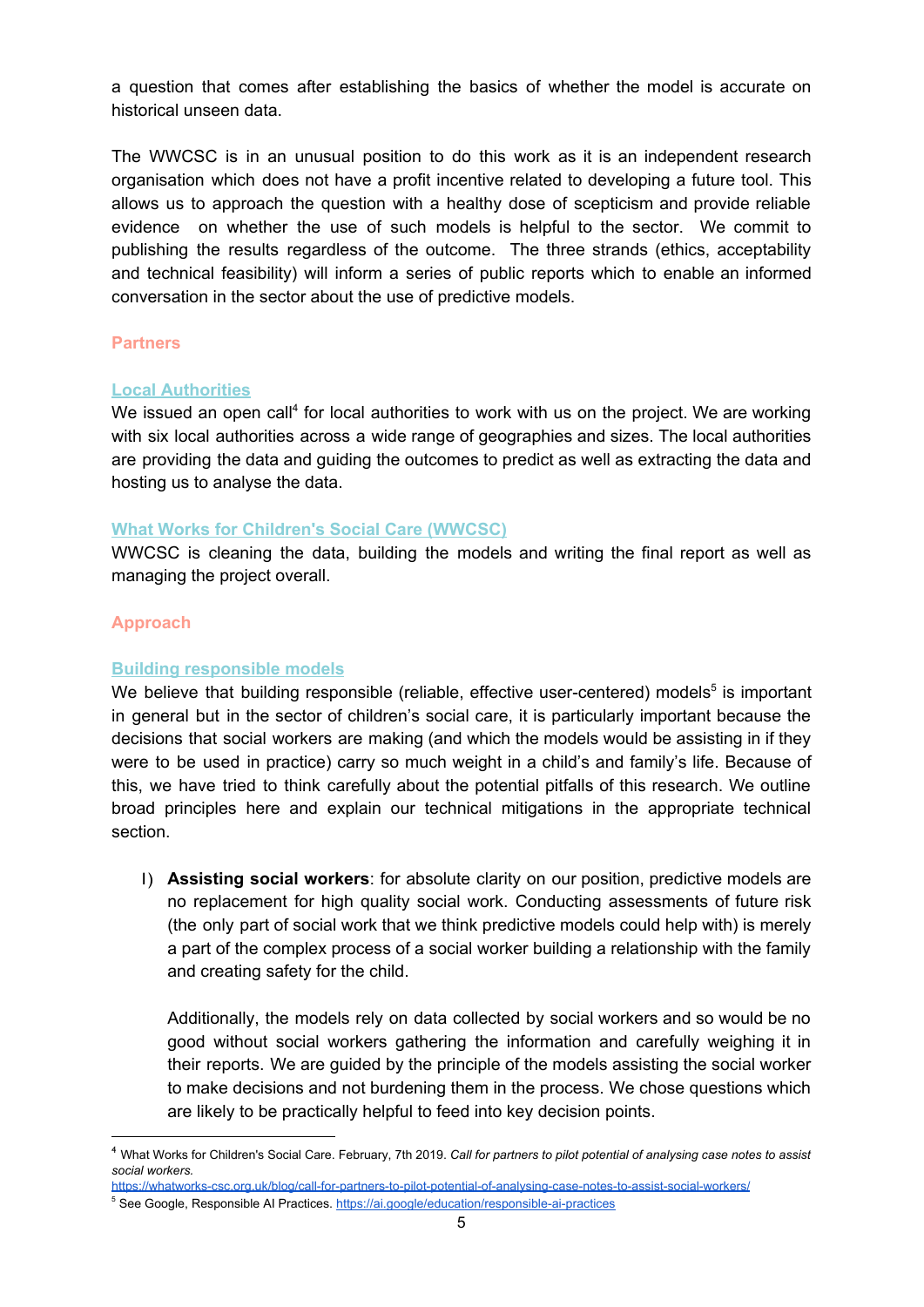For this project, we a) design the outputs of the models in response to feedback from social workers as to what helps them most in their decision-making; b) don't ask social workers to collect additional information to act as input to the model beyond what they are already required to collect. Whilst we do not have control over how local authorities might use similar models in practice, we will address the potential for the models to become a compliance tool and how this might be avoided should they be deemed to be technically feasible, ethical and acceptable.

- 2) **Assist local authorities:** we have restricted ourselves to using standard issue local authority computers during the heavy data processing phase and freely accessible software to replicate as closely as possible the resources available to local authorities. We attempt to provide both a plain language explanation in this protocol and the research report, as well as the technical details (and code used to build the model) necessary for a local authority to replicate the research $6$  on their own (cleaned and processed) data so that it accessible and useful to decision-makers, practitioners and analysts in local authorities.
- 3) **Transparency**: this includes making the output of the models interpretable and providing the reasons why the model has made that prediction. This also includes being transparent in our research through publishing our analysis plan in this trial protocol and also providing the code used to build the models under a copyleft licence so that it can be inspected and improved upon.
- 4) **Fairness**: we commit to using processes to attempt to understand and document bias present in the model. Whilst it is out of scope to produce a tool to assist decision-making in practice (during assessments), we shall provide a discussion of the fair handling of mispredictions in the final report, again in the case where the use of these types of models is deemed to be technically feasible, ethical and acceptable.

#### **In scope**

### **Kinds of research questions**

The types of models we're exploring predict a binary (yes/no) outcome<sup>7</sup> for an individual e.g. "will child A be referred to children's services within 12 months of their case being closed?"

The questions focus on predicting *process-oriented outcomes* e.g. stepping up or down or closing a case rather than impact-oriented outcomes, e.g. safety or wellbeing, because predictive models need well-defined outcomes which are collected in the course of day-to-day operations and therefore fit into existing processes instead of, for example, survey data.

Because of the data protection setup (see "Data protection" below), we keep local authorities' data separate and build a model for each local authority using their own data, meaning that the number of cases each model can learn from is small relative to the complexity of the prediction we're asking the model to make.

<sup>&</sup>lt;sup>6</sup> This relies on local authorities having analysts with some (R) coding proficiency. We recognise that this will not always be accessible to local authorities but this setup is the most cost effective whilst still using the necessary tools.

 $7$  We focus on outcomes which are binary because questions we considered which have continuous outcomes tended to require many more years of data than we could access e.g. the duration of being on a CIN (child in need) plan, or the number of CIN (child in need) episodes.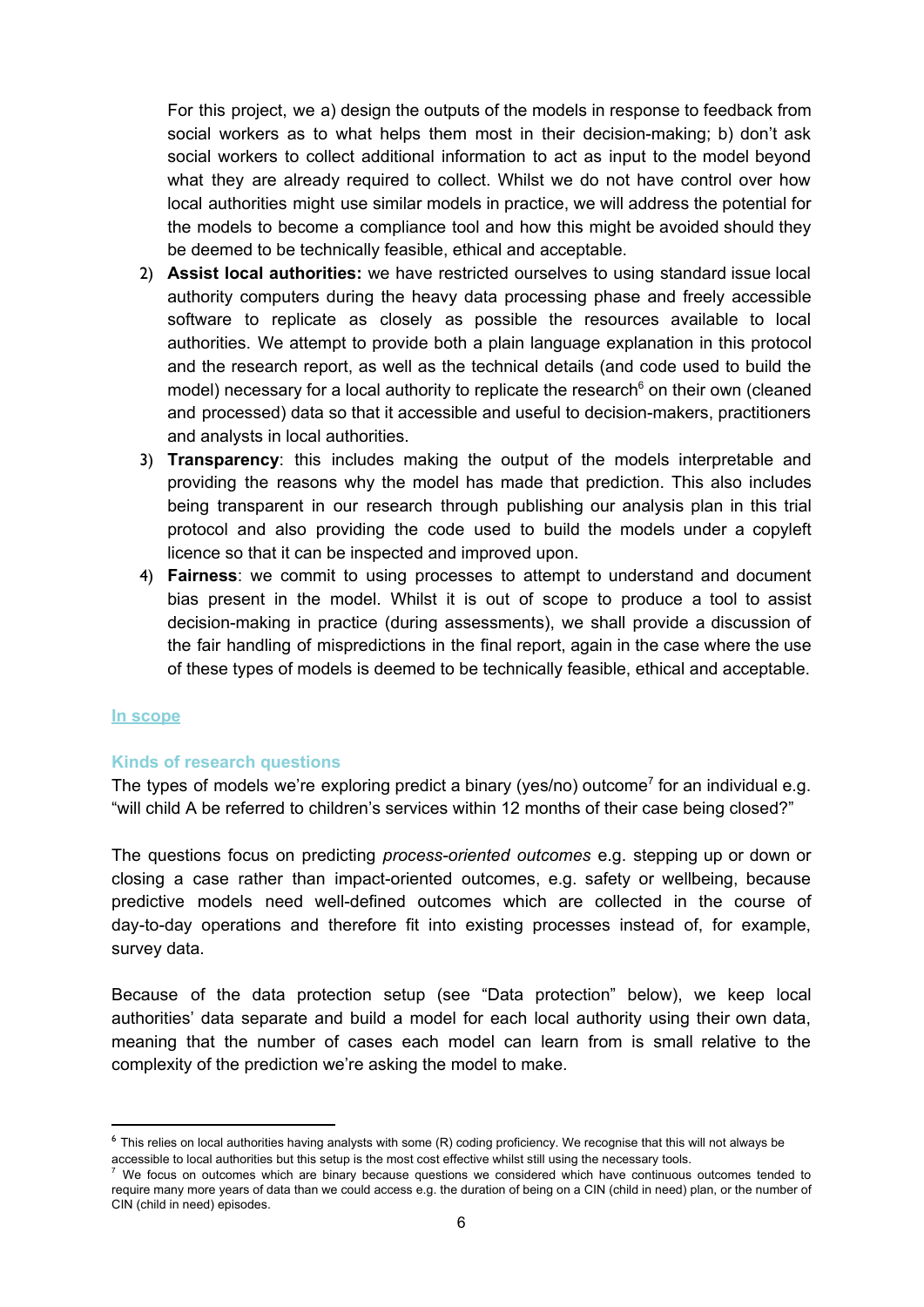This constraint focuses our attention on questions early in a child's journey through children's social care where there are a larger number of cases although we do explore a few predictions involving outcomes later along the journey to understand the constraints of these techniques.

### **Model outputs**

The research questions are chosen to augment social workers' appraisal of levels of risk in the future, for example, predicting a step up from a child being on a CIN plan to a CP (child protection) plan indicates the level of risk may be expected to increase in the future, or that there is a current risk that the model assesses as more problematic than the social worker's evaluation. This may confirm a social worker's decision to step up, or provide an additional lens to understand the case if the social worker intended to not escalate the case.

As a result, the model outputs a probability: for example an 86 percent predicted probability that child A will be re-referred within twelve months, and also an indication of how much each variable -- e.g. mentions of parental alcoholism in the case notes -- contributes to the prediction.

The research also explores how best to represent this output in a helpful way to social workers.

### **Data included in models**

We only use information about the particular case that is available to the social worker and recorded in the case management systems at the time of the decision which the model is designed to assist. The decision will most likely be within an assessment, either at the beginning of working with a family or as part of ongoing assessment work .

Since a feasible use case of these models is giving social workers additional information at the time they are making a decision about a case, it is important that the data we feed the model accurately represents the data that would be available to the social worker at the time they are making that decision.

Even though it is out of scope to build tools to be used in practice during this research (see "Out of scope" below), it is important that the models reflect the situation in a real setting so that the accuracy is not artificially inflated by the model in this technical feasibility study having prescience (knowledge about an event before it occurs).

Since we follow the principle that the model should be transparent to the social worker, using data from multi-agency partners prior to a section 47 enquiry would not be appropriate as social workers do not have access this information without consent. If the model processed this data it would not be able to give the social worker transparent explanations for why it had made a prediction without breaching data protection law.

We include as inputs to the model: structured data e.g. age, gender etc and text data i.e. data in referral and assessment reports. We do not use all the data accessible to the social worker: some of the information about the case will inevitably be held in the social worker's head and not be recorded in the case management system. Additionally, we deliberately exclude data recorded in diagrams or forms because of the difficulty of automatically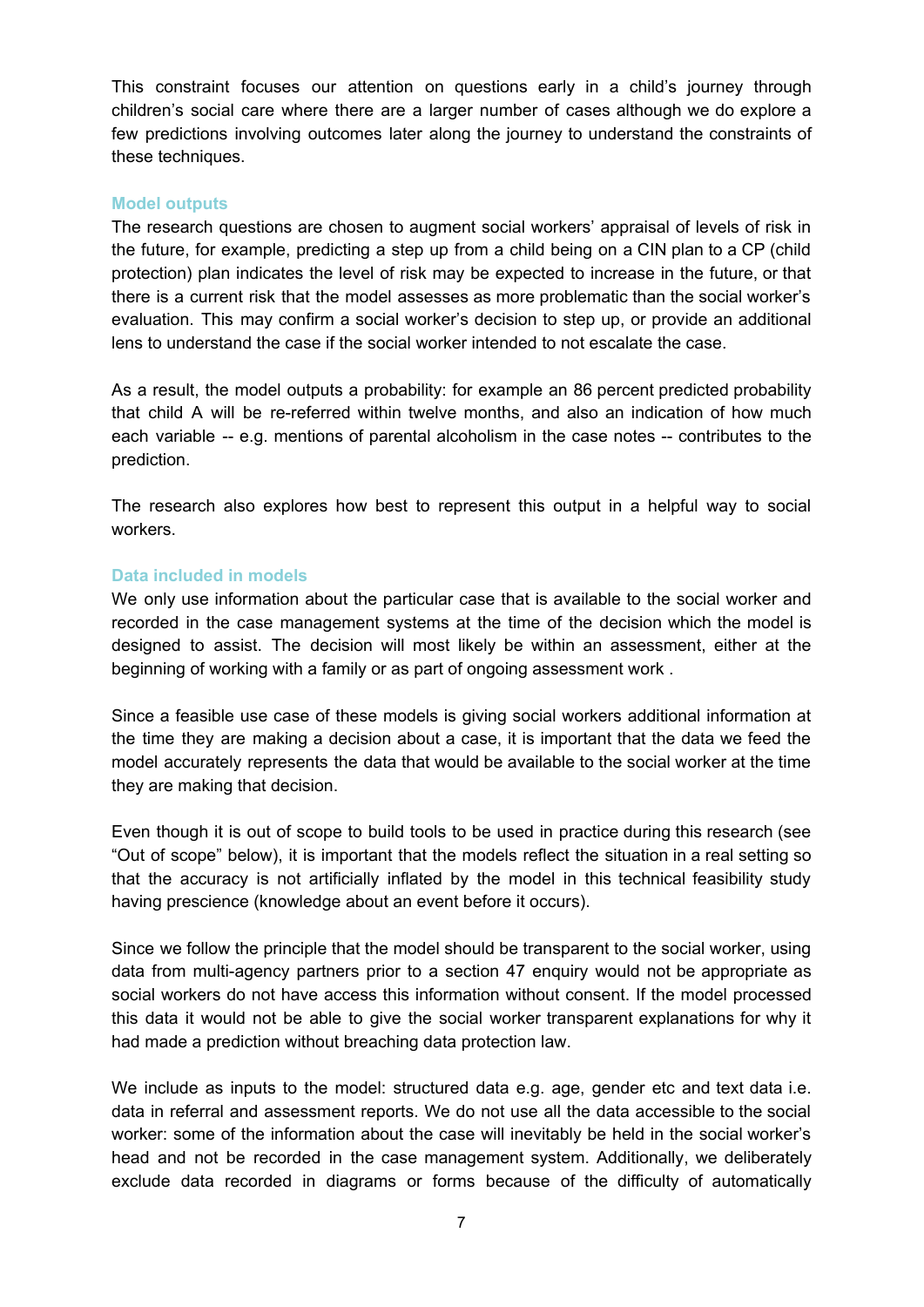processing such data, and structures that will consist mainly of names e.g. genograms because we anticipate that the improvement to the model would not overcome the trade-off with the difficulty of anonymisation (text which is mostly names is unlikely to add much to the model so the case against including such text does not have to be particularly strong). We do not include sibling or other relative's data as inputs for the individual's predictions. Figure 1 shows the thought process for data fields to include.



*Figure 1: Decision-making process for which data to include in the model*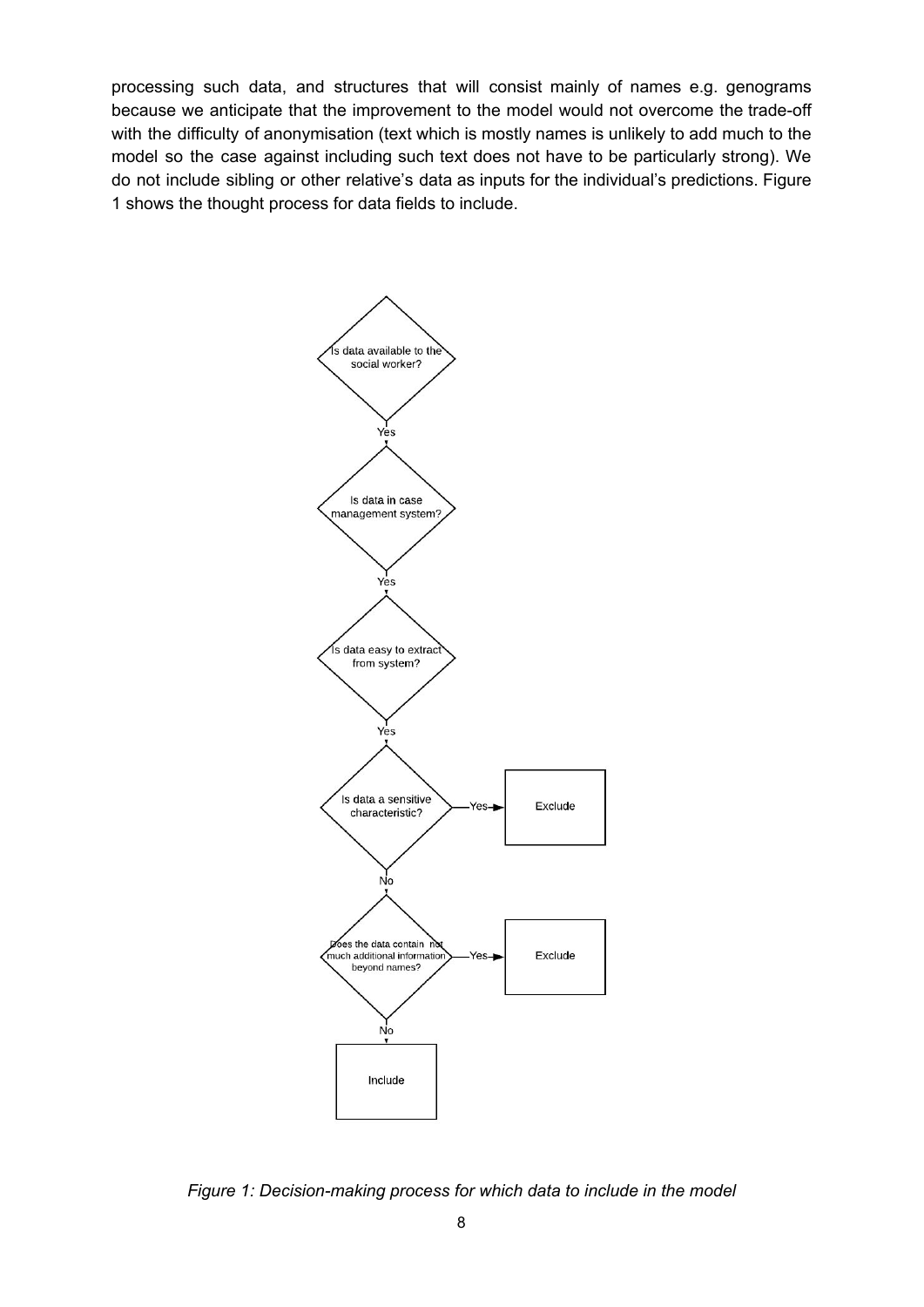#### **Out of scope**

We exclude certain applications of these techniques.

#### *We are not building a decision tool*

Most importantly, for this project we are building models for the purpose of assessing the technical feasibility of applying these models to questions in children's social care and we are **not** building a tool for local authorities to use in any "live" way in practice, not even in a trial / test scenario. The accuracy of the models will be tested on historical unseen data. This also has the advantage of giving an insight into the accuracy of the models now rather than having to wait for the child or young person's outcomes to play out.

The usual workflow for building a tool to be used in practice is to build the model using historical data, assess if it adequately meets the need it's designed for without having adverse consequences and then develop a deployment pipeline to allow prediction on "live" data.

We purposely are excluding this last step - developing the deployment pipeline because a) this allows us to remain open to the conclusion that these models are not appropriate in children's social care without any motivated reasoning to reach the favourable conclusion needed for the development of tools; b) our role as a Centre is to enhance the evidence base around practice.

Having said that, we are aware that local authorities are for the most part interested in the technical feasibility of these models for considering their use in tools to assist social workers and managers. For this reason, when making choices about the analysis we have tried to consider what the downstream effects would be were the models to be developed for use in a tool.

Where we discuss the effects of the possible use of these models in a tool, this just indicates our intention for the discussion to be practically useful to local authorities.

#### **We are not doing research on children in the general population**

There have been concerns raised during public debate on the issue relating to some existing applications of these techniques when it focuses on flagging "risky" children and families in the general population who have not already been referred to and assessed by children's social services.

Due to the known low acceptability in the sector of that type of application, for the purpose of this research we restrict ourselves to using data and making predictions about children and families who have already been referred to children's social care and been assessed on at least one occasion.

There are good practical reasons for doing so also: without any data from children's social care about the child or family, the model would need data from other multi-agency partners. Bringing together the data systems from such multi-agency partners is a separate and considerable technical challenge with significant data protection implications.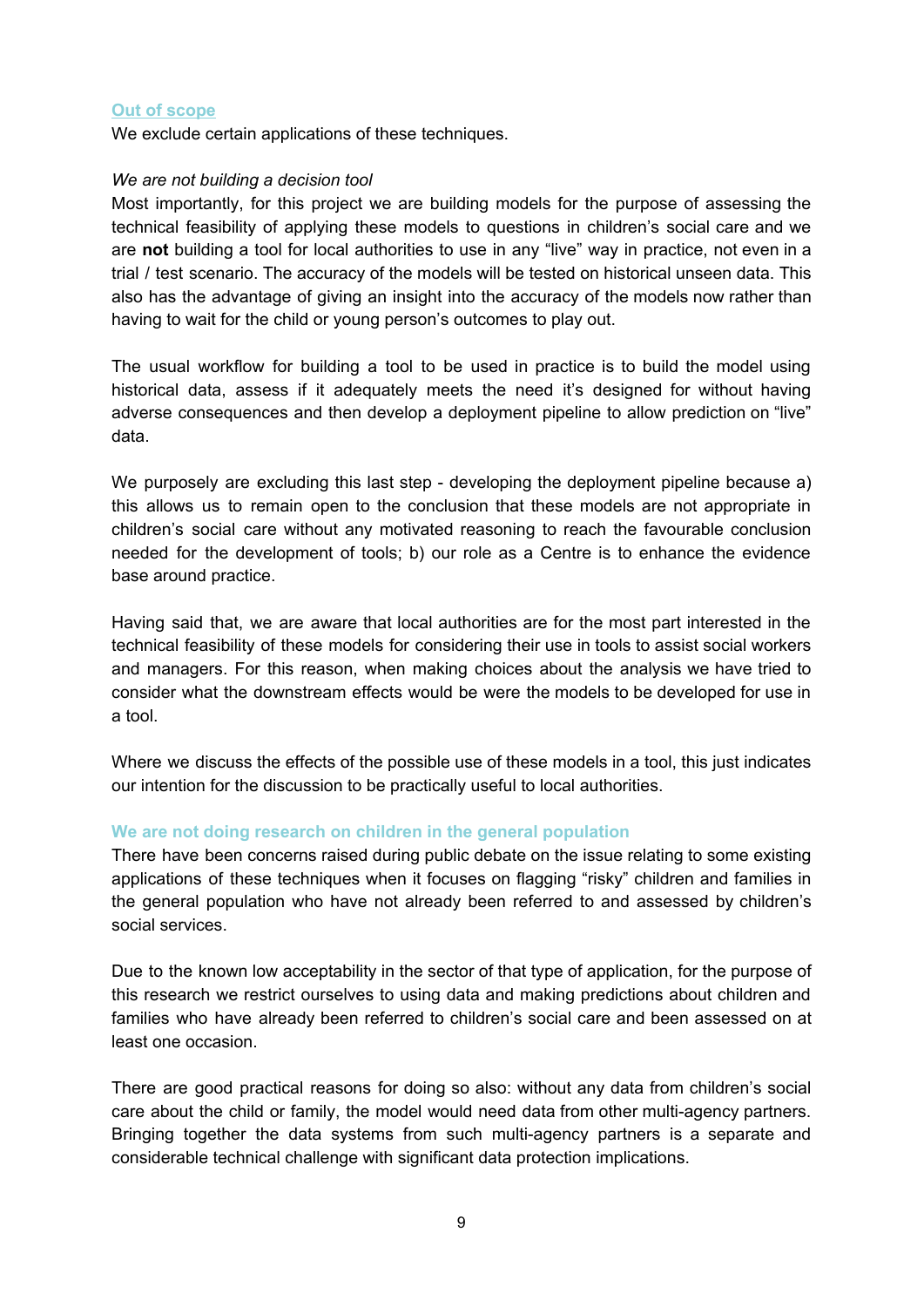Even for children about whom someone has raised a concern to social services (in some local authorities this is known as a "contact"), there is very little data to use as an input to the model if no assessment follows and so the model is unlikely to be helpful unless an assessment has also been carried out.

### **Cost effectiveness analysis**

We note that the development of tools based on predictive models is often framed with the aim to save on costs, ${}^{8}$  and that local authorities' decision about whether to invest in models and associated tools is likely to be related to whether they expect the tools to save them money. We do not make any formal cost effectiveness analysis given that the benefits and costs are likely to vary quite a lot depending on local authority contingent factors which affect how they would be developed and used in practice. For example on the benefits side, identifying children at risk but not having the capacity to intervene earlier or not having effective interventions means that the benefits of even the best possible tool would not be realised. On the cost side, the cost of development and maintenance of the models is likely to depend on the local authorities' in-house capacity. It is worth noting, however, that we expect cost savings from such tools are likely to come from reducing the need for downstream more expensive intervention rather than reducing cost at the point of assessment.

### Process

We conduct the analysis at each local authority sequentially (rather than in parallel). We imagine that there will be considerable learning in terms of the technical approach as we go along - we shall publish addenda to the protocols in the case of any major revisions and note any deviances from the protocol in the final report. Local authorities are of sufficient diversity that we think it's worthwhile attempting the research with all local authority partners even if the first model performances are relatively poor. We also note that we have a limited amount of time at each local authority - we endeavour to complete as much as possible of the planned analysis but will need to be pragmatic about what is achievable in the time available.

## **Research Aims**

Our aim is to offer preliminary answers to questions that local authorities would have if they were considering investing in developing such models (presumably for the purpose of developing tools to assist social workers in their decision making and / or managers). These are a mixture of practical and technical questions.

## **Practical Questions**

- How easy is it to extract data from the case management system and get it in the required format and of sufficient quality for the model?
- What skills and hardware do you need to carry out this type of analysis?
- What is the level of anonymisation of text data achievable by automated means?

## **Technical Questions**

<sup>8</sup> Dencik, L., Hintz, A., Redden, J. & Warne, H. (2018, December). Data scores as governance: Investigating uses of citizen scoring in public services. Project Report. Data Justice Lab, Cardiff University, UK. p.35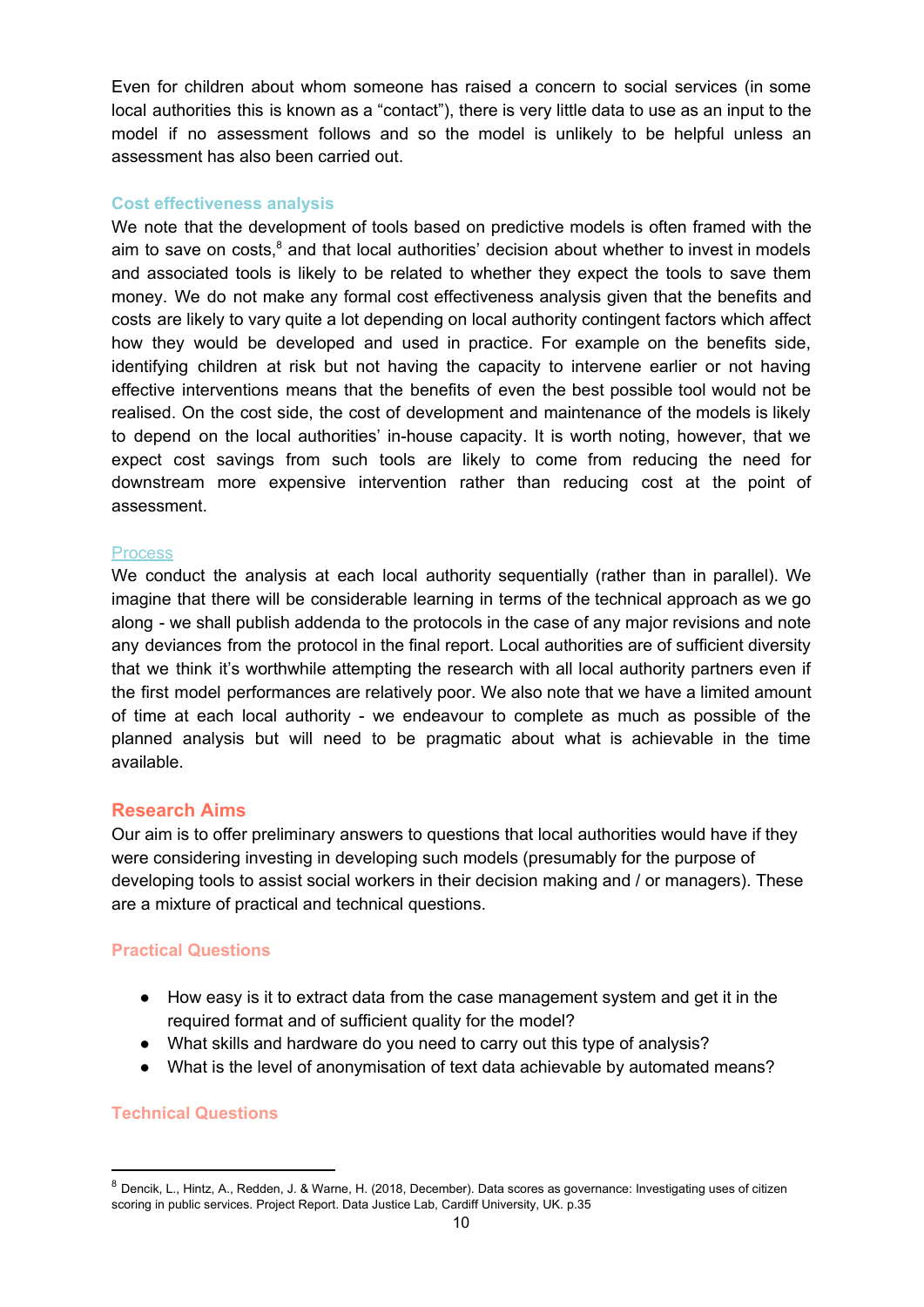We are predicting a range of outcomes within the children's social care journey (step up, step down, case closed). For each outcome, we would like to answer:

- RQ1: What is the performance of the models using structured data (i.e. data that would be recorded in a statutory return like risk factors)?
- RQ2: What is the performance of the models using structured and text data from assessment and referral reports?
- RQ3: What is the performance of the models on different subgroups of interest?
- RQ4: Are the probabilities predicted statistically different (i.e. when the model makes a prediction in the form of a probability, how much confidence can we have in it)?
- RQ5: What is the semantic coherence and the exclusivity of words of the topics?

If there is sufficient time and where it is relevant to the local authority:

- RQ6: What is the performance and predicted performance of the models on different sample sizes (i.e. for different sized local authorities)?
- RQ7: What is the performance of models including and excluding data before major changes (e.g. in practice -- ways of recording, funding i.e. to understand whether patterns learnt on data collected before the change are helpful to predictions after the change)?

Research questions 1-2 give an indication of whether the models would be sufficiently accurate to be used in practice and also the value added by including text from referral and assessment reports. Whether including text adds much predictive power is useful to know because it allows us to understand the tradeoff with the disadvantages of using text, namely that it is much more difficult to anonymise than structured data. Including text data presents a challenge ensuring privacy which requires more processing and checks, and crucially restricts the possibility of combining datasets from multiple local authorities and having access to a larger sample size.

Research question 3 gives insight into whether the model is fair to children and families irrespective of their sensitive characteristics - protected characteristics (those included in the *Equality Act 2010*) and other characteristics on which we deem it would be unfair to discriminate. In some areas, it may be difficult to get definitive answers to this question due to the low numbers of cases in particular groups, however we will endeavour to do so.

Research question 4 informs us about the appropriate level of precision for the model to give as an output. The motivation is that giving a unit percentage probability of risk, e.g. 89% or 74%, is likely to be overly precise given the quantity and quality of the data, and the complexity of the question. Presenting an overly precise output risks social workers over-interpreting and relying too much on the predictions - false certainty is damaging given that the model can make mistakes and given the complexity of the outcomes we are predicting.

Research question 5 allows us to investigate the quality of the topic models built on the assessment and referral reports. To both improve the performance of the models and make the inputs to the predictive model more interpretable, we attempt to draw out the themes or "topics" of the documents. Topic modelling is an automated process of finding words that occur together in the documents. The technique tries to summarise the document by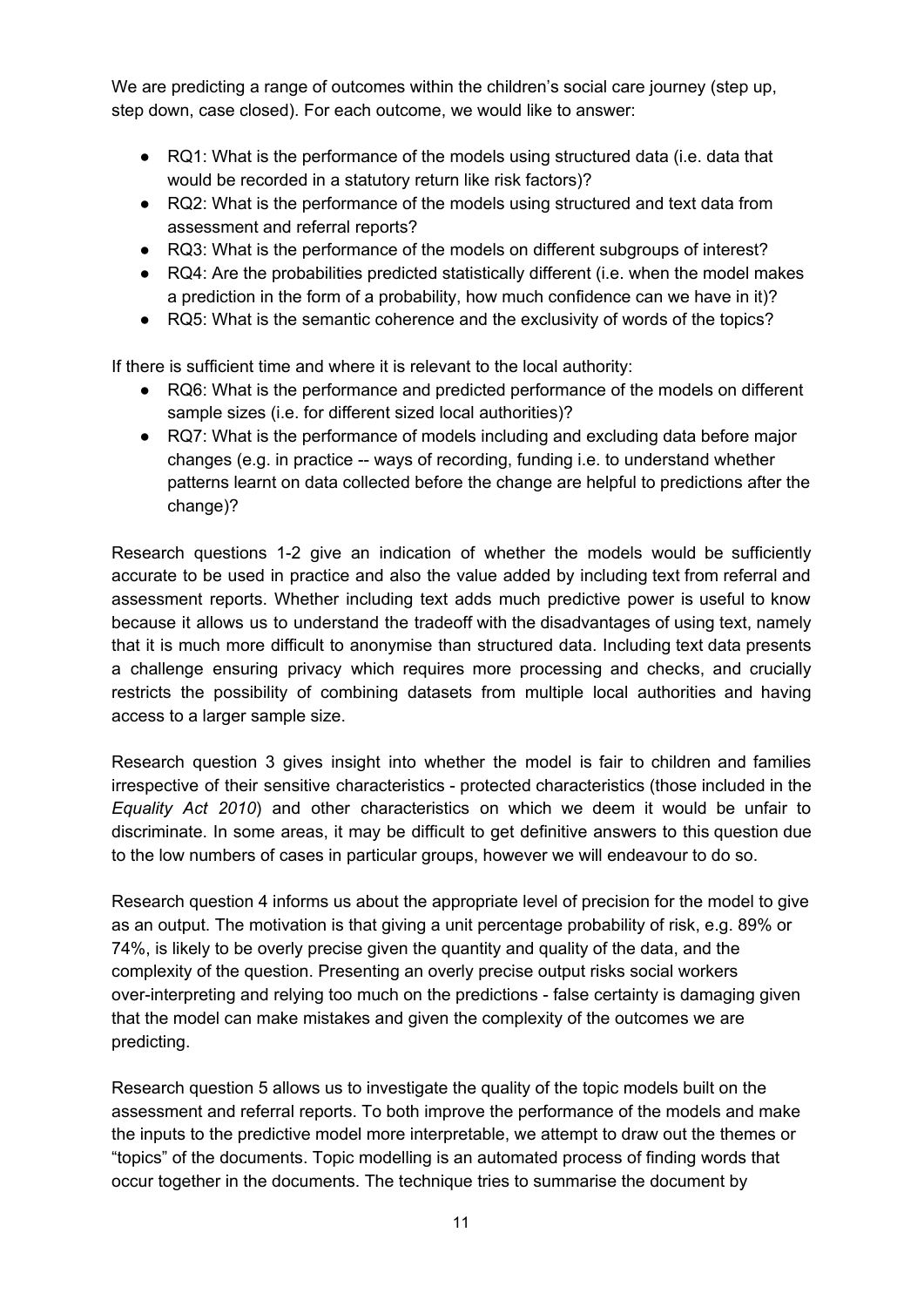identifying topics rather than lists of words or phrases so they are more comprehensible to humans. Semantic coherence is maximised when the most probable words in a topic frequently co-occur together. Mimno et al.  $(2011)^9$  show that semantic coherence correlates well with human judgment of topic quality. However, Roberts et al.  $(2014)^{10}$  noted that it is possible to achieve high semantic coherence by having a few topics dominated by very common words. This way of gaming semantic coherence does not fit with the desire to capture the meaning of the texts. For this reason, we also report the exclusivity of words to topics - the intuition behind this is that exclusive words are likely to give a better indication of what *distinguishes* the topic from other topics. Whilst it is advantageous to check the topics against human judgement, having automatic quantitative metrics is helpful because it allows us to iteratively adjust the topic models without requiring constant input from social workers and / or others familiar with the data (the topic modelling may go through tens of iterations which would unreasonably interrupt local authority staff members' workflow).

Research question 6 attempts to answer the question of how much the model accuracy would improve if we added more data. In general, more data improves the accuracy of the model (up to a point and with some other caveats around current model accuracy and data quality). This is helpful to know because it gives an indication of whether it may be worthwhile for local authorities for whom the accuracy of the model is currently too low to wait until they have more years of data or attempt to overcome the barriers of partnering with other local authorities to increase the sample size contemporaneously.

Research question 7 allows us to test whether using data from before a major change may decrease the accuracy of the model. This may be the case because the model may pick up different signals from the data before and after (although this is likely to depend on the quantity of data already being used). It is helpful to know for local authorities who have gone through recent changes or for local authorities looking to increase the sample size by using data before major changes if this does influence the model accuracy<sup>11</sup>.

#### **Questions about utility**

RQ9: Do social workers find the outputs of the model a useful addition to tools and information they already have access to?

It is possible that the models perform well but are not helpful to social workers. This would be the case if the predictions and the variables which contribute most to the predictions are not intelligible to social workers; or if the model is not sufficiently complex to add anything to the social workers' existing evaluation of the level of risk. Because we would like this research to be as practically useful to local authorities as possible, we would like to test some ways of representing the outputs of the models to small groups of social workers and receive qualitative feedback on them.

## <span id="page-11-0"></span>**Outcomes and Data**

#### **Outcomes**

<sup>9</sup> Mimno D, Wallach HM, Talley E, Leenders M, McCallum A (2011). "Optimizing Semantic Coherence in Topic Models." In Proceedings of the Conference on Empirical Methods in Natural Language Processing, EMNLP '11, pp. 262–272. Association for Computational Linguistics, Stroudsburg, PA, USA. ISBN 978-1-937284-11-4.

<sup>&</sup>lt;sup>10</sup> Roberts ME, Stewart BM, Tingley D, Lucas C, Leder-Luis J, Gadarian SK, Albertson B, Rand DG (2014). "Structural Topic Models for Open-Ended Survey Responses." American Journal of Political Science, 58(4), 1064–1082.

 $11$  We imagine that including data in a different case management system is likely to influence how accurate the model is but will not investigate this because of the additional time commitment of cleaning multiple datasets.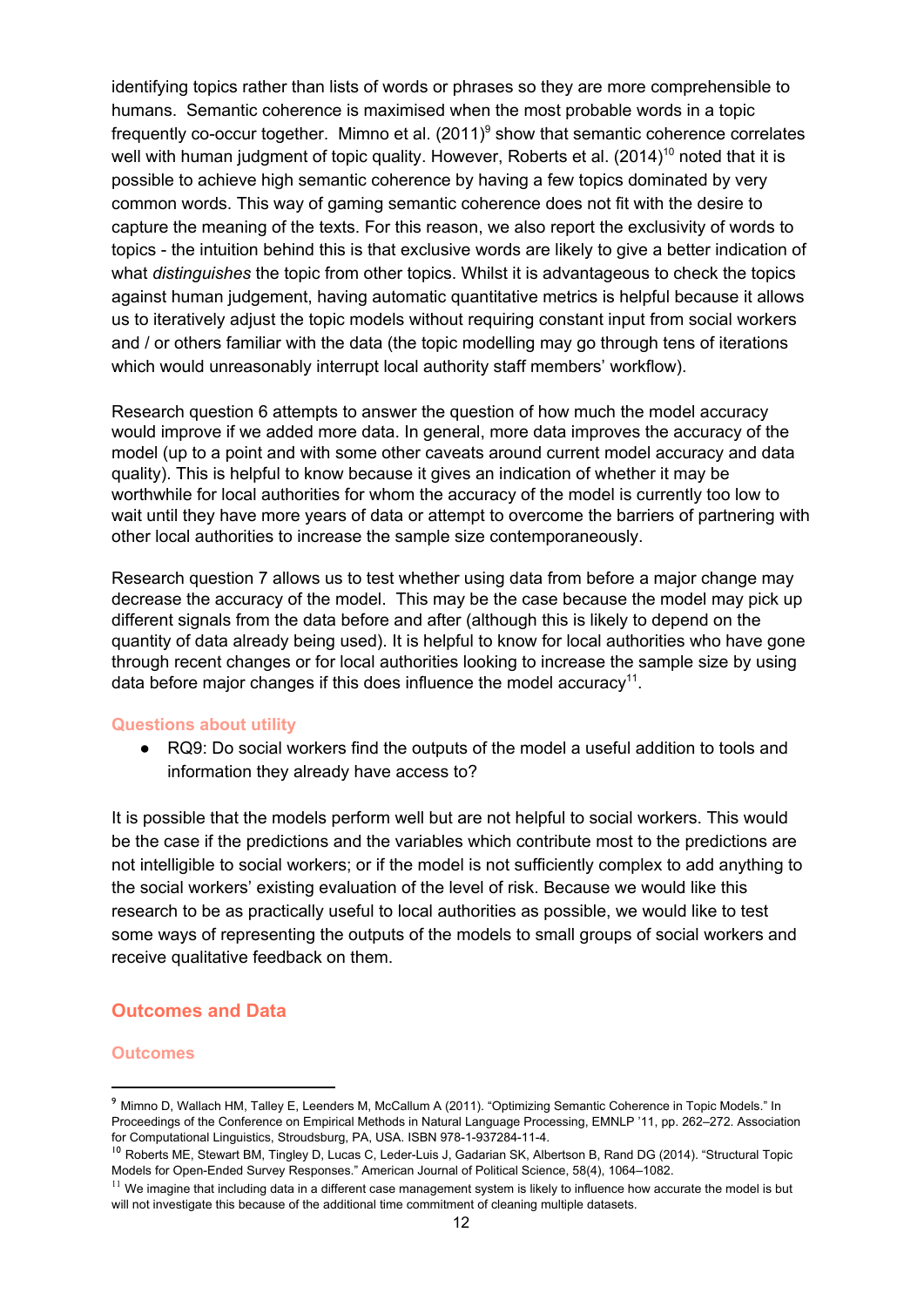The outcomes investigated are specific to each local authority according to what the local authority was specifically interested in focusing on. In general, they refer to transitions in a child's journey through social care (referral, re-referral, steps up, steps down, case closed)<sup>12</sup>:

- Are children / young people being re-referred within 12 months of having their case being designated "no further action" (NFA) or their case closing?
- Are children / young people who have been referred to early help being stepped up to a Child in Need (CIN) or Child Protection (CP) plan within a 12 month period?
- Following assessment are children / young people being stepped up to a Child Protection (CP) plan or being looked after within 18 months?
- Are children / young people being re-registered as CIN within 12 months of their case being designated "no further action" NFA or their case closing?
- Are children / young people registered on a Child in Need (CIN) plan being escalated to a Child Protection (CP) or being looked after within 4 years of initial registration?

## **Structured Data**

Local authorities have different case management systems and different procedures for how to record data. Structured data required in the statistical return to the Department for Education is likely to follow the same definitions and categorisation for demographic variables but this is not necessarily the case for status and pathway variables which may differ by organisation.

Where data is available (and where it wouldn't cause the model to be prescient i.e. have knowledge of events before they take place), we seek to include:

- Current and historical statuses (e.g. CIN plan, CP plan etc) to create the outcome variable where relevant (further lags can be included as independent variables)
- Pathway variables describing what actions were taken within the social work system (e.g. NFA, referral to early help etc) to create the outcome variable where relevant (further lags can be included as independent variables)
- Duration of open case
- Duration of episode
- Month and year of start and end of episode
- Source of referral
- Primary need identified at assessment
- Factors identified at the end of assessment
- Category of child protection registration (where relevant)
- School attendance and exclusions
- Age
- Gender
- Disability
- Length of time of case in the system

<sup>&</sup>lt;sup>12</sup> For more information on the child's journey through social care, please see the flowcharts in Working together to safeguard children: July 2018. Chapter 1. [\(https://www.workingtogetheronline.co.uk/chapters/chapter\\_one.html\)](https://www.workingtogetheronline.co.uk/chapters/chapter_one.html).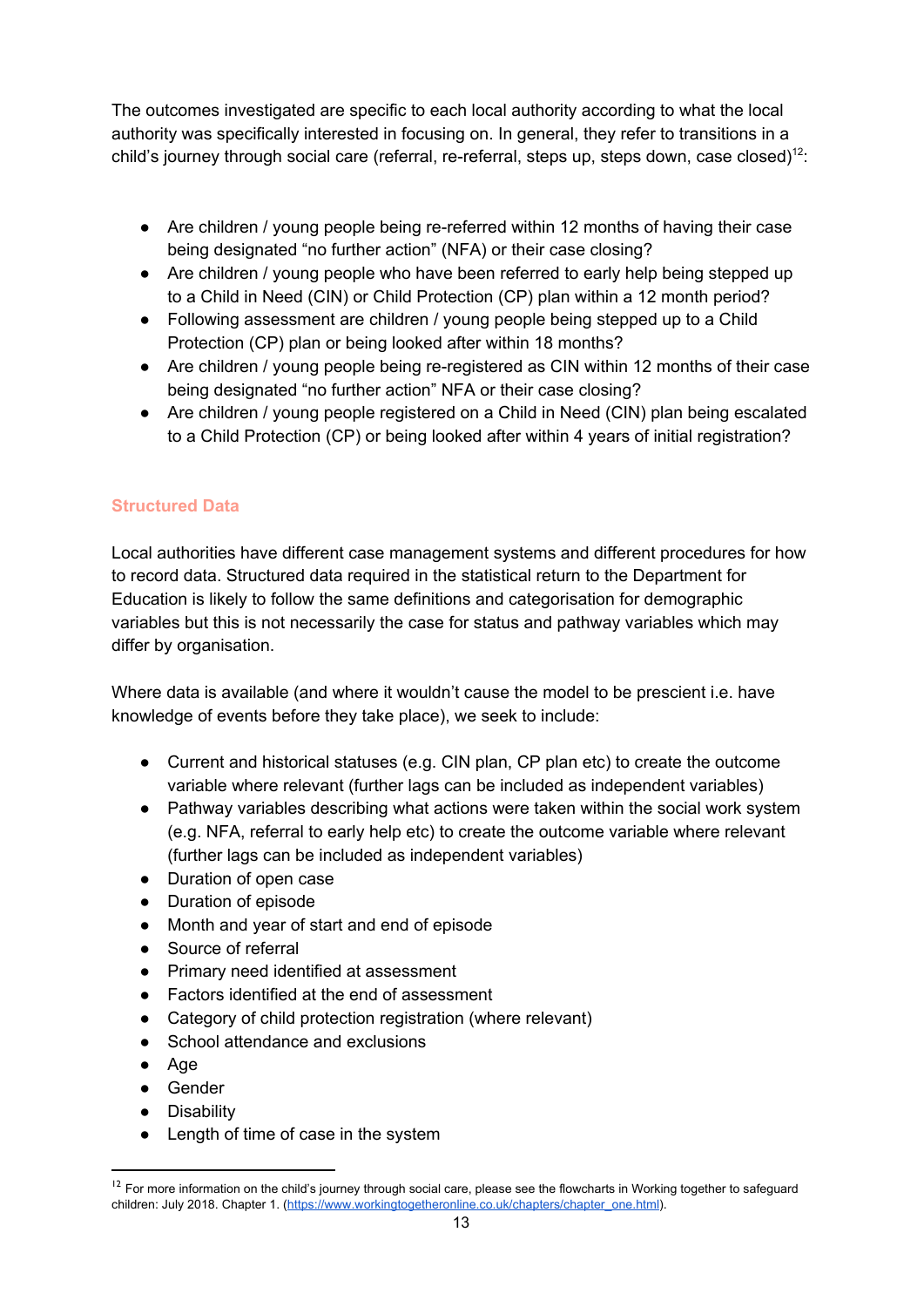We exclude social worker ID. Although there is some evidence that there is variability in social worker decision-making (even with standardised test case vignettes)<sup>13</sup> and so we expect social worker ID to be a useful feature in prediction, we're interested in understanding the patterns of historical social worker decisions because of what they can tell us about the risk to the child rather than replicating the historical decision of the social worker. Additionally, this avoids the risk of this research being used as a historical performance tool.

# **Text Data**

Where the documents are available (and where it wouldn't cause the model to be prescient i.e. have knowledge of events before they take place), we seek to include:

- Referral/allocation to children's social care (at the front door)
- Assessments (initial and ongoing assessments)
- Initial / Review Child Protection Conference Report (from a multi-agency meeting held to decide whether a child needs a child protection plan)
- Case notes aka observations or case summary records
- Referrals for services

We treat each text field in each document (or each document) separately (depending on the length of the text fields). We include the number of documents per child as a feature and also construct per text field per document where possible:

- Total length of text in the text field;
- "Sentiment" of the text field: this captures markers such as how positive / negative the text is, whether it is associated with a particular feeling (e.g. trust, anger), the intent, and the subjectivity of the text (whether it is more factual, or opinion-based, and how certain the author is);
- "Politeness" of the text field captures markers such as whether the notes give reasons, hedge or qualify their statements,
- "Concreteness" of the text field captures markers such as how abstract the text is e.g. whether the social worker creates psychological distance between themselves and the child / young person and family;
- Counts of social worker elicited risk and protective.

We write "sentiment", "politeness" and "concreteness" in quotation marks because they have specific meanings in the machine learning literature, and we use them in that context rather than their everyday meanings. It is worth noting that "sentiment", "politeness" and "concreteness" packages have been built with other domains in mind - if these features do not add much predictive value, they will be excluded from the final model.

## **Handling Data**

## **Languages**

<sup>&</sup>lt;sup>13</sup> Keddell, E. (2014). Current Debates on Variability in Child Welfare Decision-Making: A Selected Literature Review. Soc. Sci. 2014, 3(4), 916-940. <https://www.mdpi.com/2076-0760/3/4/916/htm>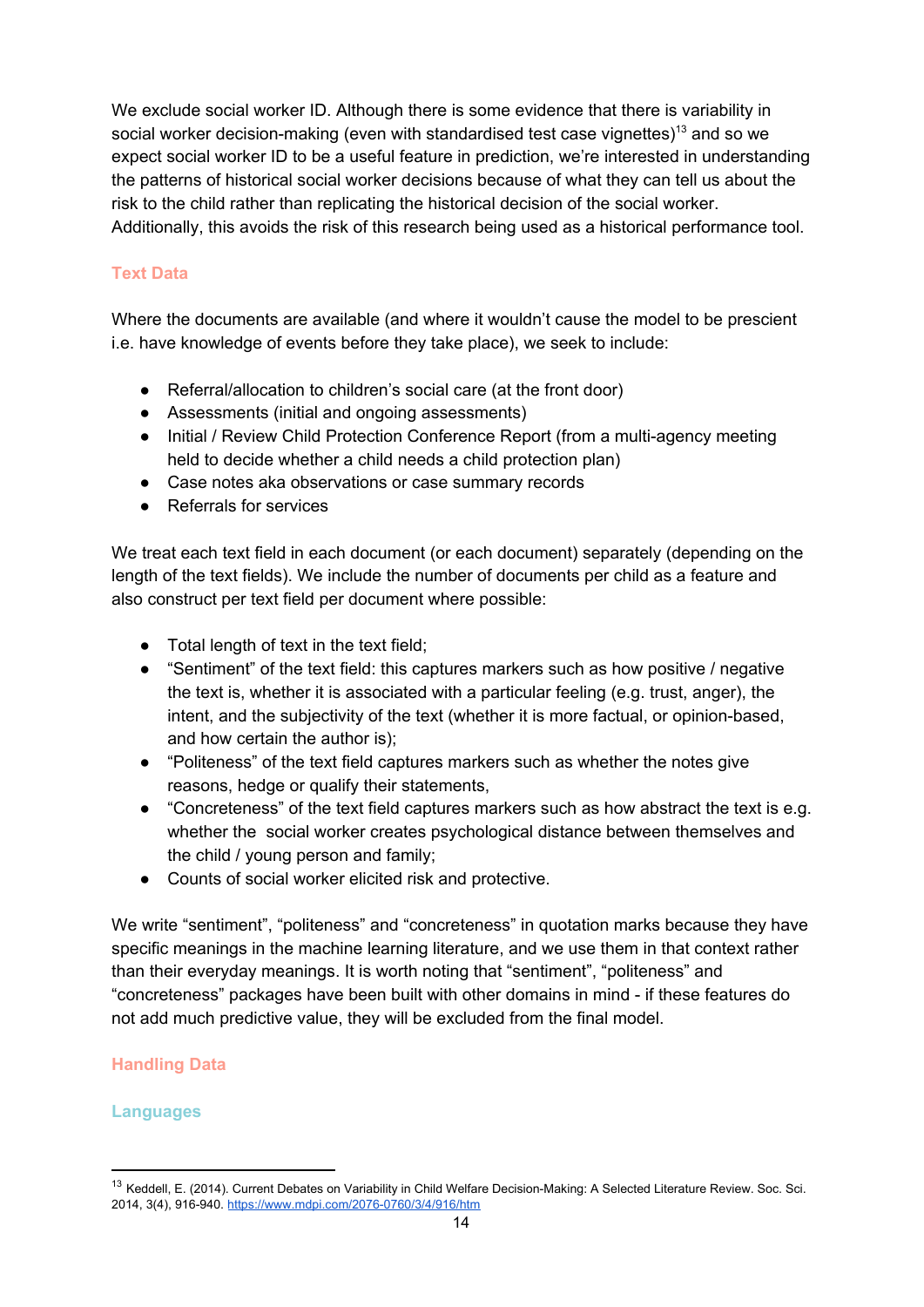We conduct the analysis in two commonly used, open-source languages, R (v. 3.6) and Python (v. 3.7). Both languages are free and have supportive communities developing them. Among others, we'll be using the following packages:

- R: stargazer, data.table, tidyverse, mlr, NLP, OpenNLP, stm, lda, topicmodels, iml, lime, aquitas, rerf, ggplot2, xlsx, car, rms, lda, topicmodels, pROC, LDAvis, stmBrowser, wordcloud, caret, ALEPlot, gender, textclean, NLP, magrittr, spacyr, politeness, tidytext, tm, tm.plugin.sentiment
- Python: aequitas, alepython, bs4, codecs, ftfy, fuzzywuzzy, gensim, Imblearn, lime, matplotlib, nltk, numpy, pandas, pickle, pyLDAvis, spaCy, Skater, pyimp, scipy, sklearn, tensorflow, tensorflow-hub, wordcloud, Xgboost

Please note that this is a non-exhaustive list. Since we will publish the code under a copy-left licence, the final list of packages will be available with the code.

## **Pre-processing**

## **Handling of Duplicates**

We will check for duplicate entries. We will work closely with colleagues at each local authority to understand what the duplicates mean.

From initial conversations, it is more likely that referral or assessment reports or case notes will be duplicated across siblings than whole records being duplicated. For cross-validation purposes, we will ensure that siblings are included in the same fold $14$ .

If there are exact duplicate entries, we will drop all duplicates. If there are duplicate entries for the same individual over the same time period, we will take the entry which is more complete.

### **Handling of Missing Data**

If the outcome variable is missing, we will drop the row. If more than 30% of the values of a structured data column are missing, we will consider dropping the column, and otherwise we will null impute. Null imputation is preferred because missingness in administrative data may be a signal in itself,<sup>15</sup> for example, the social worker is not able to collect information from a non-cooperative family. If referral or assessment reports are missing and their missingness is not due to faulty data extraction from the case management system, we include the text as a document of length 0. Again, this missingness may be indicative in and of itself.

## **Structured Data cleaning**

To validate data quality, we will conduct checks on the following:

- 1. data-type constraints (e.g. ages should be numbers),
- 2. range constraints for numeric data (e.g. ages should be between 0 and 18 years);

<sup>&</sup>lt;sup>14</sup> For clarity, this stops the model from performing well just because it has seen very similar data on the individual's sibling. It does not mean that the sibling's data is being used as an input to the model for an individual.

<sup>15</sup> García-Laencina, P.J., Sancho-Gómez, JL. & Figueiras-Vidal, A.R. Pattern classification with missing data: a review. Neural Comput & Applic (2010) 19: 263.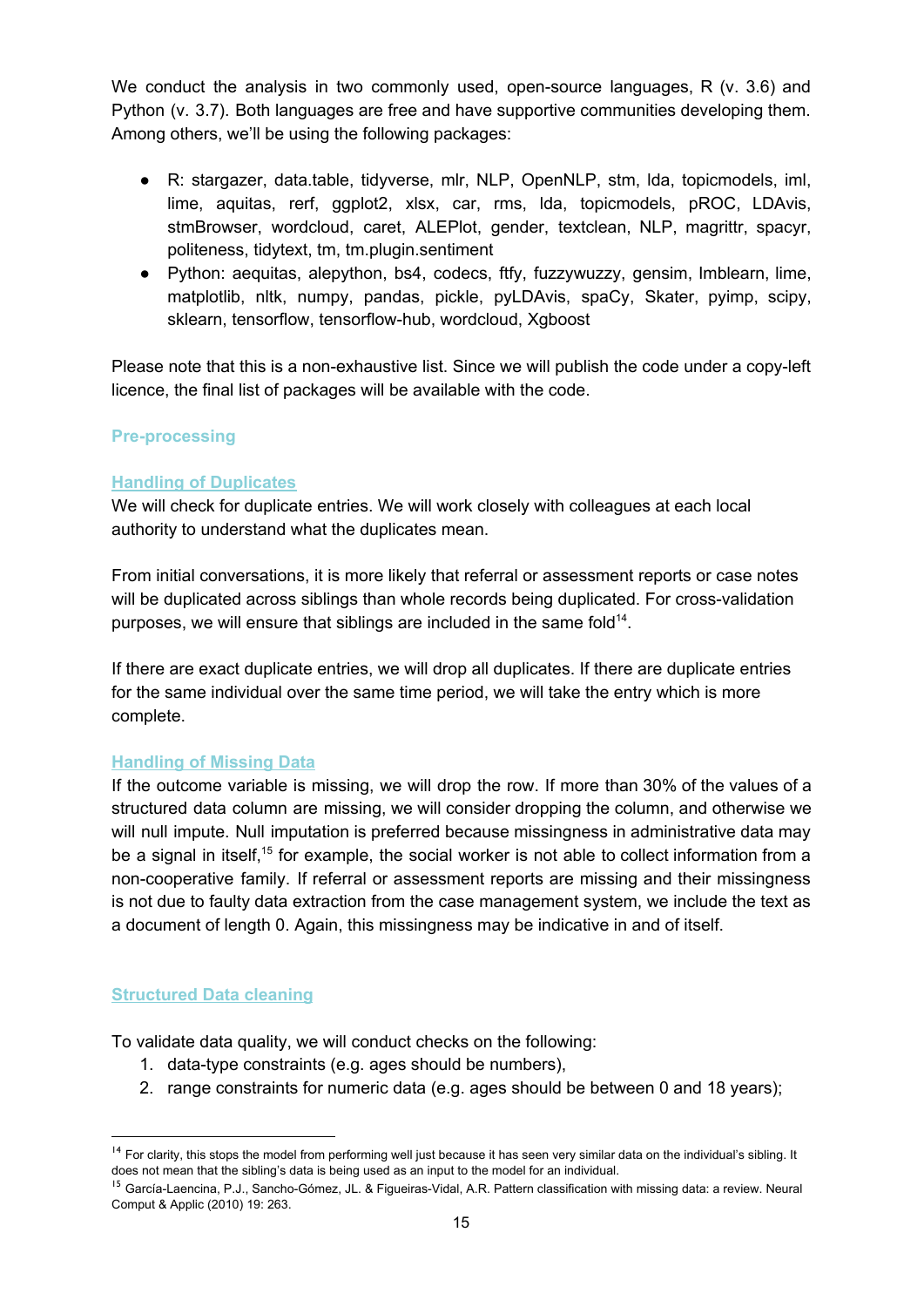- 3. set-membership constraints for categorical data (e.g. limited to list of source of referrals as in Department for Education statistical returns);
- 4. regular expression / formatting patterns (e.g. dates)
- 5. cross-field validation (e.g. start dates start before end dates).

We will in particular check for patterns in outcome variables which indicate that the data is being entered in a different way to how we're defining a value e.g. 'case closed' is being used to indicate that the social worker has arranged the next action rather than the case actually being closed.

For distance-based or regularisation algorithms, we will scale the variables (demean and standardise).

## **Pseudo-anonymisation of Text**

Structured data is relatively easy to pseudo-anonymise by excluding instant identifiers (names, dates of birth, addresses etc) and meaningful identifiers (variables that would allow identification if linked with another dataset e.g. a unique pupil number) as data fields.

Text data provides a more significant challenge in isolating and deleting the names from the documents. Social workers are likely to include the name and nicknames of the child, and may include the names of the child's relatives and professionals from other multi-agency partners in assessment records.

We outline the technical methods for pseudo-anonymisation, and process safeguards we shall follow to remove personally identifying information.

We use the term "pseudo-anonymise" instead of "anonymise" because research has demonstrated that it extremely difficult to fully anonymise data<sup>16</sup>. Discussions with local authorities concluded that pseudo-anonymising - where an individual cannot be re-identified except with the addition of extra data - is sufficient given the process safeguards we have in place.

Technical methods:

- We request a list of names and nicknames / alternative names for children / young people, family members and professionals in the dataset (where available).
- We tag the parts of speech in the documents. This identifies words which are likely to be names, addresses, phone numbers and email addresses on the basis of the structure of the sentence so that they can be removed.
- We use public lists of common names to further identify any names to be removed.
- We remove this identifying information found and any words sufficiently similar to take into account spelling mistakes $17$ .

Process safeguards:

<sup>&</sup>lt;sup>16</sup> For an early illustration of this, see: Sweeney, Latanya. 2000. Simple Demographics Often Identify People Uniquely. Data Privacy Working Paper 3. Pittsburgh: Carnegie Mellon University.

 $17$  What counts as "sufficiently similar" is mostly a matter of trial and error.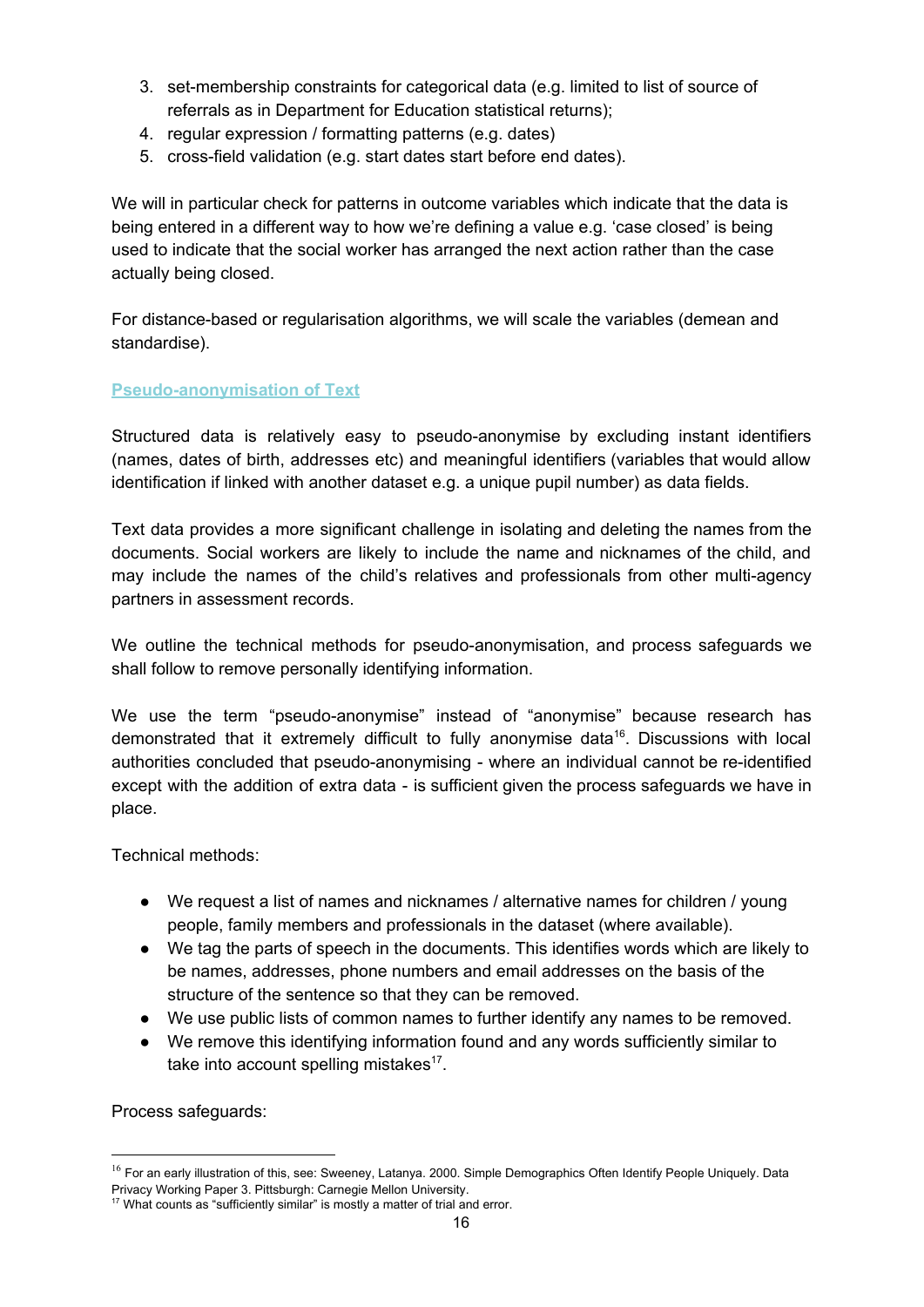- No non-anonymised data leaves local authority IT systems thus reducing the need for anonymisation to reduce the risk of identification in an unintentional release of data.
- The researchers conducting the modelling will sign confidentiality agreements to not disclose information about cases.
- The researchers will check topic models and other model outputs of any examples used in the social worker workshops and the report for disclosure of information that would allow the identification of the individual (either through statistical disclosure or the text).



Figure 2: Pseudo-anonymisation of data technical workflow

## **Linguistic Markers**

We identify linguistic markers, such as politeness, sentiment and concreteness for each text field / document (depending on the length of the text field) prior to pre-processing because the identification of these markers makes use of the ways in which the content is described.

### **Text Pre-Processing**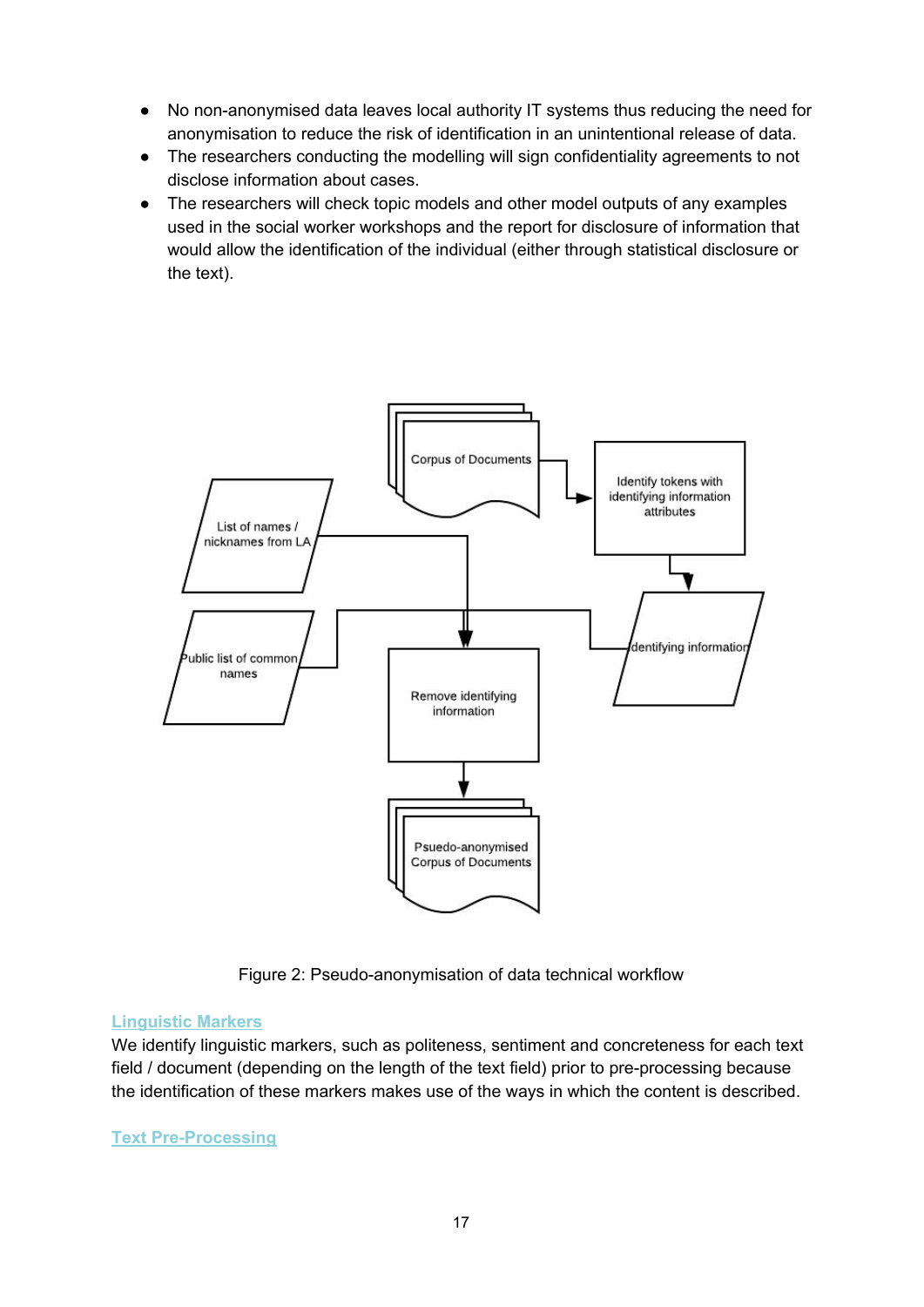The predictive models require numerical inputs and so we convert the anonymised documents to vectors of numbers where each number represents a value associated with tokens (words or a small number of consecutive words).

For the tokens to be fed directly into topic models (rather than embeddings), we complete a number of pre-processing steps to eliminate unnecessary complexity:

- 1. We check for and correct any unrecognised character encoding which may result from data extraction, we remove punctuation and change all the words to lowercase.
- 2. We remove "stop words" e.g. "the", "when": words which commonly occur but do not add much meaning - there are standardised lists of stop words which we shall augment with social work specific common words.
- 3. We lemmatise all words (remove the conjugation so that we are left with the dictionary root of the word), e.g. walked becomes walk.
- 4. Finally, there may be some phrases consisting of multiple words which mean something specific when the words are considered together e.g. "domestic abuse" we detect such phrases and consider them as single tokens.

These steps mean that: 1) we get the simplest version of the word: we would like the algorithm to treat the words the same irrespective of pluralisation or capitalisation as it carries the same meaning, 2) we allow phrases to retain their meaning and 3) we drop words that are likely to have no predictive power.

We do not use these standard preprocessing steps prior to the transfer learning because the process is more capable of handling the additional context. Instead, we check the intersection between the vocabulary of the pre-learnt embeddings and the dictionary built on the text data at hand. We inspect the out of vocabulary tokens and preprocess using the steps outlined above as necessary.

The pre-processing steps are the same for the training and holdout data except that in the holdout data, the bags of words are built to align with the vectors in the training data. This means that tokens which appear in the holdout data but not the training data are dropped, and the tokens which appear in the training data but not the holdout data are assigned a count of 0.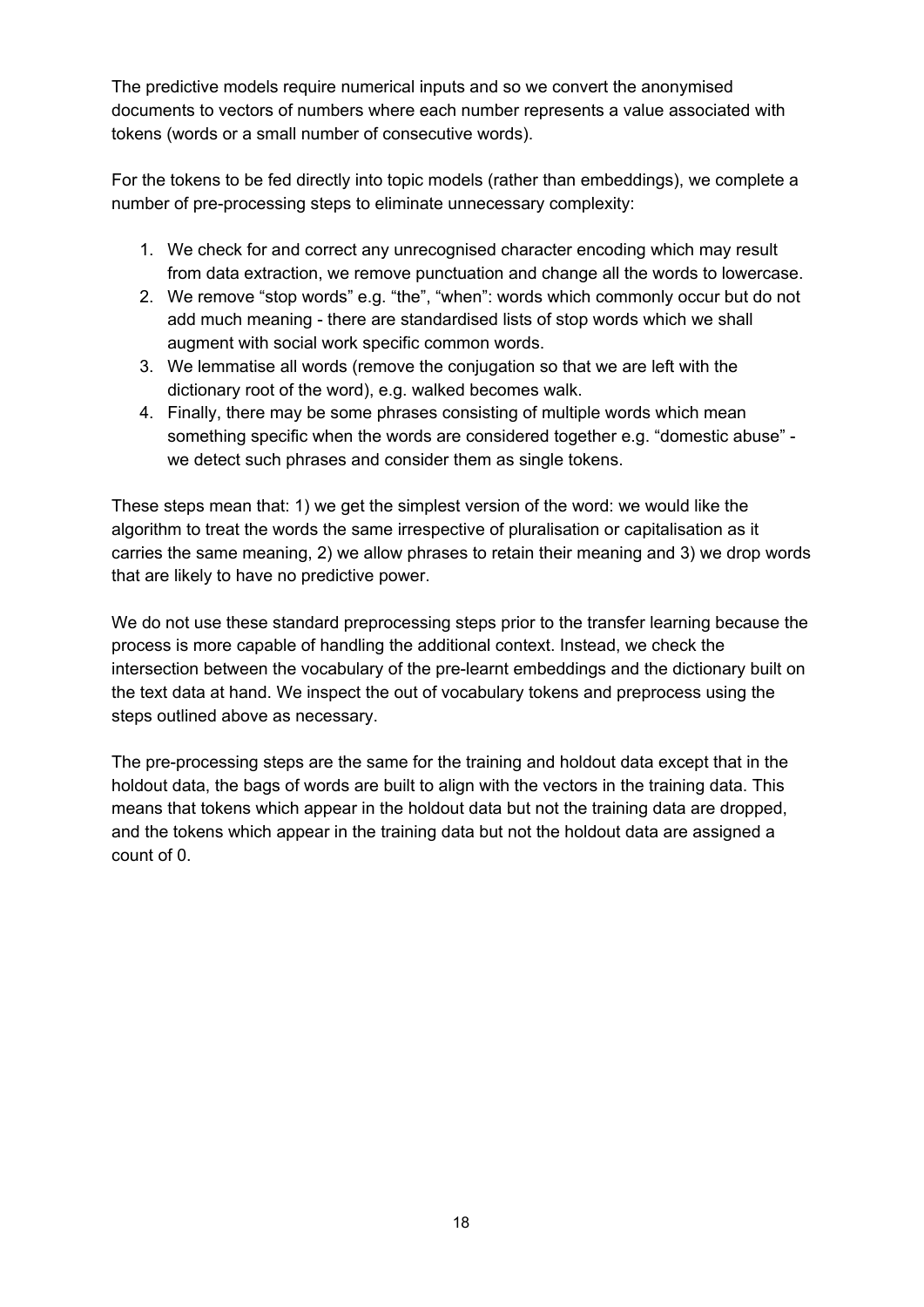

Figure 3: Text pre-processing steps (not embeddings*)*

### **Text Processing**

The pre-processing steps outlined above leave us with each document being a clean "bag of words" (and multiword phrases).

## **Transfer Learning**

We primarily treat documents as "bags of words" (or tokens). Bags of words are frequently used as the input to topic models. However, the algorithm has no ability to understand the meaning or context of those words, which means that similar words e.g. "harm" and "abuse" are treated distinctly even though a human reading those words would understand the similarity of meaning. We can improve on a bag of words model by replacing the words with "embeddings", vectors of words which co-occur frequently with the word of interest in a separate large corpus. The most famous toy example being the word "queen" being represented by the embedding "king + woman - man". Using pre-trained embeddings allows the algorithm to learn what a word means from a much larger corpus of documents so that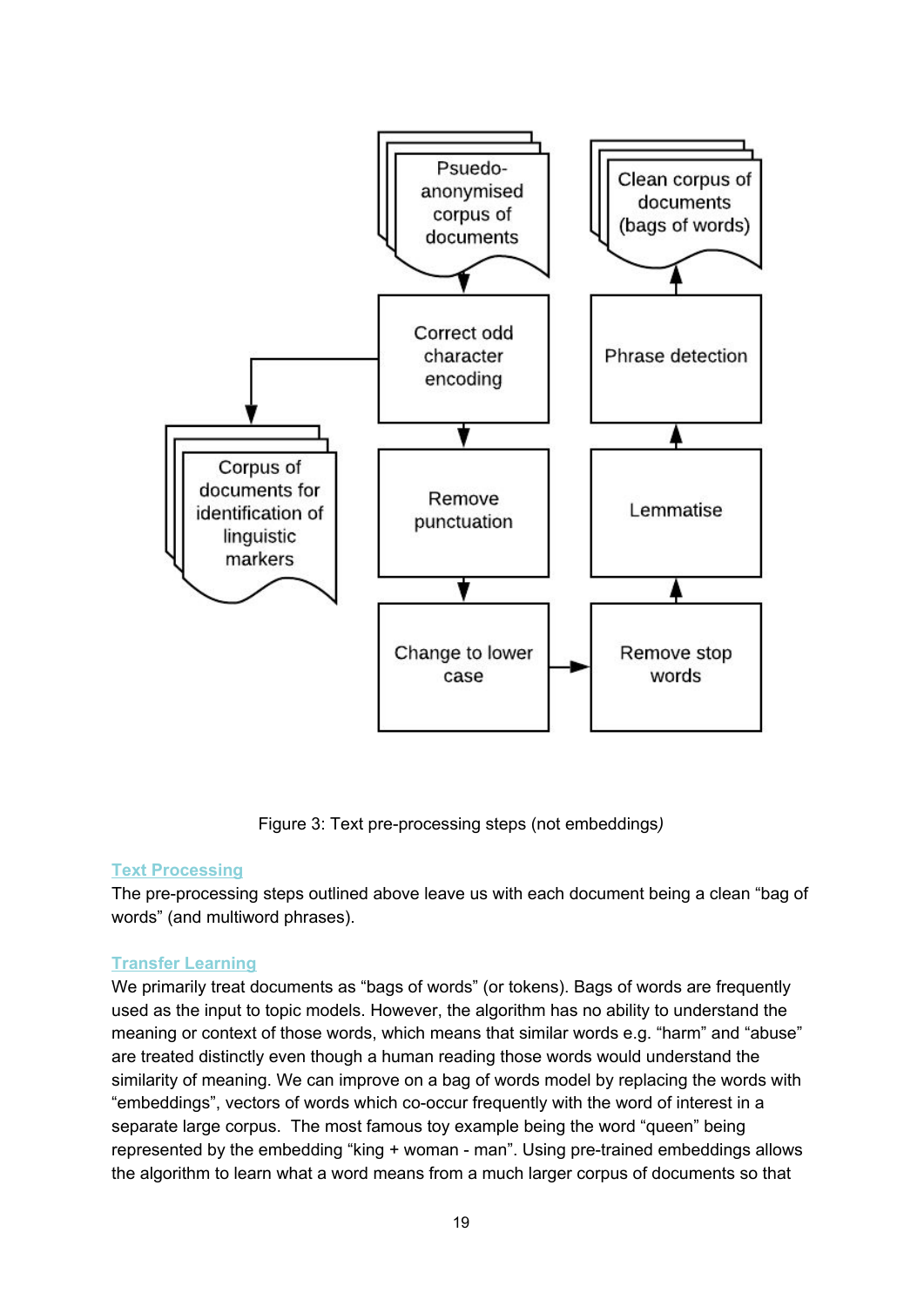when the word appears in the documents at hand it can represent words which have similar meanings in a similar way - this is known as "transfer learning".

The pre-trained embeddings are likely to be out of the box from Tensorflow (an open source machine learning library) and trained on a standard and easily available corpus. This choice reflects the low likelihood of being able to access a large corpus of documents more similar to social care referrals and assessments given the sensitivity of such documents. It also reflects the desire to use standard tools so that barriers to local authorities using such models is low. At first, it seems counter-intuitive that we can give the model a warm start by using patterns learnt on other text, particularly something as different to an assessment report as Google news; however, there are lots of general patterns the model can learn from the additional dataset which relate to the structure and semantics of the English language before learning the specifics of social work vocabulary.

Since the corpus of a local authority's documents on children in social care is small, we wish to retain most of the learning of the general patterns from the large corpus. We therefore use the pre-trained embeddings as a feature extractor and feed these features into the topic models. This allows us to keep the patterns about the meanings of words learnt from the large corpus. This works better the more similar the corpuses are - we will monitor the intersection of vocabulary between the pre-trained embeddings and our corpus of documents.

We are likely to try the following embedding frameworks:

- Google's universal sentence encoder<sup>18</sup> which is trained with a deep averaging network (DAN) encoder.
- $\bullet$  Google's universal sentence encoder lite<sup>19</sup> which is trained with a transformer encoder but is specifically designed for cases when computation resource is limited e.g. on-device inference.

Both are trained and optimised for greater-than-word length text, which is important in so far as we consider the meaning of the documents to come across in sentences and paragraphs and not merely individual words. Both takes in as input variable length English text and produces an output of a 512-dimensional vector. They are trained unsupervised on a variety of web sources (Wikipedia, web news, web question-answer pages and discussion forums) and augmented with training on supervised data from the Stanford Natural Language Inference (SNLI) corpus<sup>20</sup>. Both are designed for when computation resource is limited<sup>21</sup>.

## **Topic Modelling**

<sup>&</sup>lt;sup>18</sup> See Tensorflow Hub, universal sentence encode version 2, <https://tfhub.dev/google/universal-sentence-encoder/2> for more details. See also: Daniel Cer, Yinfei Yang, Sheng-yi Kong, Nan Hua, Nicole Limtiaco, Rhomni St. John, Noah Constant, Mario Guajardo-Céspedes, Steve Yuan, Chris Tar, Yun-Hsuan Sung, Brian Strope, Ray Kurzweil. Universal Sentence Encoder. arXiv:1803.11175, 2018. <https://arxiv.org/pdf/1803.11175.pdf>

<sup>&</sup>lt;sup>19</sup> See Tensorflow Hub, universal sentence encoder lite version 2, <https://tfhub.dev/google/universal-sentence-encoder-lite/2> for more details. See also: Daniel Cer et al. Universal Sentence Encoder. arXiv:1803.11175, 2018. <https://arxiv.org/pdf/1803.11175.pdf>

<sup>&</sup>lt;sup>20</sup> Samuel R. Bowman, Gabor Angeli, Christopher Potts, and Christopher D. Manning. 2015. A large annotated corpus for learning natural language inference. In Proceedings of EMNLP.

<sup>&</sup>lt;sup>21</sup> The DAN encoder has time and space complexity are  $O(n)$  in sentence length compared with  $O(n2)$  for the transformer encoder.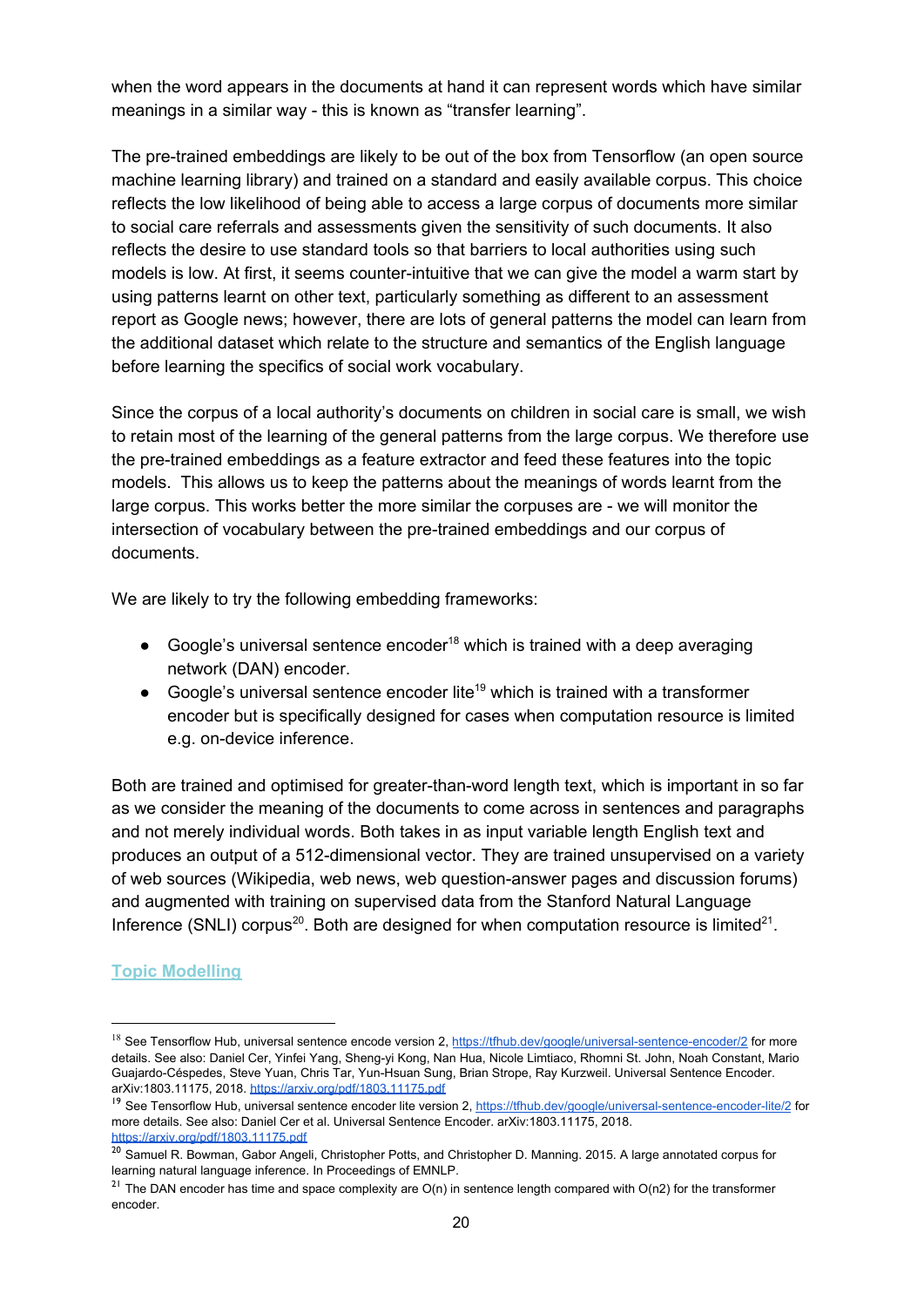To both improve the performance of the models and make the inputs to the predictive model more understandable to practitioners, we attempt to draw out the themes or "topics" of the documents. Topic modelling is an automated process of finding words that occur together in the documents. The technique tries to summarise the document by identifying topics rather than lists of words or phrases so they are more comprehensible to humans. We try both topic modelling over all the documents for a child and for each document / text field (the latter depending on the length of each text field).

We consider two types of topic models (Latent Dirichlet Allocation (LDA) and Structured Topic Models  $(STM))^{22}$  which both imagine that documents are generated by the author picking a set of topics and then for each topic picking a set of words. The topic models then fit the data to find the most likely values for the parameters of the model. STM allows the topics to vary with structured data and so allows the discussion of the same topic through different lenses e.g. child criminal exploitation may be discussed differently for children of different ages.

### **Dimensionality Reduction as an alternative to topic modelling**

Although topic modelling has the advantage of being somewhat interpretable, the topics may not be very insightful given the constrained topic space overall (children's social care) and within each individual text field (the question asked). We therefore also try an alternative way of reducing dimensionality - latent semantic indexing - over a tf-idf matrix and structured data. We use the words / phrases from the tf-idf matrix to help us label the latent constructs so that some interpretability is maintained.

<sup>&</sup>lt;sup>22</sup> We initialise STM with spectral initialisation, based on the "stm" package creators recommending it for consistent results (Roberts M, Stewart B, Tingley D, 2016. "Navigating the local modes of big data: The case of topic models." In Computational Social Science: Discovery and Prediction. Cambridge University Press, New York.).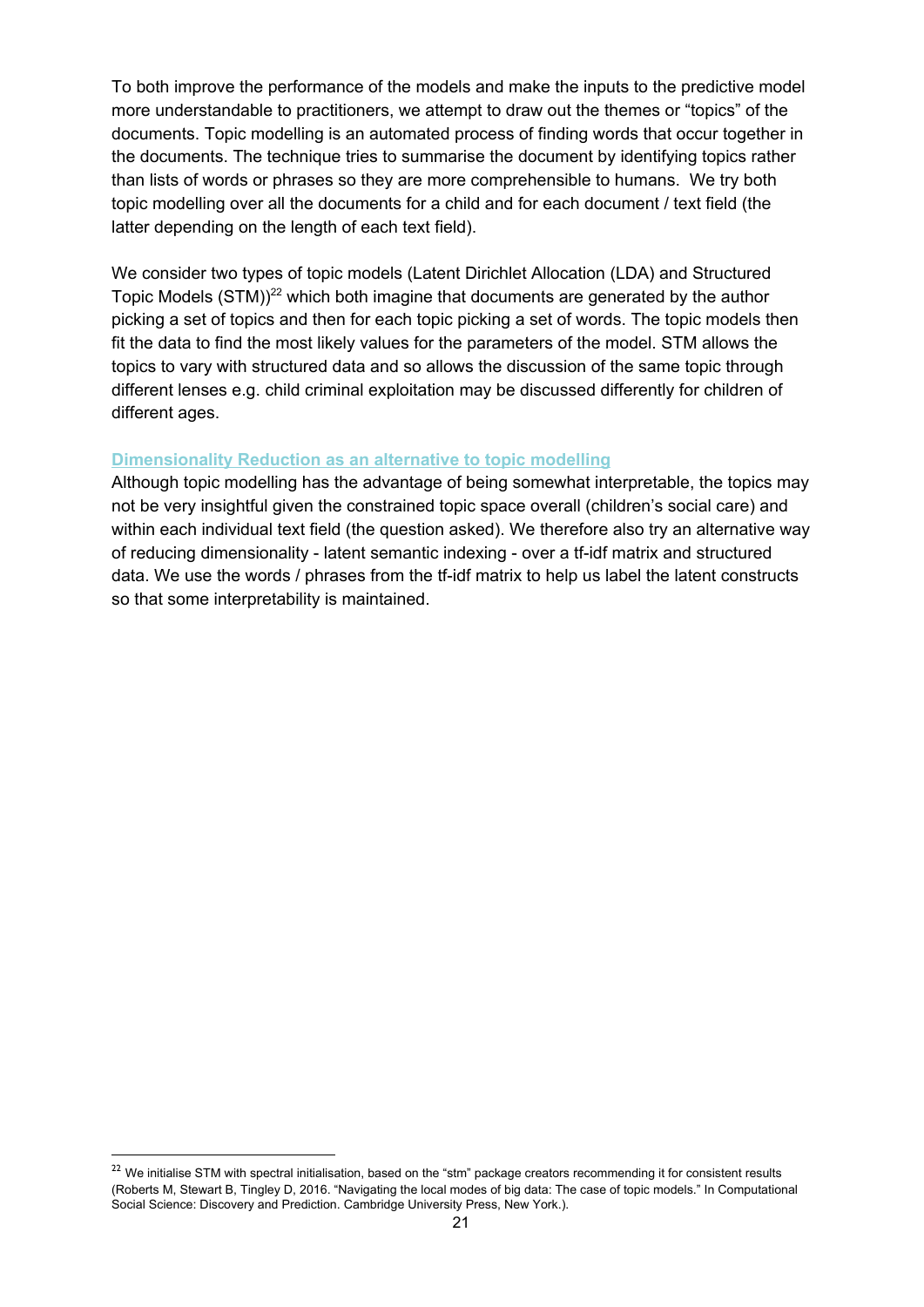

Figure 4a: Text processing steps (non embeddings)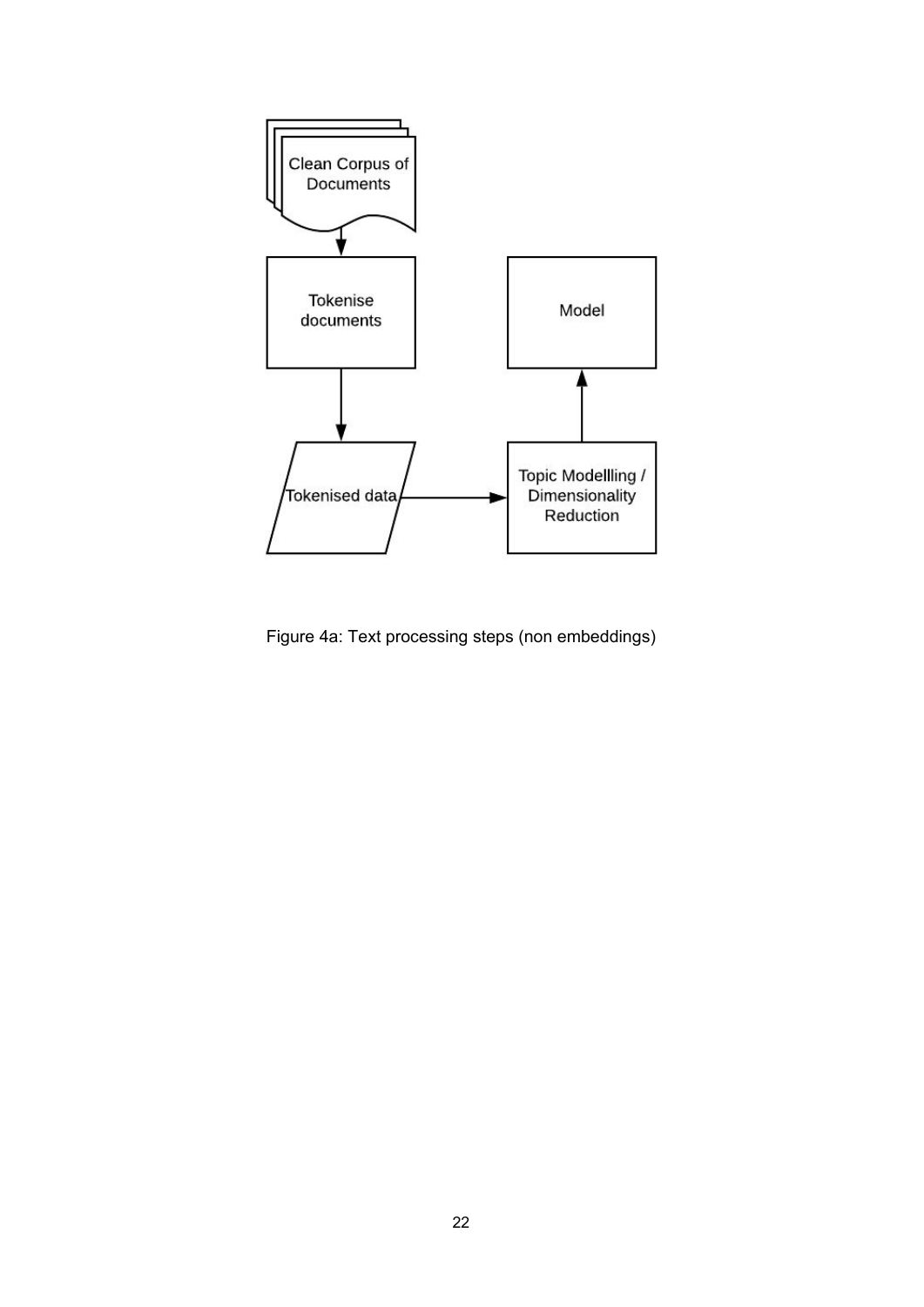

Figure 4b: Text processing steps (embeddings)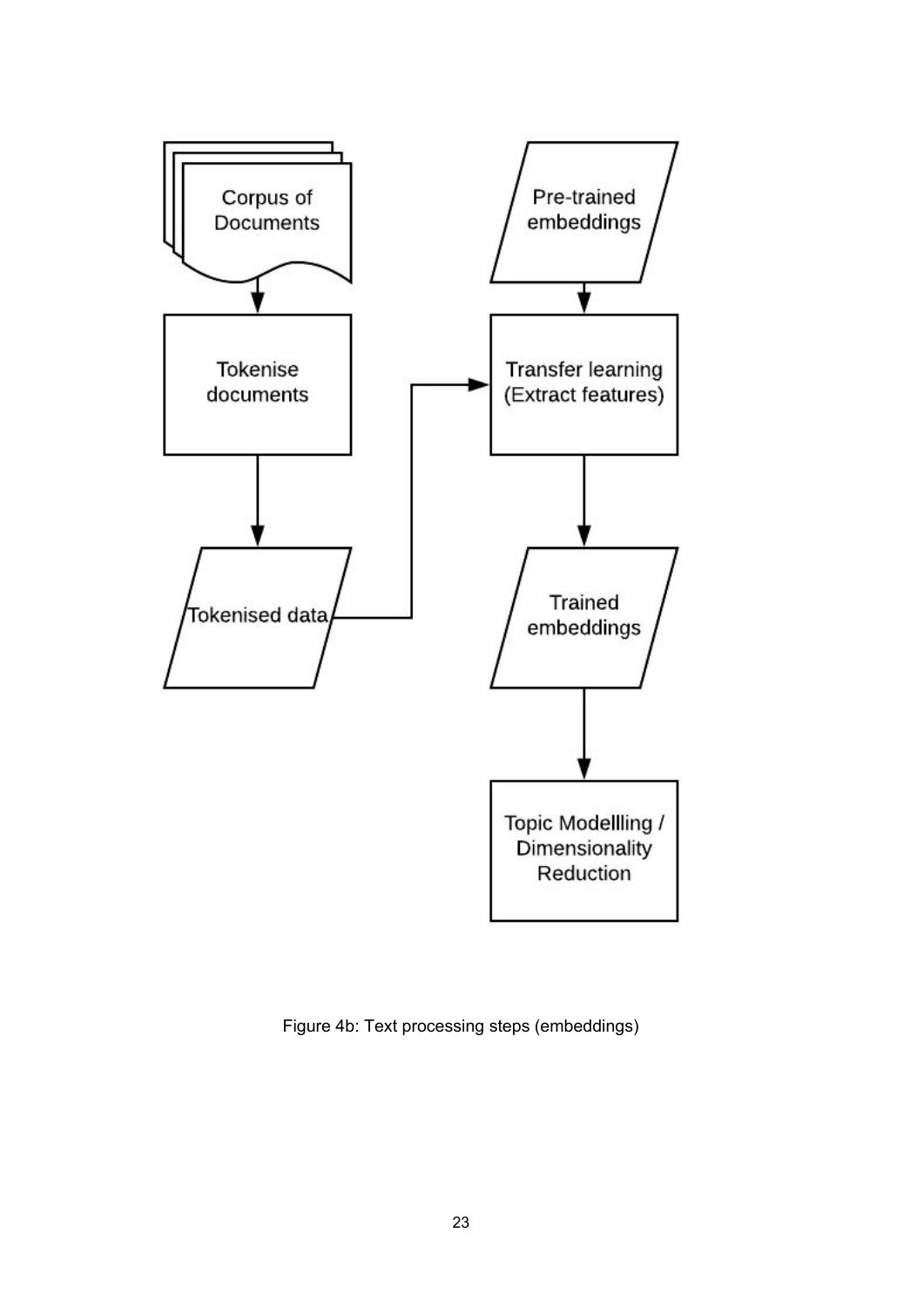# <span id="page-23-0"></span>**Model Specification**

### **Model Types**

The prediction questions are all binary classification problems where the positive value is the outcome of interest e.g. re-referral, stepping up. We have chosen a few models to test which have different complexities, are based on different assumptions, and reflect different costs for LAs. Decision trees are highly interpretable but have lower predictive accuracy - we include gradient boosting as a more complex tree-based model likely to have higher predictive accuracy. Unregularised logistic regressions are familiar to many analysts whilst regularised logistic regression provides finer control for the fitting of the model. We exclude K-nearest neighbours given that it is not both transparent and privacy-preserving as investigating why the model made the prediction involves looking at similar cases. We exclude Naive Bayes because there is little room for adjustment or improvement, and SVM because it is difficult to interpret. We exclude neural networks because the training data required for deep learning is more than is available for this project.

For each prediction question, we use (after feeding in the structured data and the topic models $)^{23}$ :

- 1. decision tree
- 2. logistic regression (un-regularised, regularised);
- 3. gradient boosting.

### **Satisfying Metrics**

Our optimisation is restricted by the available computer power (on a standard issue machine) and also by the time available: we will have a short period of time at each local authority to check the data extract, anonymise the text data, clean and process the data and build and evaluate the models. Model building is a very iterative process and given the short length of time, we shall need relatively rapid training so that we can tweak our models sufficiently quickly.

Our initial approach will be relatively crude: starting with simple models (with lots of regularisation to restrict the number of features) and building up to greater complexity. We start with a wide but sparse searches of hyperparameter not associated with complexity, evaluated through 3-fold cross-validation. We will take more of a nuanced approach as we progress.

We shall monitor the convergence time and may discontinue the trial of particular models or topic models whose low complexity versions take too long to converge (> 0.5 days). We anticipate that once the model is chosen, the time taken to re-train the model in the future is not likely to be a limiting factor (model degradation is not likely to be drastic over a period of a few days and so training over this period of time would be acceptable). For this reason, models which take longer to train aren't necessarily off the table but we will have had fewer opportunities to optimise them.

<sup>&</sup>lt;sup>23</sup> Where the models involve random choices, we set seeds so that each model can be fully replicated.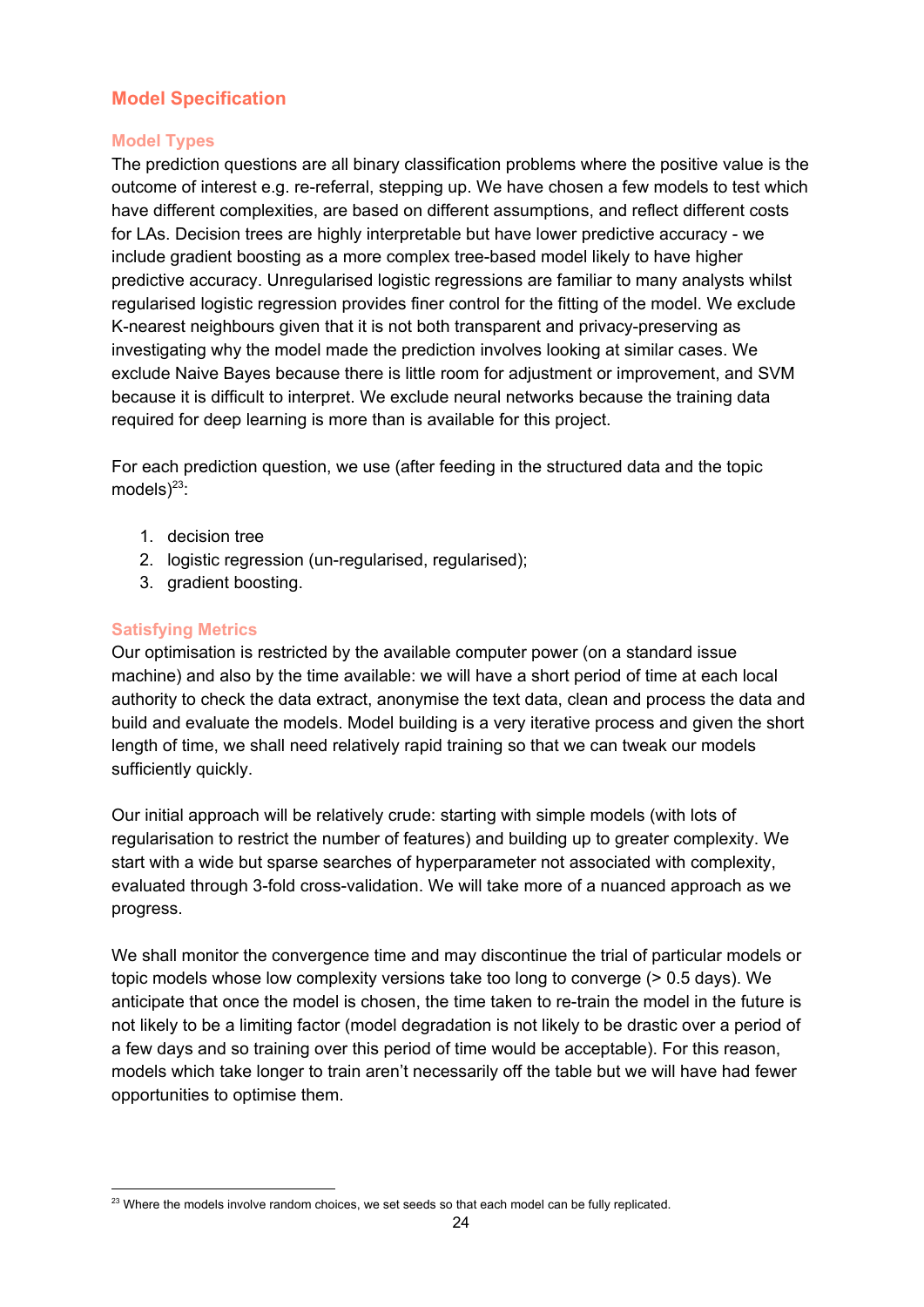Some time savings can also be achieved through efficient use of hardware e.g. utilising all CPU cores and running no other programmes concurrently. We use stochastic or mini-batch processing where the algorithm allows for it.

## **Hyperparameter Tuning**

For reasons explained above (see "Satisfying Metrics"), we start with simple models to test the pipeline and training time.

We are likely to start with the following initial hyperparameters to create simple models:

- Logistic regression: L1 regularisation with regularisation strength of 1.
- Gradient boosting: 50 trees, maximum depth of 10 and minimum number of samples in a leaf node of 5 and the maximum number of features to consider when looking for the best split being a square root of the features.

We then increase the complexity of the models and tune the hyperparameters by conducting a gridsearch around the hyperparameters where the trade off between bias and variance starts to take effect.

## **Performance metric for training**

The choice of metric to optimise for depends on the kinds of mistakes that one wants to avoid. During training, we maximise the average Area Under the Curve (AUC) of the precision-recall graph in cross-validation and monitor its variance. Precision measures how many are true positives (TP) out of all of those identified as positive. Recall measures how many the algorithm identified as true positives (TP) out of all of the actual positives.

 $Precision = TP/(TP + FP)$ 

 $Recall = TP / (TP + FN)$ 

One maximises precision by minimising the number of false alarms (false positives, FP) whilst one maximises recall by minimising the number of cases you miss that should actually be a cause for concern (false negatives, FN). There is a tradeoff between the two depending on the threshold of risk: in social worker parlance, by trying to make sure you intervene in every case that needs support, you are likely to also intervene in cases where intervention isn't necessary.

We chose to measure the area under the curve (AUC) of the precision-recall graph instead of simply monitoring both precision and recall because: AUC measures are helpful in giving a threshold-independent evaluation of the performance of the model, which is important when the output we are interested in is a probability and not a "yes" / "no" prediction. AUC metrics are also scale-invariant so prioritise getting the ranking of cases correct instead of absolute value - again, this is a useful property if one of the ways this model could be useful for providing managers with oversight of cases that are most concerning. We chose the AUC of the precision-recall graph instead of the AUC of the recall-specificity graph (the more commonly used metric) because a) we are likely to have considerable class imbalance which the AUC of the precision / recall graph accounts for; and b) the idea of trading off precision and recall is likely to make more intuition sense to social workers.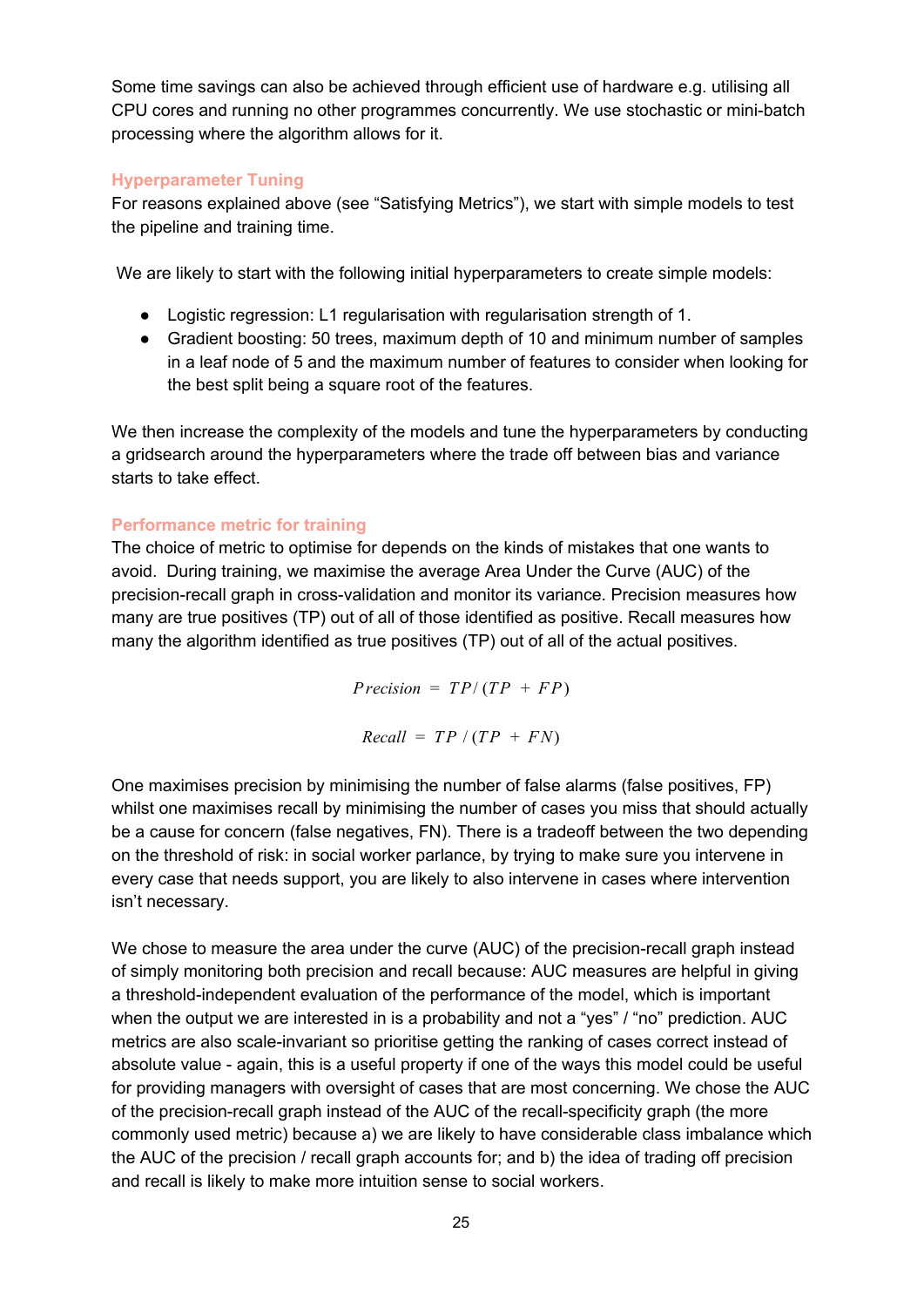### **Monitoring other metrics during training**

Although we need to chose one metric to optimise for during parameter tuning; we also check other metrics on a less regular basis $^{24}$  to understand unintended consequences. These other metrics we shall monitor include: the percentage of "risky" cases identified in the top 10% of cases and the reverse for the bottom 10% of cases when the cases are ranked by predicted probabilities. This gives us an idea of how many cases the social worker would have to look through to find the ones the model identifies as at high risk or at very low risk.

## **Topic modelling performance**

The topic models will be fed in to the pipeline having already been optimised to some extent using a combination of grid searching over a hyperparameter space and human judgement. We plot the number of topics against the semantic coherence and use the "elbow criterion" to visually identify the number of topics at which the marginal gain to semantic coherence levels off. We then use a combination of the "stm" and "(py)LDAvis" packages to:

- 1) Inspect words associated with the topics to understand whether the topics "make sense" i.e. whether they sound internally coherent and distinct.
- 2) Plot of the topics as circles in the two-dimensional plane whose centers are determined by computing the distance between topics and inspect to understand the prevalence of the topics and how they relate to each other.
- 3) Where local authorities grant permission to read the raw text, inspect extracts of several documents highly associated with a particular topic to understand whether the allocation of topics to documents is fitting<sup>25</sup>.

If there is sufficient time, for the STM model we can also investigate the correlation between the topics and the structured data to understand whether the topics are correlated with values that we expect e.g. a topic discussing themes appropriate to infants correlating highly with an adolescent age group would indicate a poor topic model.

### **Cross-validation and holdout data**

Prior to training we split the dataset of historical cases into training and "holdout" (unseen) data. Holdout data is data in which the outcome has also already happened but is data that the model will not see during the course of training. Once the final model is chosen, the model predicts what happened on this unseen historical data, and we can compare the prediction to the true outcome, which we already know. This is a common workflow in predictive analytics because it allows the model to be tested in a safe environment before having real world consequences.

The datasets are small and so we require a reasonably high percentage of holdout data - we expect this to be 30%. The holdout data shall be stored separately and not consulted until a final model for that prediction question is chosen. We use the training dataset to train and validate through cross-validation. As mentioned above, we build the initial models with 3-fold cross-validation for speed, and then shift to 5-fold cross-validation as we narrow the search

<sup>&</sup>lt;sup>24</sup> E.g. for the model chosen after each sparse hyperparameter grid search before tweaking the search space or pre-processing or processing steps.

 $25$  The text data will not be fully anonymised because of the difficulty of removing all names from the documents. If the local authority wishes to inspect each document to check its anonymity before a WWCSC researcher reads the document, we only use this type of evaluation to assess the final choices for models to avoid a too complex workflow.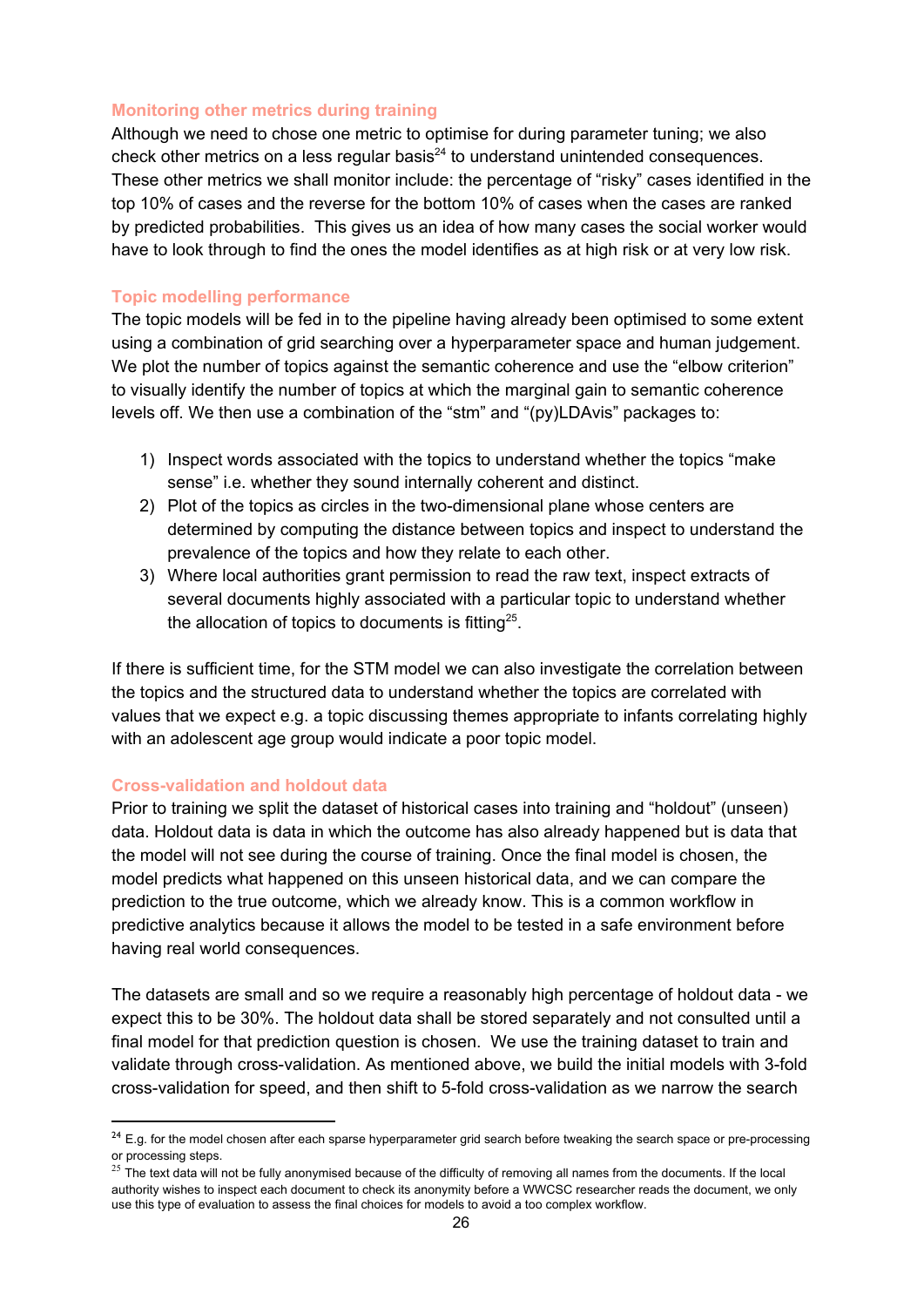over hyperparameters. Our workflow consists of checking the bias and variance reported from the cross-validation, and increasing the complexity of the model if the bias is high relative to the variance (i.e. the model hasn't learnt enough from the historical data), and decreasing the complexity of the model if the variance is high to reduce the risk of overfitting to the training data i.e. memorising the nuances of historical cases.

Since we may expect patterns in the data to change over time, we conduct forward-chain cross-validation which only validates the model on data that occurred after the data the model is trained on. If there are duplicates of text across siblings, we shall ensure that siblings are not split between the training folds and the test fold in cross-validation or the holdout dataset (this data leakage would artificially inflate the performance metrics of the model). Where there have been changes to practice or the way data has been recorded (from which the model would learn patterns which are unhelpful for future prediction) and where sample size allows, we monitor the performance of metrics trained on data before the change and validated on data after the change.

### **Choosing a Model**

Machine learning models mostly optimise for some measure of prediction accuracy. In the case of predictions in social work, accuracy is of course also very important but transparency is also important in allowing interrogation of why the model made that prediction. Since the predictions relate to a decision which can be one of the many decisions a social worker makes relating to a child's journey through social care, it is important to consider how the model for a particular decision fits with other models that could be modelling other parts of the journey. We attempt to be transparent by using model-agnostic methods to explain the models; however, we also explore whether it is worthwhile for transparency purposes to choose the same algorithm across all predictions in children's social care. This standardisation may be helpful in communicating clearly the assumptions of that algorithm. This has trade-offs with performance.

## <span id="page-26-0"></span>**Reporting**

### **Model Performance**

For each model built for each question, we report:

- The proportion of cases in the positive class i.e. the outcome we are trying to predict (to illustrate the baseline performance that our models should exceed<sup>26</sup>)
- The mean and variance of AUC precision / recall from cross-validation on the training data (a high mean indicates that the model is making few mistakes, and a low variance indicates that the performance of the model is less likely to depend on being "lucky" in future data being similar to the data the model is trained on<sup>27</sup>)
- The AUC precision / recall on the holdout data (this metric is the ultimate judgement of the models and is the metric against which we compare whether the model is "good enough" for practice).
- The training time and the hardware used.

<sup>&</sup>lt;sup>26</sup> The simplest prediction you can make is that all future cases will be whichever outcome occurs for the majority of historical cases. For a predictive model to be at all useful, it needs to at least beat this.

 $^{27}$  Although this should be taken with a pinch of salt given that we are training and validating on this dataset and so the model is likely to learn well how to reduce variance in the dataset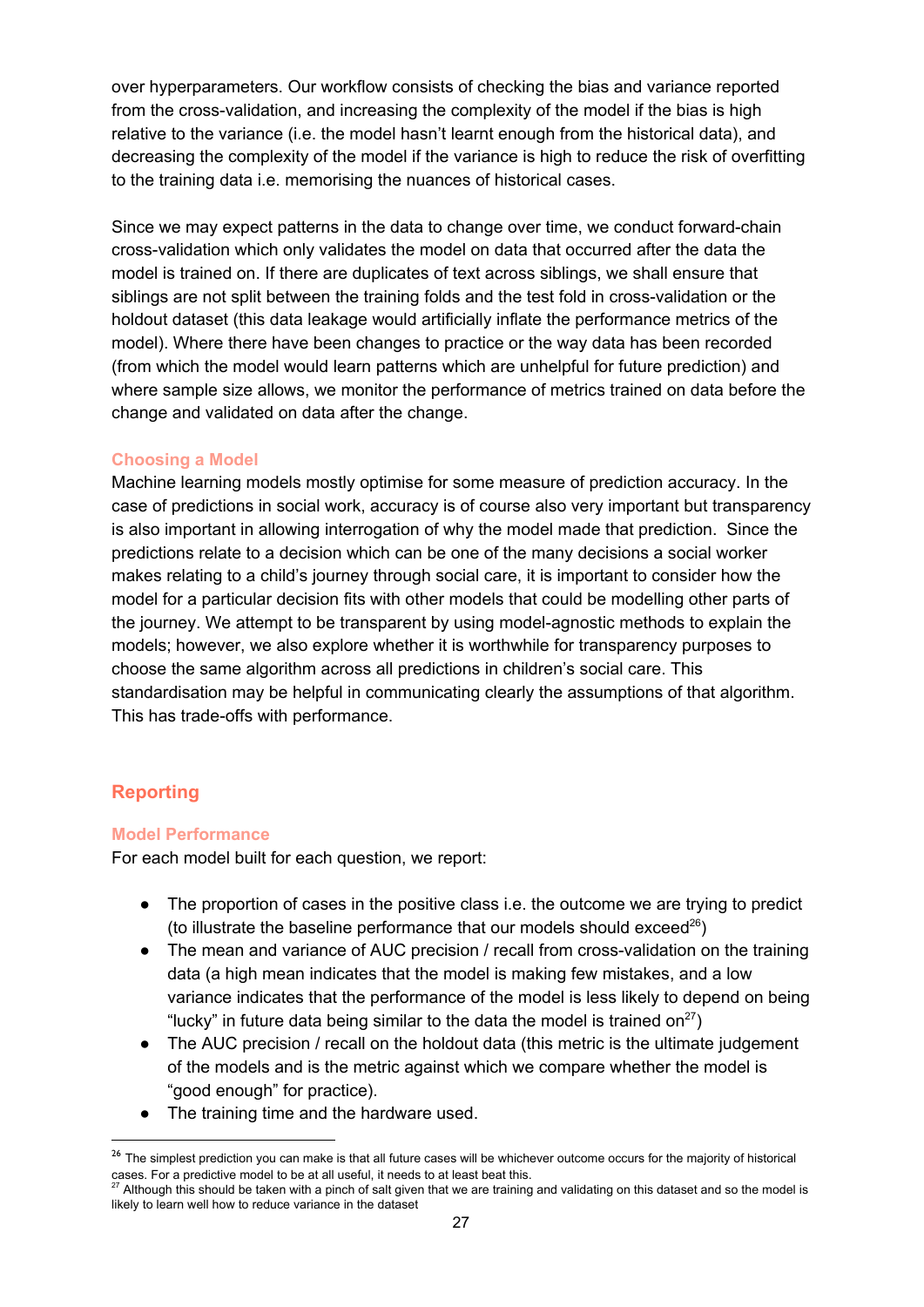For the model chosen for that prediction at that local authority (the model with the highest AUC precision / recall on holdout data), we also report:

- The number of false negatives and false positives in 100 cases.
- The percentage of "risky" cases identified in the top 10% of cases (and the reverse for the bottom 10% of cases) when the cases are ranked by predicted probabilities.

Unfortunately, it is difficult to estimate what the Bayes optimal error (the irreducible error) for predicting these types of outcomes would be i.e. the best case scenario we can hope for, and hence what a "good" AUC precision / recall looks like. As with almost all predictions that use machine learning, these outcomes are non-deterministic; however, predictive models in children's social care may have particularly high Bayes optimal error rates because they are making predictions that involve the interaction of multiple people and because the lives of families involved in children's social care are frequently complex.

Because of the expected high Bayes optimal error rate, models which exceed AUC precision / recall of 0.65 or being able to identify 75% of cases "at risk" by only inspecting the top 25% of cases that the model considered risky<sup>28</sup> would be deemed a "success". However, we acknowledge that this still represents a considerable error rate and there is a separate question over what is good enough to be used in practice. This distinction is mostly because the costs and benefits of raising a false alarm or missing a case to worry about are different for different stages of the child's journey. For example, the risk of harm to the child is higher when the model and social worker miss a case which should be flagged as a child protection case compared with when they miss a child in need case.

Furthermore, whether the performance of the model is high enough also depends on how the model would be deployed, particularly on the training of frontline staff interpreting the outputs of the models and recourse for correction of errors. Good processes around handling of errors tolerate a higher number of errors.

## **Testing ways to make the models interpretable**

Interpretability is the degree to which a human can understand a prediction made by the model. Machine learning models which are sufficiently complex to learn the nuanced patterns and predict well are often difficult to interpret because there tend to include many features (hundreds to thousands) and include non-linearity and interactions between variables, meaning that changing the value of one feature can affect the outcome through multiple pathways.

Interpretable models allow the algorithm to give reasons for the prediction, which is useful for debugging models in training and more crucially allows the algorithm to be challenged if the prediction goes against expectation. Building models that are interpretable to humans is particularly important in the sector of children's social care because the decisions which the predictive model may contribute to could have a drastic impact on the lives of the child and

 $28$  21.9% of cases were re-referred within 12 months in England in 2018 (Department for Education, 26 April 2019, Local authority interactive tool (LAIT)) so a perfect model would identify 100% of cases in the top 21.9%. Once would expect a model with an accuracy of 65% to identify 65% of the cases in the top 21.9% if the errors were uniformly distributed throughout the ranking of cases by probability but the top 21.9% are those that the model has assigned a higher probability of being at risk to and so one would expect a higher accuracy rate for those ranked highest. We thus give a higher percentage accuracy than would be expected when looking at 100% of the cases, and round to looking at 25% of cases.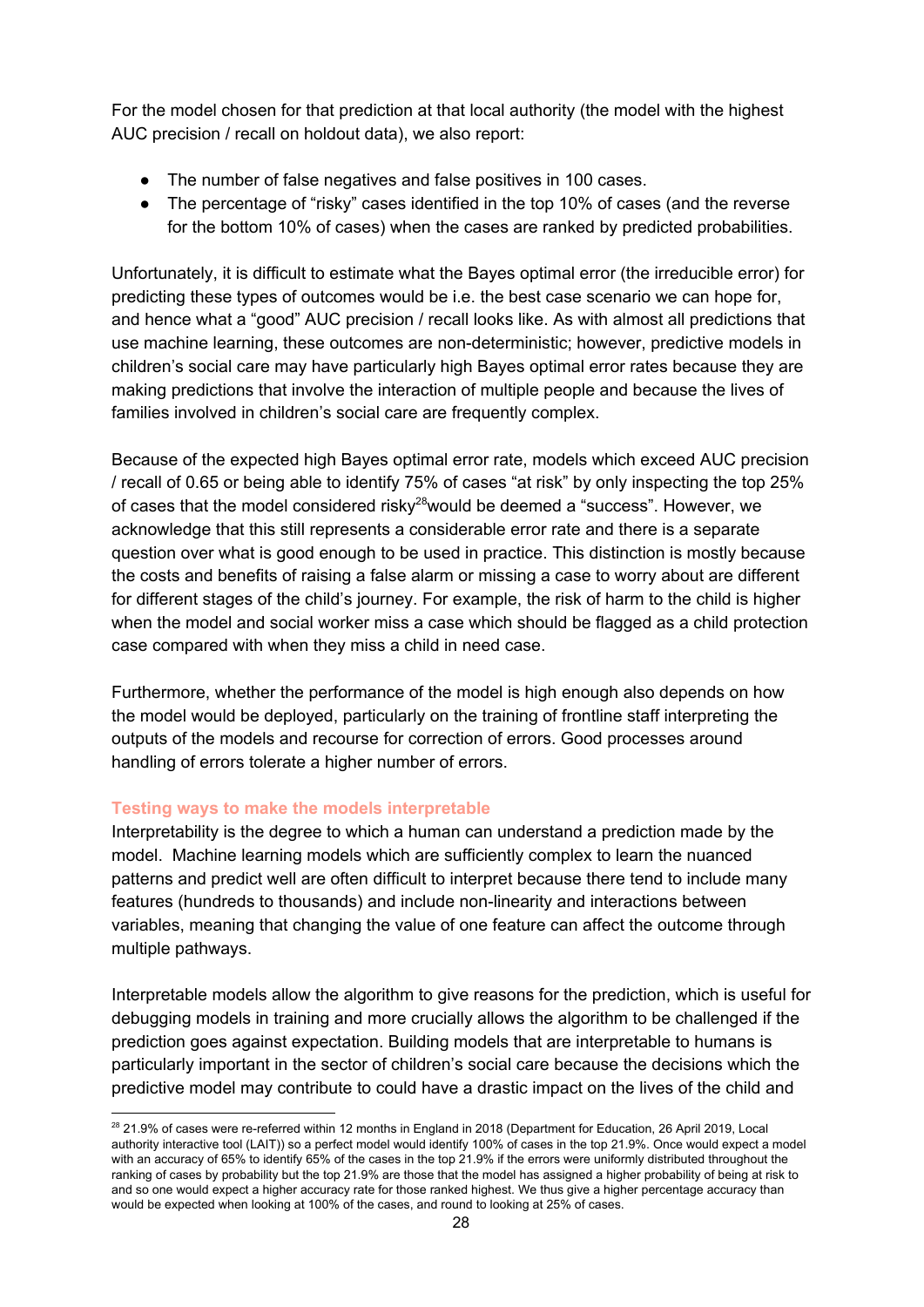family, and so it's especially important to understand why the model is making that prediction to the extent that the social worker could explain it to the family, and also to allow opportunity for it to be challenged.

We chose interpretation methods which are algorithm-agnostic to facilitate flexibility in picking the highest performing model without the need to change the interpretation method, and also to facilitate comparisons.

We do not use techniques which illustrate by example from the dataset because of the preference to be privacy-preserving and also for the practical reason that showing a case as an example could be an overload of information. There is a tradeoff between the fidelity of the explanation to the model and the comprehensibility to humans (unless the model is very simple). Following our principle that the models should be useful to social workers, our priority is comprehensibility.

What we lose in this tradeoff is complete attribution which is more appropriate to a court of law. However, the kinds of outcomes we're predicting are not within the family court system but earlier in the child's journey through children's social care so the loss is not felt as keenly.

We are interested in explaining global model behaviour across all cases to gain an insight into general patterns as well as explaining individual predictions, and also explaining the contents of topics. We report the feature importance for the final models chosen. From this, local authorities could implement a simple logistic regression using a top N number of features (where N is a relatively small number). We also report examples of Accumulated Local Effects (ALE) plots for features of interest, and examples of individual predictions and topics. However, what is most interesting about the explanations is how intuitive they are to social workers and so we report on feedback from social workers where it has been possible to conduct a workshop with them.

### **Global Behaviour**

We calculate the importance of each feature, which in the algorithm-agnostic definition is the increase in model error when the feature's information is destroyed. We plot feature importance to give a global explanation for the predictions of the model. Feature importance takes into account all interactions between features so it's possible to see the effect of changing the input value on the output value via all pathways. It is debated whether feature importance should be calculated on training or holdout data - if the model is generalising well, calculating on training or holdout data shouldn't be too different and since we're not optimising for feature importance, using the training data with its larger sample size and its availability throughout training seems sensible. It is worth noting that the importance of a feature has to be interpreted in the context of the model run and the other features included, for example, if two features are highly correlated, removing one feature may increase the importance of the other - in this way it's not to be interpreted as an exact description of the world.

We are also interested in the shape of the relationships between individual features and the predicted outcome. To do so, we use Accumulated Local Effects (ALE) plots which demonstrate how the predictions change in a small "window" of the feature around the value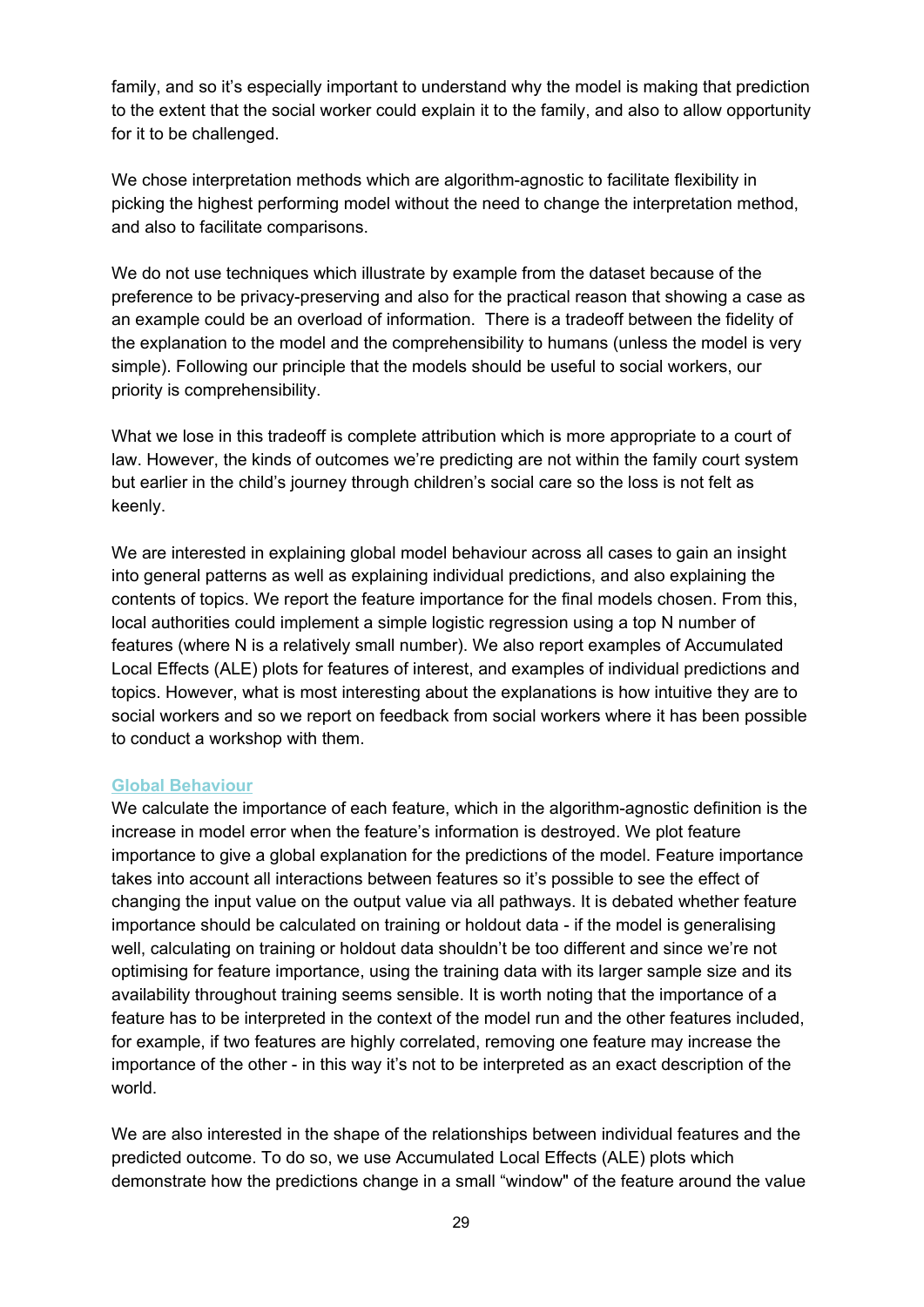for data instances in that window. ALE plots are unbiased (they still "work" when features are correlated), and the amount of time required to create the ALE plots is typically shorter than partial dependence plots.

## **Individual Predictions**

To explain an individual prediction, we trial using counterfactual explanations, which describe the smallest change to the feature values required to change the prediction. The output presented is the features that would be required to change and not the counterfactual example. Although the example can be synthetic (and thus can maintain privacy), synthetic examples of text are bags of words which aren't particularly human-friendly, and the example is likely to contain too much information to pick out the contrast with the case of interest.

Counterfactual explanations are interesting to test as an output because they do not require access to the data or the model, only the model's prediction function, and thus are an option for encouraging transparency amongst companies which do not wish to reveal details of the data or model to protect data privacy and trade secrets.

One possible output of the model is a ranking of cases by highest to lowest risk (instead of providing a predicted probability / probability range of the outcome). This may be interesting from the perspective of supporting a team manager to prioritise which cases to be particularly concerned about. Where possible in a workshop with social workers, we shall investigate whether providing a ranking of cases is intuitive to social workers, and whether model rankings correspond with the social workers' rankings by calculating Spearman's rho.

If there is sufficient time, we will also trial explaining individual predictions through local interpretable model-agnostic explanations (LIME), which trains local surrogate models.

# **Explaining topics**

We show word clouds with a small number of the highest weighted words to visually represent the topics. Where topics are based on embeddings we show the individual word instead of the embedding.

## **Fairness**

There are multiple different ways of considering whether a process is fair in everyday life and these translate into different technical definitions, for instance:

- 1. Equal parity where each group is represented equally in the set of children identified as being at risk. However, this definition does not reflect that there may be risks associated with having a particular characteristic e.g. disabled children may have a higher risk of their needs not being met because they have higher needs than non-disabled children.
- 2. Proportional parity where each group is represented in the set of children identified as being at risk proportional to their proportion in the dataset. This definition overcomes the challenge of equal parity but is naive about social workers' historical identification of children at risk being representative of "true" risk and indiscriminatory . 29

<sup>&</sup>lt;sup>29</sup> This is not to accuse social workers in particular.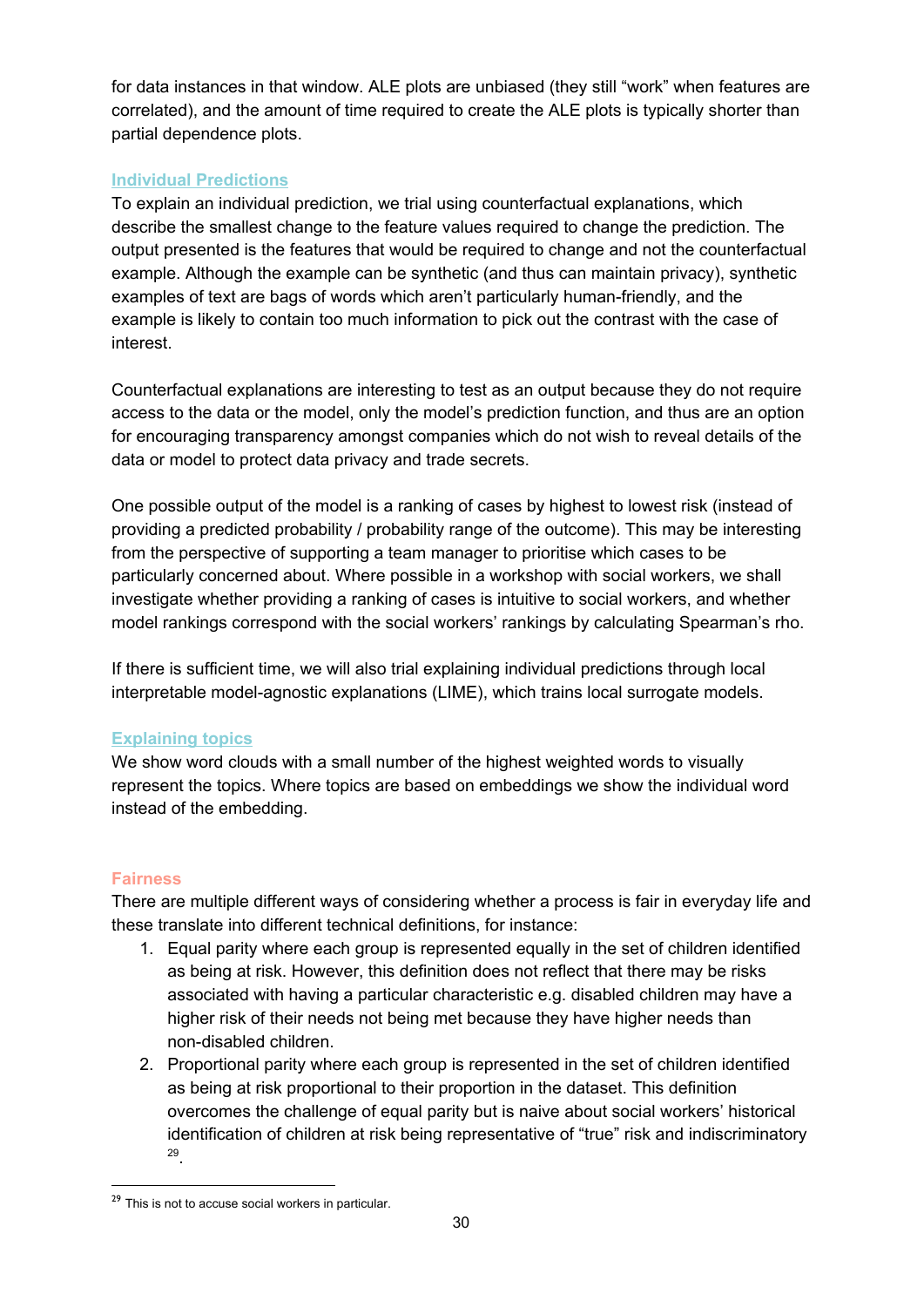To avoid making assumptions about the blindness of social worker decision-making to sensitive characteristics, we instead focus our evaluation of whether a model is fair based on whether the error rates are different by group membership defined by sensitive characteristics.

If the model's error rate is much higher for adolescents, for example, adolescents are more likely to either be mislabelled as high risk which could lead to unnecessary interventions in their lives, or mislabelled as low risk which could lead them to unnecessary harm (were the models to be used in a tool to assist social workers).

The choice of fairness metric also usually depends on whether the intervention to be given post-prediction is punitive or assistive as it changes the kind of error you'd like to minimise.

Given that social work interventions can be considered either punitive or supportive on a case-by-case basis and dependent on perspective we report both the false discovery rate parity (to monitor cases being falsely identified and unfairly "punished") and false omission rate parity (to monitor cases being falsely omitted and unfairly missing out on a benefit they are entitled to).

*False discovery rate* =  $FP$  /  $(FP + TP)$ 

*False omission*  $rate = FN / (FN + TN)$ 

It is desirable to minimise both those unfairly punished and those unfairly missing out on a benefit they are entitled to. These fairness metrics assume that the output of the model is binary ("at risk" or "not at risk") rather than the more nuanced probability of being at risk. We also report the pinned AUC (area under the curve) which assesses fairness without having to specify a percentage probability at which one considers at child at risk.

Unfortunately we do not have data on all the characteristics we would like to check and so can only check bias for the ones that we do have access to, namely age (depends on categorisation in datasets but likely to follow the Department for Education statistical return categories: under 1 year, 1-4 years, 5-9 years, 10-15 years, 16+ years), gender (likely to follow the Department for Education categorisation - male, female, unknown), disability (recorded or not recorded) and ethnicity (depends on categorisation in datasets but likely to follow the Department for Education statistical return categories: white, mixed, Asian or Asian British, black or black British, other, unknown). We may further aggregate these categories depending on the sample size of each group.

## **Predictive Inference**

For any individual predictions which we give as examples we report the 90% prediction interval which tells you where a value will fall in the future, given enough samples, 90% of the time. For the models overall, we report:

- a histogram of predicted probabilities so it is possible to visually inspect the spread of predictions
- the average width of the 90% prediction intervals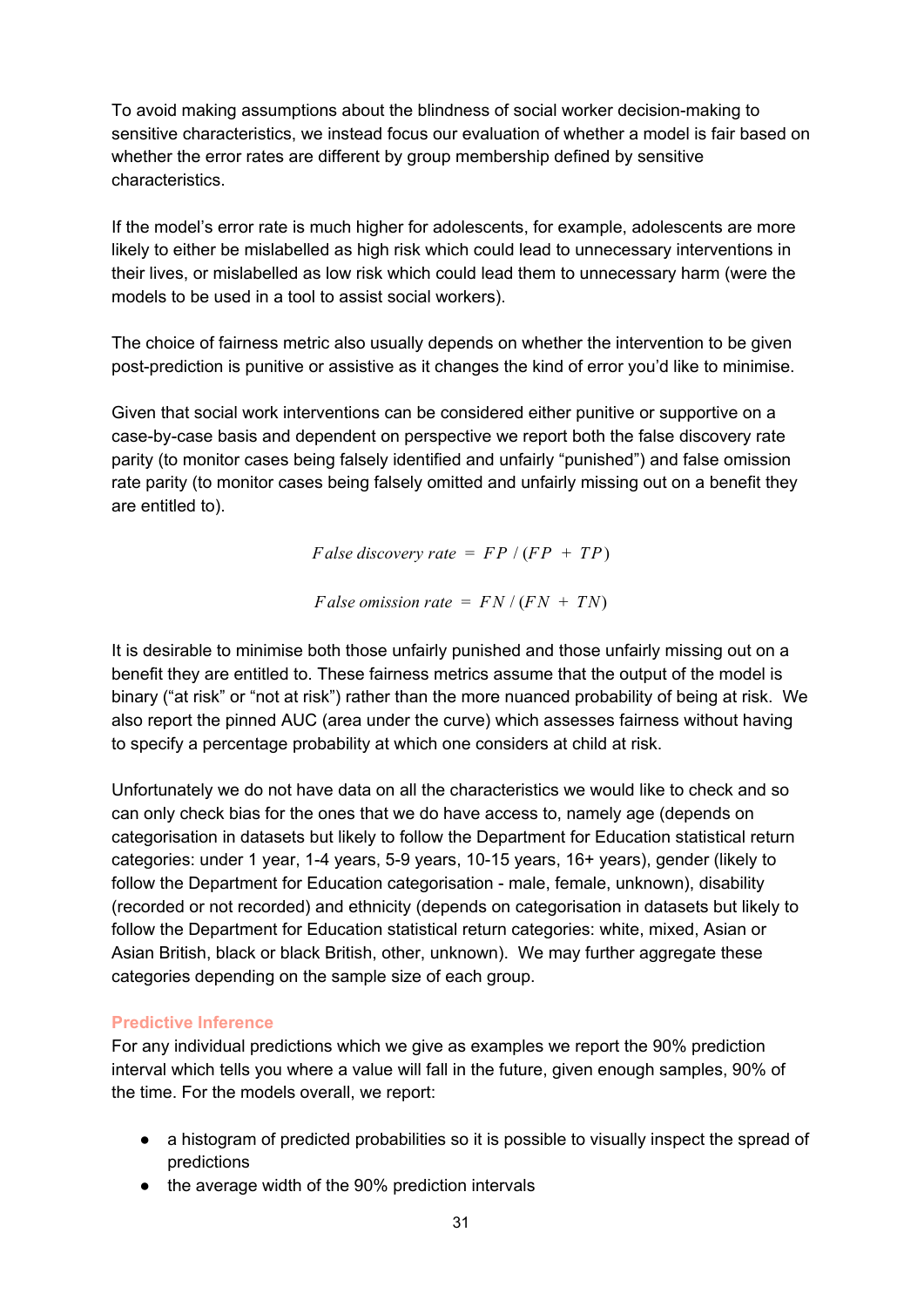● the prediction interval of the threshold value (the value at which the prediction changes from "not at risk" to "at risk")

Predictions with overlapping prediction intervals are not statistically different from each other. Very wide prediction intervals indicate that the model is not very useful. The average prediction interval indicates whether it is worthwhile displaying a lower precision version of the output e.g. within the decile.

# <span id="page-31-0"></span>**Risks**

We identify risks to the project and outline our mitigation strategies:

| <b>Risk</b>                                                                                                                                                                                                                                                                                         | <b>Mitigation</b>                                                                                                                                                                                                                                                                                                                                                                                                                                                                                                                                                                                                                                                                                                                           |
|-----------------------------------------------------------------------------------------------------------------------------------------------------------------------------------------------------------------------------------------------------------------------------------------------------|---------------------------------------------------------------------------------------------------------------------------------------------------------------------------------------------------------------------------------------------------------------------------------------------------------------------------------------------------------------------------------------------------------------------------------------------------------------------------------------------------------------------------------------------------------------------------------------------------------------------------------------------------------------------------------------------------------------------------------------------|
| Lengthy project set-up phase reduces the<br>time available for research: the project<br>involves buy-in and contribution from many<br>different teams within a local authority<br>(senior leaders, information governance, IT,<br>frontline social workers) which takes some<br>time to coordinate. | We set aside a substantial amount of time<br>to allow for project set-up.                                                                                                                                                                                                                                                                                                                                                                                                                                                                                                                                                                                                                                                                   |
| Data extraction and cleaning takes up a<br>large proportion of the time set aside for<br>research, reducing the time available for the<br>model building at the local authority.                                                                                                                    | To reduce the amount of time familiarising<br>ourselves with the data, we confirm the data<br>fields to extract with the local authority<br>before our arrival onsite, and check our<br>understanding of the data definitions.<br>To open up time for lengthy data cleaning,<br>we also write the code for model building<br>(which can be pretty standardised) on<br>dummy data prior to arriving on-site at any<br>of the local authorities. This allows us to a)<br>optimise the time spent at the local authority<br>by doing tasks which can only be done<br>onsite, b) test how long the implementations<br>of the algorithms take on similar data prior<br>to arrival so that we can better plan our time<br>at the local authority. |
| Local authority machines may not be<br>sufficiently powerful for machine learning<br>algorithms to train in sufficient time for us to<br>iteratively develop the model.                                                                                                                             | To mitigate this, we have chosen fast<br>implementations of the algorithms, we shall<br>test the code on dummy data to get an<br>insight into the training time, and also<br>implement the code on simple models as a<br>first step.                                                                                                                                                                                                                                                                                                                                                                                                                                                                                                        |
| There is a risk that the way in which we<br>implement the project is not in line with the                                                                                                                                                                                                           | We instead draw inspiration from existing<br>frameworks for building ethical AI (e.g.                                                                                                                                                                                                                                                                                                                                                                                                                                                                                                                                                                                                                                                       |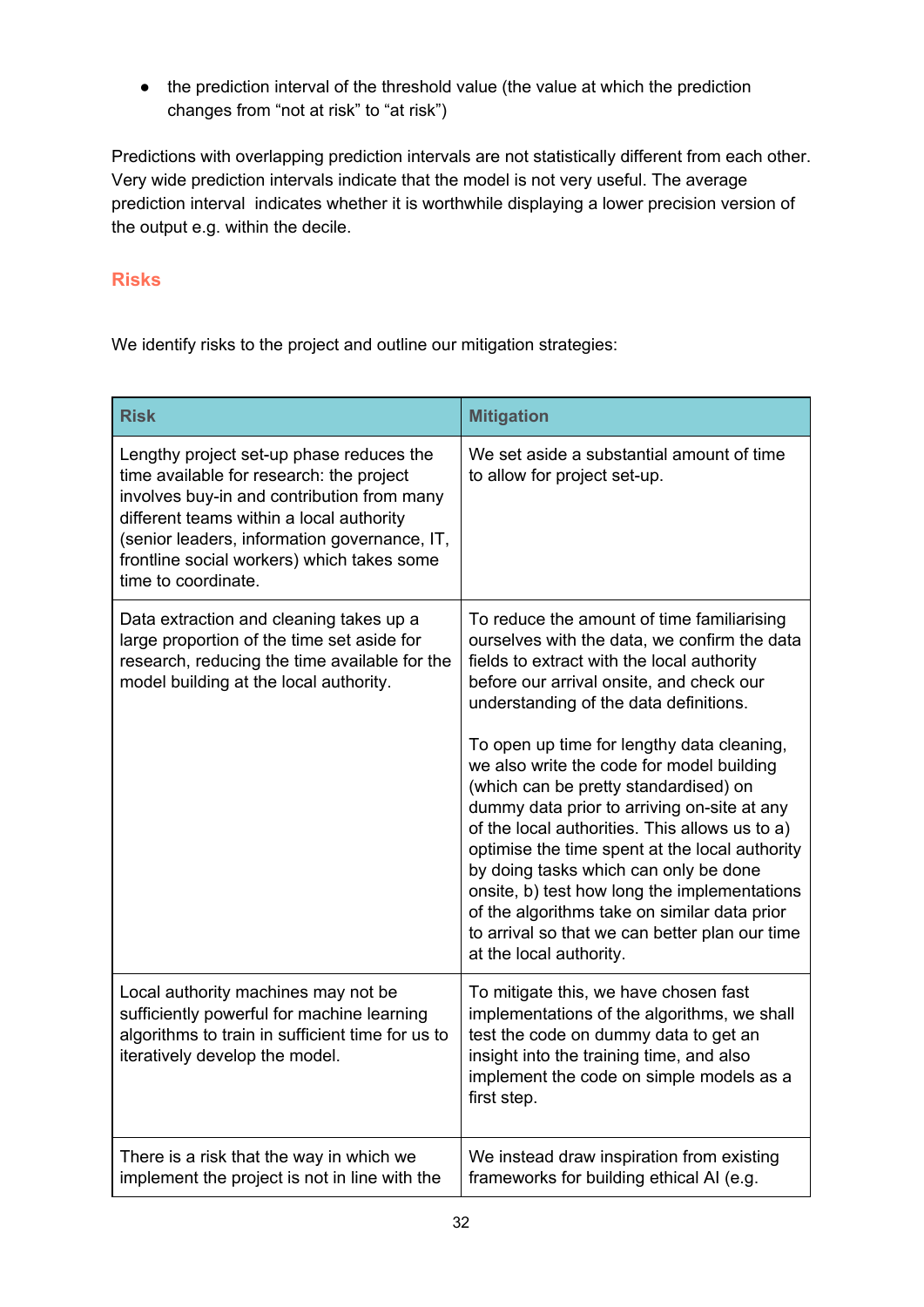| technical strategies that the ethics review<br>recommends. We were interested in doing<br>the technical feasibility pilots and the ethics<br>review concurrently so that we could<br>publish the final report more quickly given<br>that the question of whether to invest in<br>such tools is very much a current question<br>for local authorities. However, this does<br>mean that we do not have the conclusions<br>from the ethics review when planning the<br>technical feasibility pilots. | frameworks by DCMS <sup>30</sup> , The Institute for<br>Ethical AI & Machine Learning <sup>31</sup> , FAT ML <sup>32</sup> )<br>and make pragmatic choices to adapt them<br>to the children's social care context. |
|---------------------------------------------------------------------------------------------------------------------------------------------------------------------------------------------------------------------------------------------------------------------------------------------------------------------------------------------------------------------------------------------------------------------------------------------------------------------------------------------------|--------------------------------------------------------------------------------------------------------------------------------------------------------------------------------------------------------------------|
|---------------------------------------------------------------------------------------------------------------------------------------------------------------------------------------------------------------------------------------------------------------------------------------------------------------------------------------------------------------------------------------------------------------------------------------------------------------------------------------------------|--------------------------------------------------------------------------------------------------------------------------------------------------------------------------------------------------------------------|

## <span id="page-32-0"></span>**Timeline**

Timelines differ slightly for each local authority but we demonstrate a generic version of the timeline (days are per local authority):

| Task                                                                                          | <b>Responsible Party</b> | <b>Timeline</b>                           |  |
|-----------------------------------------------------------------------------------------------|--------------------------|-------------------------------------------|--|
| Agree data fields to request                                                                  | WWCSC, local authority   | Before agreed date for data<br>processing |  |
| Confirm data protection<br>arrangements                                                       | local authority          | Before agreed date for data<br>processing |  |
| Confirm logistics (access to<br>buildings and computers,<br>download software,<br>supervisor) | WWCSC, local authority   | Before agreed date for data<br>processing |  |
| Extract data                                                                                  | local authority          | Before agreed date for data<br>processing |  |
| Anonymise data                                                                                | <b>WWCSC</b>             | 3 days                                    |  |
| Check understanding of<br>data and data cleaning                                              | <b>WWCSC</b>             | 5 days                                    |  |
| Analysis                                                                                      | <b>WWCSC</b>             | 8 days                                    |  |
| Workshop with social<br>workers                                                               | WWCSC, local authority   | $0.5$ days                                |  |
| Statistical disclosure checks<br>for Model Outputs (i.e.<br>checking no names are             | <b>WWCSC</b>             | $0.5$ days                                |  |

<sup>&</sup>lt;sup>30</sup> Department for Digital, Culture, Media and Sport, 2018, 30th August. Data Ethics Framework.

<https://www.gov.uk/government/publications/data-ethics-framework/data-ethics-framework>

<sup>&</sup>lt;sup>31</sup> The Institute for Ethical AI & Machine Learning, The Responsible Machine Learning Principles. <https://ethical.institute/principles.html>

 $32$  Fairness, Accountability, and Transparency in Machine Learning. Principles for Accountable Algorithms and a Social Impact Statement for Algorithms. <https://www.fatml.org/resources/principles-for-accountable-algorithms>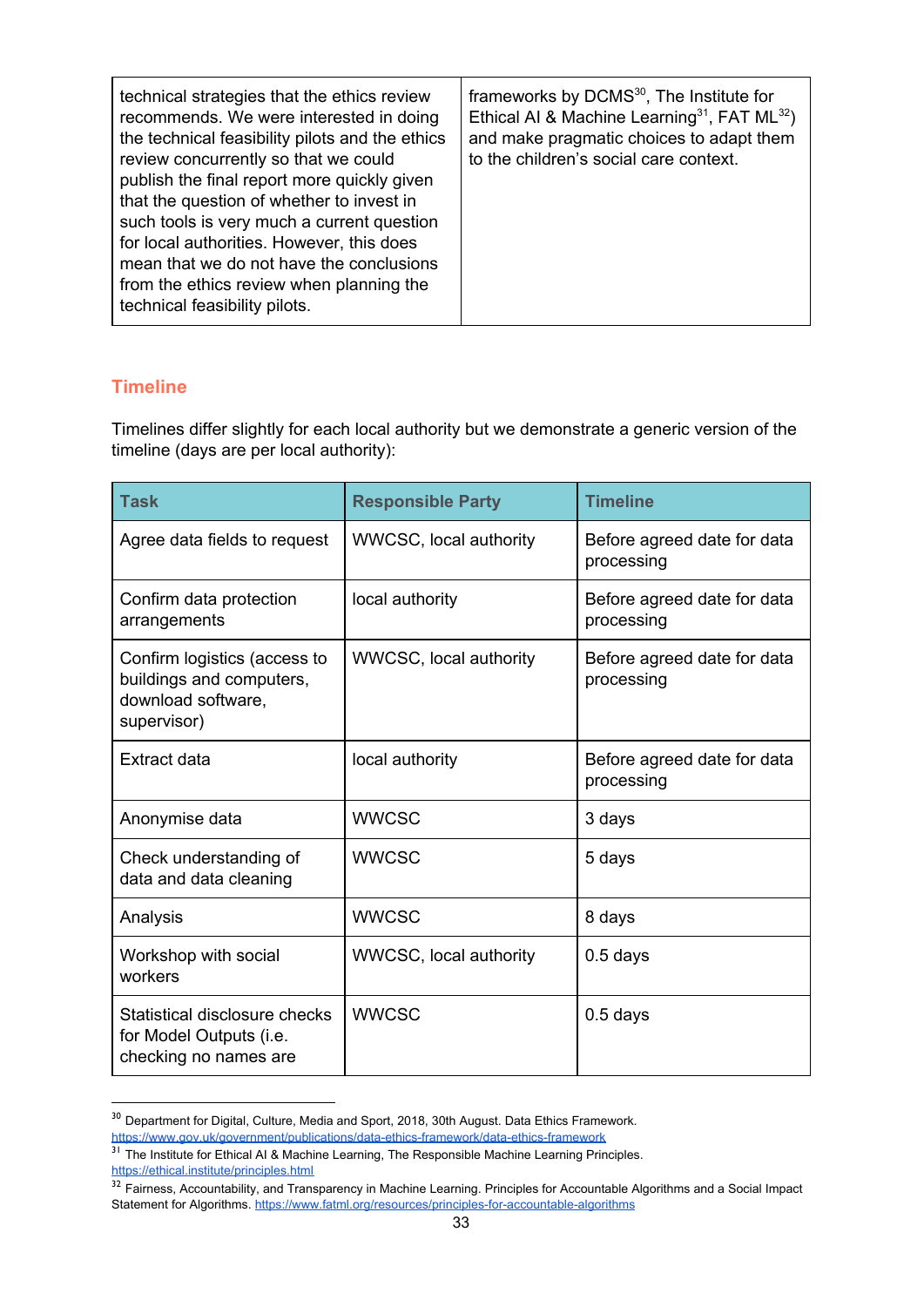| included and we comply<br>with rules around small<br>numbers)                                                           |                        |            |
|-------------------------------------------------------------------------------------------------------------------------|------------------------|------------|
| <b>Check Model Outputs with</b><br>information governance<br>team                                                       | WWCSC, local authority | $0.5$ days |
| <b>Provide Model Outputs</b><br>(including 2 page document<br>summarising the results and<br>commented code if desired) | <b>WWCSC</b>           | 2 days     |

## <span id="page-33-0"></span>**Ethics**

As mentioned in the "Motivation" section, we commissioned a separate independent review of the ethics of using predictive models in children's social care. Although the review assesses the application of models (work going a step further than we are doing in this research) in addition to the development of the models, the technical work is sufficiently close that we wish to not "mark our own homework". We also did not have ethics expertise in-house, and are fortunate to have the Rees Centre (part of the Department of Education at the University of Oxford) and The Alan Turing Institute partnering to conduct the review.

## **Ethics of the Technical Feasibility Pilots**

WWCSC is currently setting up an ethics panel. Meanwhile, we sought the review of an independent ethicist who is familiar with machine learning and ethics.

We outline how we've tried to mitigate against risk of harm, and maximise the benefits of the research through the lens of the ESRC's core principles for ethical research<sup>33</sup>:

1. Research should aim to maximise benefit for individuals and society and minimise risk and harm

## **Maximising benefit**

Although the development of tools is outside the scope of this project, the benefit from this research predominantly derives from informing whether tools based on predictive models should be used in practice, and if so for which situations and how to do so in a way which is transparent and fair. The potential benefit from such tools are assisting social workers and team managers in their evaluation of risk for children and families, and the downstream effects on improved safety and wellbeing for children and families as well as the better allocation of resources to those most vulnerable. Should we find that these models are technically feasible, ethical and acceptable, by conducting this research we hope to set the norms for developing these models in ways which are transparent and fair, and empowering local authorities and citizens to be able to challenge the companies developing these tools to do so in an ethical way.

<sup>&</sup>lt;sup>33</sup> Economic and Social Research Council. Our principles: research ethics committees. <https://esrc.ukri.org/funding/guidance-for-applicants/research-ethics/our-principles-research-ethics-committees/>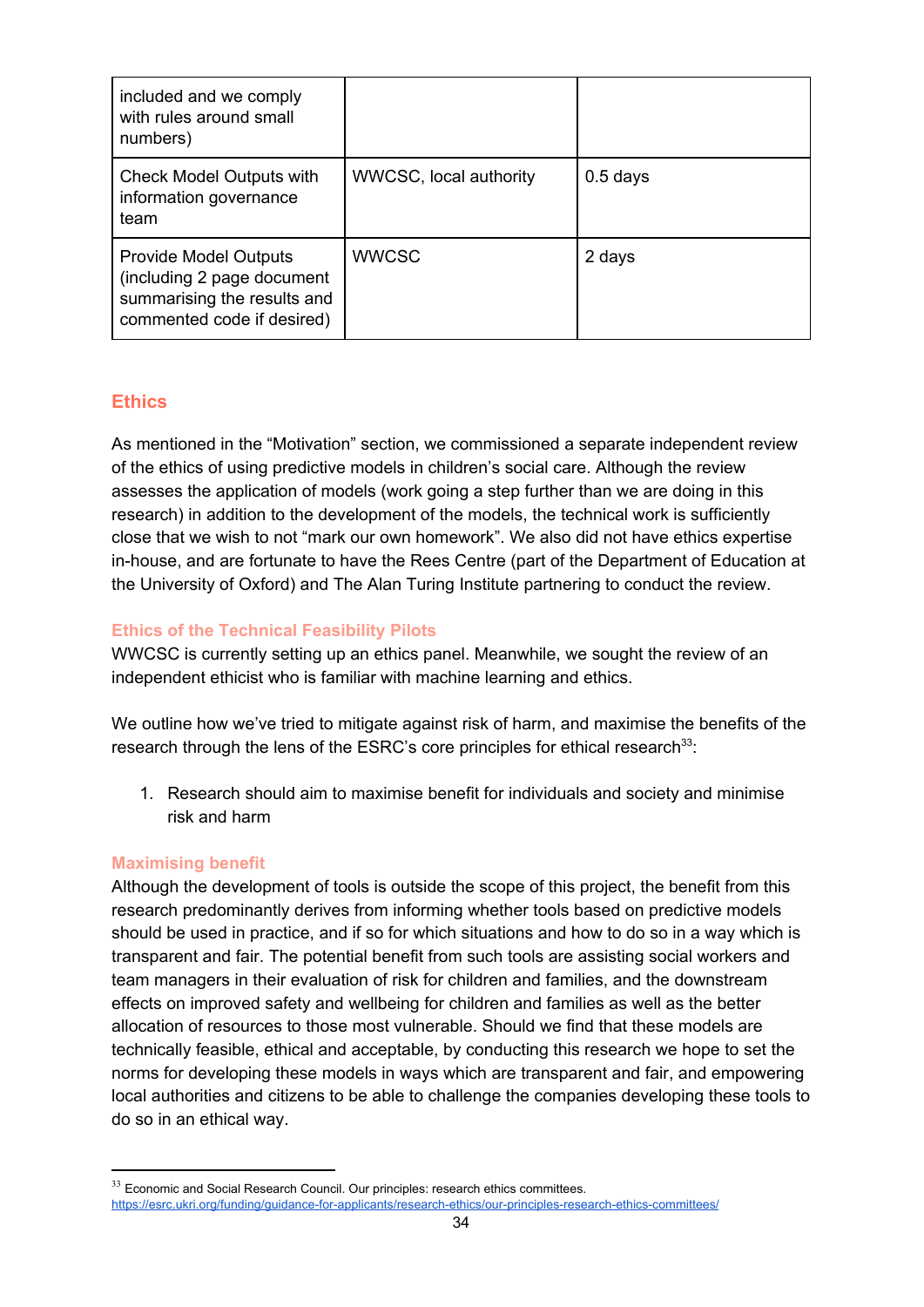Should we find that these tools are not appropriate for use in children's social care, we hope that local authorities would not invest in the development of such tools unless they have good reasons to believe that their situation deviates from the assumptions we make in our recommendation. In this case where risks are considered to outweigh the benefits of such tools, the benefit of this research would be the prevention of unnecessary expenditure of public funds and the prevention of the harms identified.

We attempt to maximise the benefit by publicly publishing this trial protocol and the final report so that all local authorities can learn from the research and allow it to feed into their decision-making processes on commissioning such tools.

We also will publish the code used to build the models under a copyleft licence (offering people the right to freely distribute copies and modified versions of the code with the stipulation that the same rights be preserved in derivative works created later). We do so in order to reduce the duplication of technical work, and provide absolute clarity on how the principles we are abiding by translating into the practicalities of the code. It also allows for the code to be scrutinised for error and developed further.

## **Minimising risk and harm**

Similarly to the benefits, the vast majority of risks associated with this project relate to the potential downstream impacts of tools based on predictive models. As already mentioned, the building of such tools is out of scope but we attempt to minimise the risk of the development of tools that are likely to cause harm by assessing the technical feasibility of *transparent and fair* models, not just models that maximise predictive accuracy. The independent review of ethics will cover a more extensive exploration of minimising the risks of using tools based on predictive models, which we anticipate to include a combination of technical and process considerations. The technical ones we have considered include:

- reporting the uncertainty associated with the prediction and focusing on performance on ranking rather than absolute prediction values to reduce an overestimation of the certainty provided by the models;
- testing the clarity of explanations for why the model is making that prediction to allow for easier detection of errors by the model and understanding of where disagreements between the social workers' evaluation of risk and the model's evaluation of risk are coming from;
- using embeddings and topics instead of words to reduce the risk of families or social workers gaming the algorithm by mentioning particular words in conversations and reports (although we note that there is a tradeoff between transparency and the opportunity for gaming).

The ethics review may indeed conclude that different or further technical strategies are necessary to minimise the risks identified, or that there are considerations we have missed. We have had to be pragmatic about developing strategies whilst the ethics review is in early stages. We shall integrate the two lines of enquiry in a summary report.

With regard to risks and harms associated with the research itself, we identify the following risks and mitigations: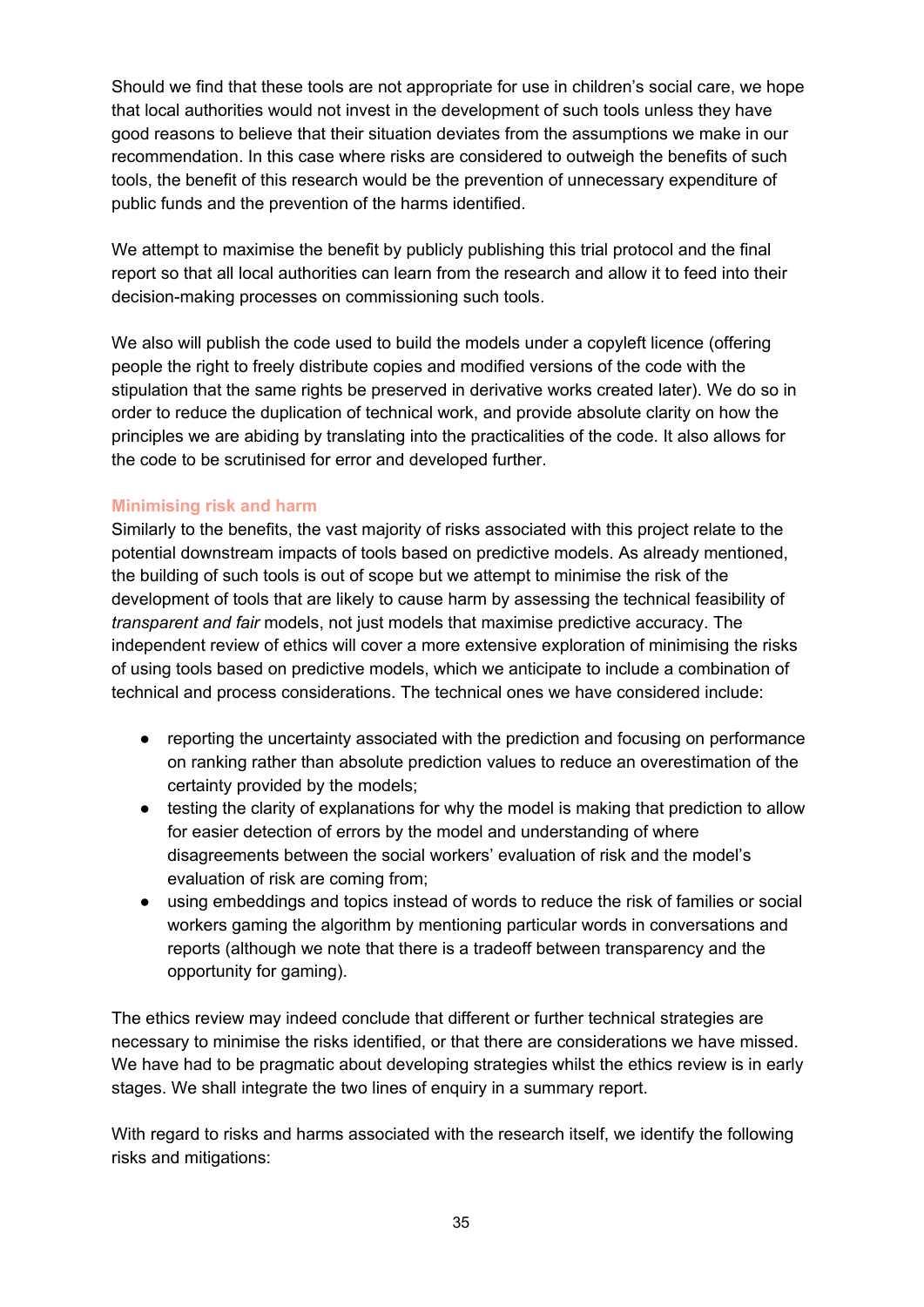| <b>Risk</b>                                                                                                                                                                                           | <b>Mitigation</b>                                                                                                                                                                                                                                                                                                                                                                                                                                                                                                                                                                                                                                                                                                                                                                                                                                                                                                                                                                                                                                                                                                                                                                                                                                    |
|-------------------------------------------------------------------------------------------------------------------------------------------------------------------------------------------------------|------------------------------------------------------------------------------------------------------------------------------------------------------------------------------------------------------------------------------------------------------------------------------------------------------------------------------------------------------------------------------------------------------------------------------------------------------------------------------------------------------------------------------------------------------------------------------------------------------------------------------------------------------------------------------------------------------------------------------------------------------------------------------------------------------------------------------------------------------------------------------------------------------------------------------------------------------------------------------------------------------------------------------------------------------------------------------------------------------------------------------------------------------------------------------------------------------------------------------------------------------|
| Individual children and / or<br>families are identified from their<br>data, and experience potential<br>downstream negative effects.                                                                  | We mitigate this risk of identification by the researchers<br>during the development of the models through technical<br>and non-technical procedures to pseudo-anonymise the<br>data (see "Pseudo-anonymisation of Text"). Additionally,<br>the researchers signing agreements which protect the<br>confidentiality of the children and families reduce the<br>risk of harm from identification. We mitigate the risk of<br>identification through the reports by conducting<br>statistical disclosure checks to ensure that individuals<br>cannot be identified from aggregate data published in<br>the report.                                                                                                                                                                                                                                                                                                                                                                                                                                                                                                                                                                                                                                     |
| The models identify that high<br>risk is associated with<br>particular group membership<br>e.g. by ethnicity and individuals<br>who are members of that group<br>experience unfair<br>discrimination. | This is lower risk than in traditional statistical research<br>whose output is generalised patterns all else being<br>equal rather than a prediction for an individual (which<br>can better incorporate nuances of counterbalancing<br>protective factors). However, we shall be mindful of<br>making statements about general patterns associated<br>with sensitive characteristics.                                                                                                                                                                                                                                                                                                                                                                                                                                                                                                                                                                                                                                                                                                                                                                                                                                                                |
| Social workers whose<br>decisions in the historical<br>unseen data differ from the<br>model's predictions experience<br>additional scrutiny and / or<br>other negative impacts on their<br>job.       | It is worth noting that a decision taken that was different<br>from the model's prediction indicates that the model did<br>not predict that decision given the available information<br>and the patterns it has learnt from other cases. The<br>difference may result from a variety of reasons, for<br>example, there is additional pertinent information that<br>hasn't been recorded in the case management system,<br>or it is an unusual case where there have been few<br>similar observations historically. The model's prediction<br>is not ground truth - it is built on historical decisions<br>made by social workers.<br>Having said that, there is a possibility that the local<br>authorities could misinterpret any difference between a<br>social workers' decision and the model's prediction as<br>the social worker "getting it wrong". The outputs agreed<br>with the local authority for this project does not include a<br>breakdown by social worker of each individual prediction<br>which differs from the social worker's decision. How<br>tools built on predictive models are used is out of scope<br>for this project but are an important question for answer<br>should the predictive models be technically feasible. |
| An external party (company /<br>local authority) builds a tool<br>with the published code and<br>deploys it in a way we would<br>not recommend.                                                       | Any party capable of building a deployable version of<br>the models from our code would be capable of building<br>a model themselves: publishing the code simply makes<br>it easier for them to build it but equally makes it easier to<br>build it in a way we would recommend. Publishing the                                                                                                                                                                                                                                                                                                                                                                                                                                                                                                                                                                                                                                                                                                                                                                                                                                                                                                                                                      |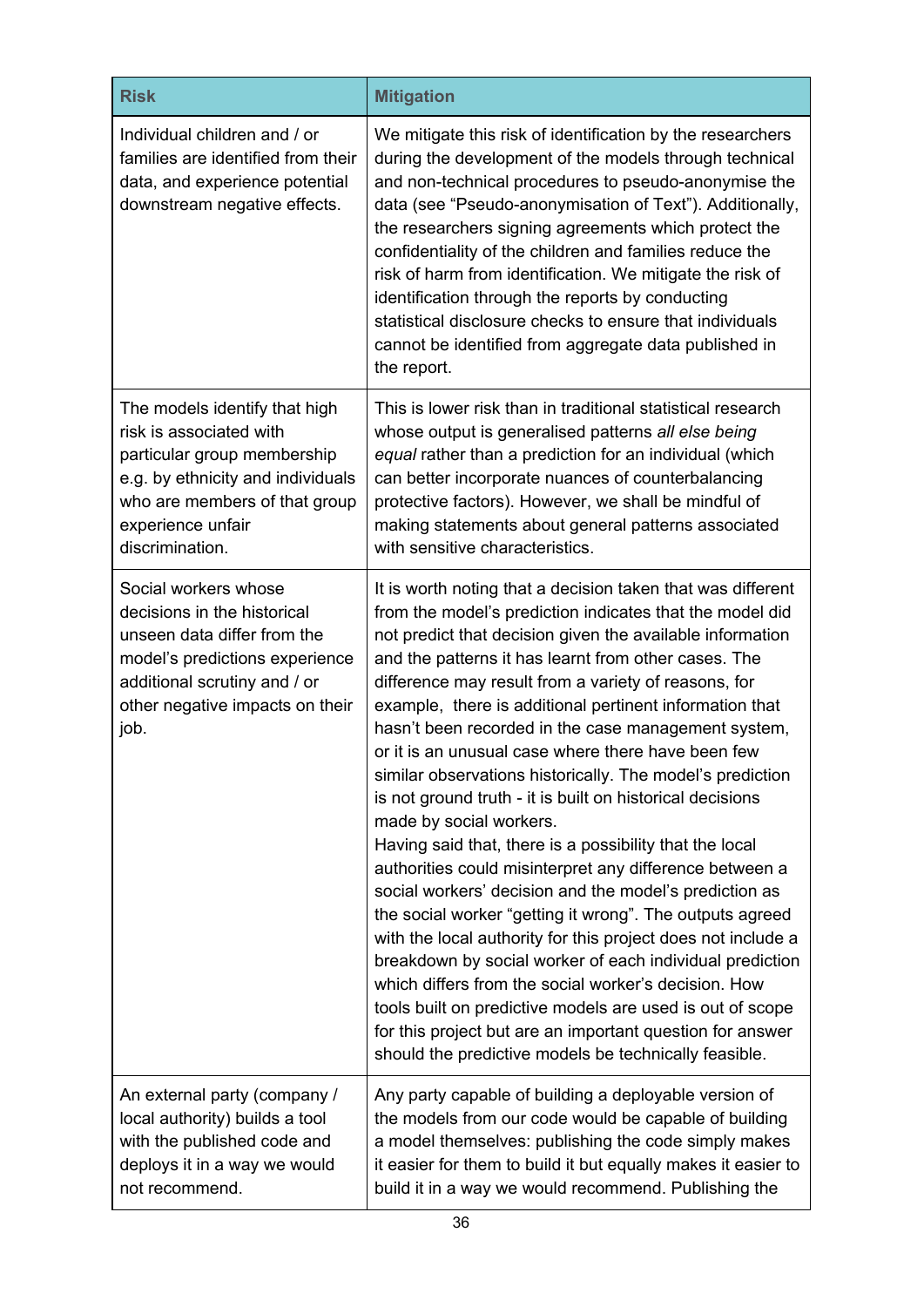| code under a copyleft licence stipulates that if a party<br>distributed and modified the code, the same rights to<br>free distribution and modification need to be preserved<br>in derivative work, facilitating transparency. We hope<br>that this use of the copyleft licence and publishing our<br>recommendations would enable such a party to be held<br>to account more easily. |
|---------------------------------------------------------------------------------------------------------------------------------------------------------------------------------------------------------------------------------------------------------------------------------------------------------------------------------------------------------------------------------------|
|                                                                                                                                                                                                                                                                                                                                                                                       |

2. the rights and dignity of individuals and groups should be respected

### **Respect for your private and family life, home and correspondence**

Article 8 of the *Human Rights Act 1998* protects the individual's right to respect for their privacy without interference from the state. It is a qualified right which means that local authorities can intervene to protect other people's rights, a qualification which is highly relevant in the safeguarding of children and young people. Children's social care has a duty under Section 47 of the *Children Act 1989* to "make enquiries" where there is "reasonable cause to suspect that a child is suffering, or is likely to suffer, significant harm".

No further data is collected for the purpose of this research. The data used for the research is administrative data collected in the course of social workers carrying out their day-to-day duties, and has either been obtained with the consent of the family and / or it has already been considered that the threshold for gathering data under section 47 enquiries has been met. For this reason, we consider that this processing of the data poses no further risk to the respect of the privacy of the individual.

### **Protection from unlawful discrimination**

The Public Sector Equality Duty outlined in the *Equality Act 2010* requires that public bodies eliminate unlawful discrimination. Models learn the "correct" answer by learning from historical decisions, which unfortunately can be discriminatory on the basis of protected characteristics. Please see the section on "Fairness" to learn more about our handling of suspected bias in historical data.

3. wherever possible, participation should be voluntary and appropriately informed

We have not sought the consent of individuals whose data we are processing for the research. As mentioned above, the data used is data solely collected in the course of social workers carrying out their day-to-day duties. It has either been obtained with the consent of the family and / or it has already been considered that the threshold for gathering data under section 47 enquiries has been met.

4. research should be conducted with integrity and transparency

We begin the section outlining our approach by setting out the principles which guide the research ("Building responsible models"), and have outlined elsewhere our strategies to conduct the research with integrity and transparency (see sections on "Fairness", "Testing ways to make the models transparent").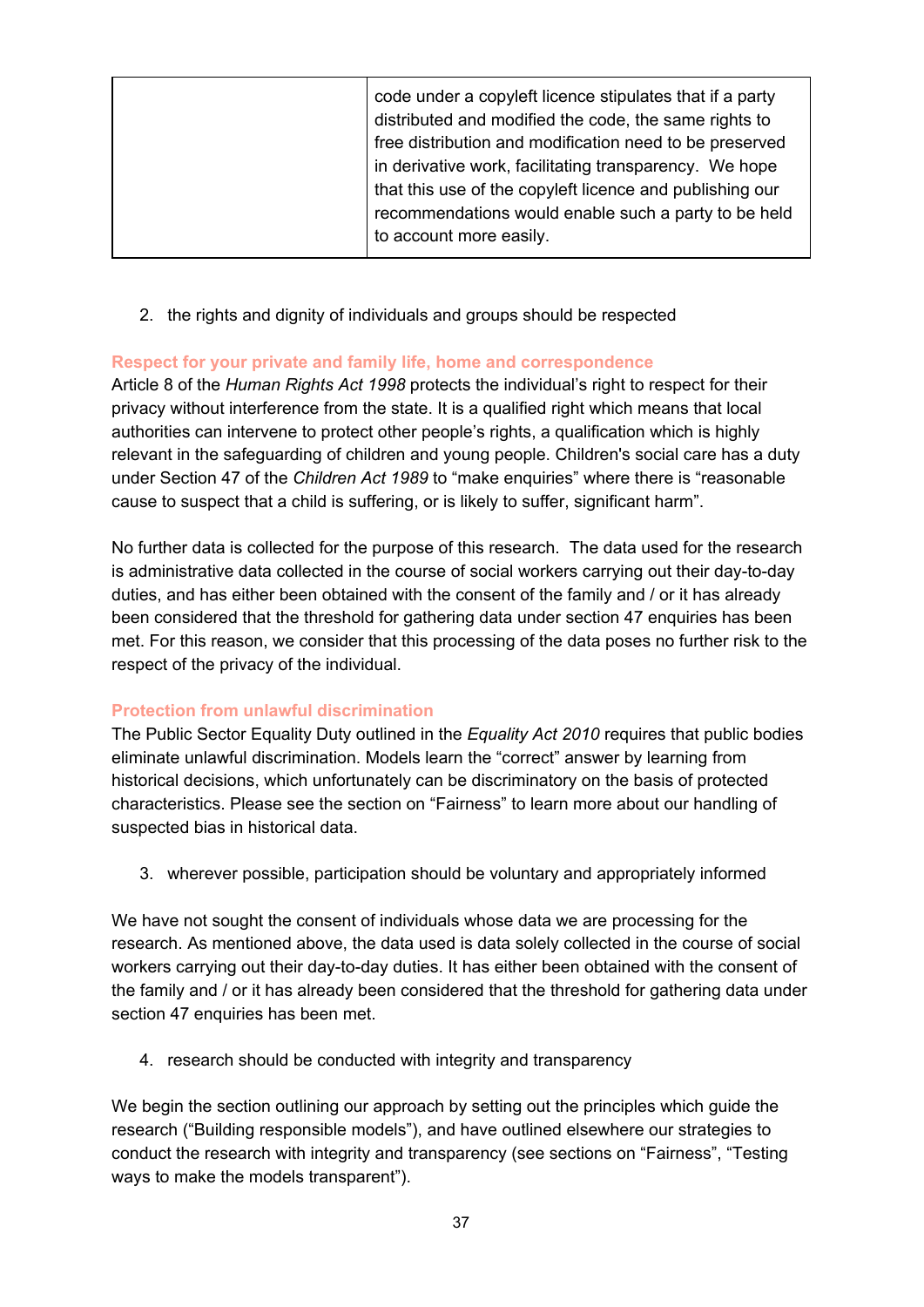5. lines of responsibility and accountability should be clearly defined

Within What Works for Children's Social Care, Michael Sanders (Executive Director) is the principal investigator of the research, and the technical feasibility pilots will be conducted by Vicky Clayton (Data Science Manager) with support from the research team as necessary.

There is a principal contact within each local authority who is coordinating the research internally.

The lines of responsibility and accountability are outlining in a partnership agreement between What Works for Children's Social Care and each local authority. Broadly the roles are split as follows:

What Works for Children's Social Care will:

- Work with the local authority to agree research questions and data requests.
- Conduct the techniques and process safeguards to anonymise the data to the satisfaction of the local authority, or work with their staff to do so.
- Create predictive models to answer agreed outcomes of interest.
- Seek feedback on the topics produced by the model from social workers.
- Provide the local authority with the model outputs in the form of a short report including, for example:
	- $\circ$  A description of how the models work, both overall and for representative individuals.
	- Measures of accuracy for each model if there is sufficient data, this will be broken down by age, gender, disability and ethnicity to make sure that the models are not biased against minority groups.
	- Visualisations of 5-10 important factors.
	- 1-3 anonymised examples of predictions and topics from referral and assessment reports.
	- The commented code for anonymisation, data cleaning and model building.
- Publish the project outputs to the public domain:
	- A research protocol detailing the methodology and a non-technical summary of the methodology.
	- A final research report and blog detailing the accuracy measures for each model, which features are most important, visualisations for importance features, and synthetic examples of topics.
	- A generic version of the model building code under a copyleft licence (offering people the right to freely distribute copies and modified versions of the code with the stipulation that the same rights be preserved in derivative works created later).

The local authority will:

- Work with WWCSC researchers to agree research questions and data request.
- Conduct necessary internal processes to facilitate the research (e.g. a Data Privacy Impact Assessment).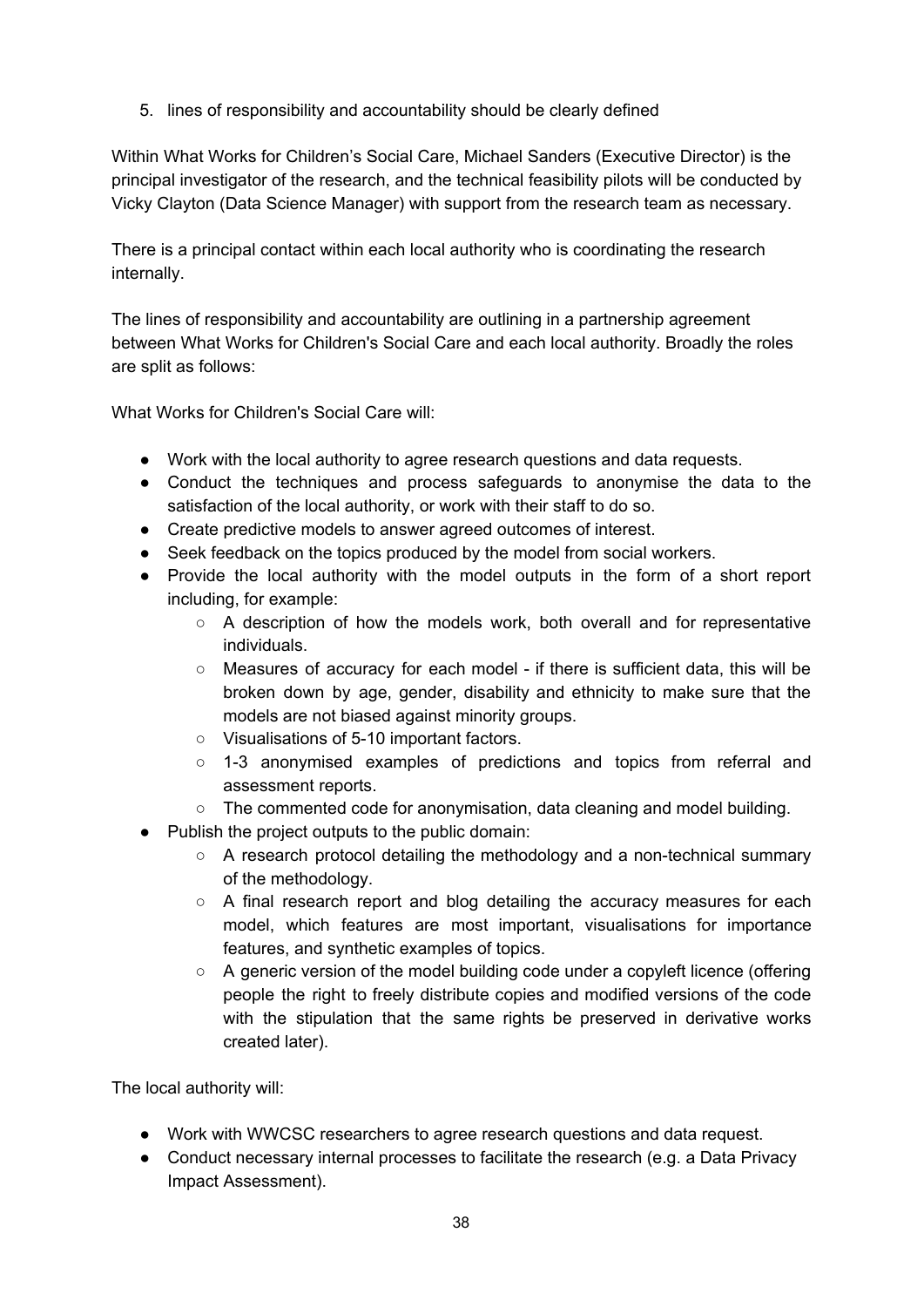- Extract the data from the case management system or storage repository.
- Provide WWCSC researchers with access to relevant data on local authority systems.
- Provide WWCSC researchers with supervision and use of computers with relevant software for the duration of the Project, and facilitate the bringing in of pre-written code.
- Facilitate access to a small number of social workers (3-5 individuals) to feedback on the topics produced by the models.
- 6. independence of research should be maintained and where conflicts of interest cannot be avoided they should be made explicit.

As a research organisation, we do not have a profit incentive related to developing a future tool. This allows us to approach the question with a healthy dose of scepticism and take an objective stance on whether the use of such models is helpful to the sector.

We chose to commission an independent review of the ethics of using predictive models in children's social care. Although the review assesses the application of models (work going a step further than we are doing in this research), the technical work is sufficiently close that we wish to not "mark our own homework".

Dan Gibbons (previously Data Science Manager) was seconded from the Behavioural Insights Team to contribute to planning the research. They are part of the team conducting ongoing projects using predictive models with two local authorities' children's social care teams. They were recruited specifically because of this expertise and prior experience. Since the code is being released under a copyleft licence, there is no benefit to the Behavioural Insights Team over and above another organisation with an interest in this field.

# <span id="page-38-0"></span>**Data Protection**

The data used for the research is administrative data collected in the course of social workers carrying out their day-to-day duties. No further data is collected for the purpose of this research. Although we will pseudo-anonymise the data by removing instant identifiers, the data would still be considered personal data under GDPR. This section is structured according to the guidance given by the Information Commissioner's Office, which "covers the General Data Protection Regulation (GDPR) as it applies in the UK, tailored by the Data Protection Act 2018"<sup>34</sup>.

The data controller for this project is the relevant local authority.

## **Principles of the GDPR 35**

**Principle (a): Lawfulness, fairness and transparency**

1. Lawfulness:

<sup>&</sup>lt;sup>34</sup> Information Commissioner's Office. Guide to the General Data Protection Regulation (GDPR).

<https://ico.org.uk/for-organisations/guide-to-data-protection/guide-to-the-general-data-protection-regulation-gdpr/> <sup>35</sup> Information Commissioner's Office. The principles.

<https://ico.org.uk/for-organisations/guide-to-data-protection/guide-to-the-general-data-protection-regulation-gdpr/principles/>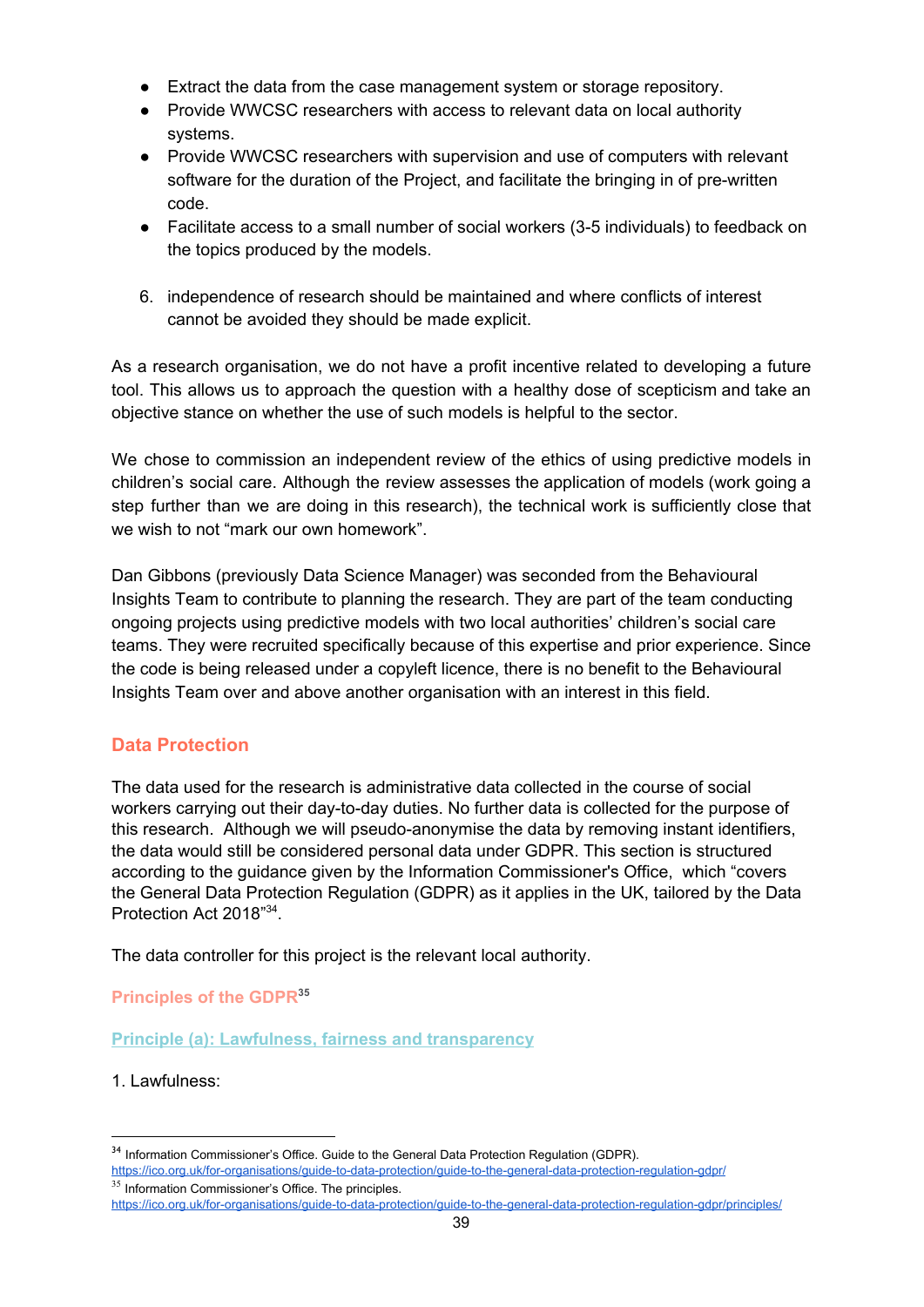The lawful basis for this processing is for local authorities to decide, consistent with their role as data controllers.

The models incorporate GDPR-defined "special category data"<sup>3637</sup> on disability because it's an important factor in whether the child's needs are being met. A lawful basis for processing this special category data also needs to be decided by the local authorities from the conditions outlined under Article 9(2) of the GDPR (which covers the processing of the special category data).

### 2. Fairness:

ICO's guidance says fairness means "you should only handle personal data in ways that people would reasonably expect and not use it in ways that have unjustified adverse effects on them"<sup>38</sup>. We consider that families expect social workers to use their information to carry out their statutory duties and additional compatible purposes. We put in place technical safeguards to reduce the risk of adverse effects (see "Ethics of the Technical Feasibility Pilots").

3. Transparency:

As data controllers, local authorities are conducting their own arrangements.

## **Principle b): Purpose Limitation**

Local authorities' data will only be used to answer their own questions and contribute to answering the overall research questions for the project (outlined under "Research Questions"). They will not be used for any other purpose.

### **Principle c): Data Minimisation**

We have only requested data that is adequate, relevant and limited to what is necessary for each predictive problem, and to fulfil the purpose of this project overall. Broadly speaking, we can classify the data requested into four groups:

- Outcome measures (i.e. what we are trying to predict)
- Structured data from case management systems as inputs to the model
- Text data from case management systems as inputs to the model
- Sensitive characteristics to test for bias (please see "Fairness")

Please see "Outcomes and Data" for more information on the specifics.

### **Principle d): Accuracy**

The data will undergo considerable checks to validate the accuracy of the data (see "Structured data cleaning"). These checks identify impossible values (e.g. ages outside of reasonable human lifespan) but cannot identify mistakes which are possible values (e.g. a child being 5 years old instead of 8 years old). Individuals can follow the usual procedures outlined in the local authorities' privacy notices to rectify their data if they suspect it's incorrect. The local authority will assist WWCSC research staff to correct the data in the data extract.

 $38$  Information Commissioner's Office. Principle (a): Lawfulness, fairness and transparency.

[https://ico.org.uk/for-organisations/guide-to-data-protection/guide-to-the-general-data-protection-regulation-gdpr/principles/lawfu](https://ico.org.uk/for-organisations/guide-to-data-protection/guide-to-the-general-data-protection-regulation-gdpr/principles/lawfulness-fairness-and-transparency/) [lness-fairness-and-transparency/](https://ico.org.uk/for-organisations/guide-to-data-protection/guide-to-the-general-data-protection-regulation-gdpr/principles/lawfulness-fairness-and-transparency/)

<sup>&</sup>lt;sup>36</sup> Information Commissioner's Office. Special category data.

[https://ico.org.uk/for-organisations/guide-to-data-protection/guide-to-the-general-data-protection-regulation-gdpr/lawful-basis-for](https://ico.org.uk/for-organisations/guide-to-data-protection/guide-to-the-general-data-protection-regulation-gdpr/lawful-basis-for-processing/special-category-data/) [-processing/special-category-data/](https://ico.org.uk/for-organisations/guide-to-data-protection/guide-to-the-general-data-protection-regulation-gdpr/lawful-basis-for-processing/special-category-data/)

<sup>&</sup>lt;sup>37</sup> We are requesting data on ethnicity, which is included in special category data; however, this is for the sole purpose of checking the model for bias and will not be used in the predictive models.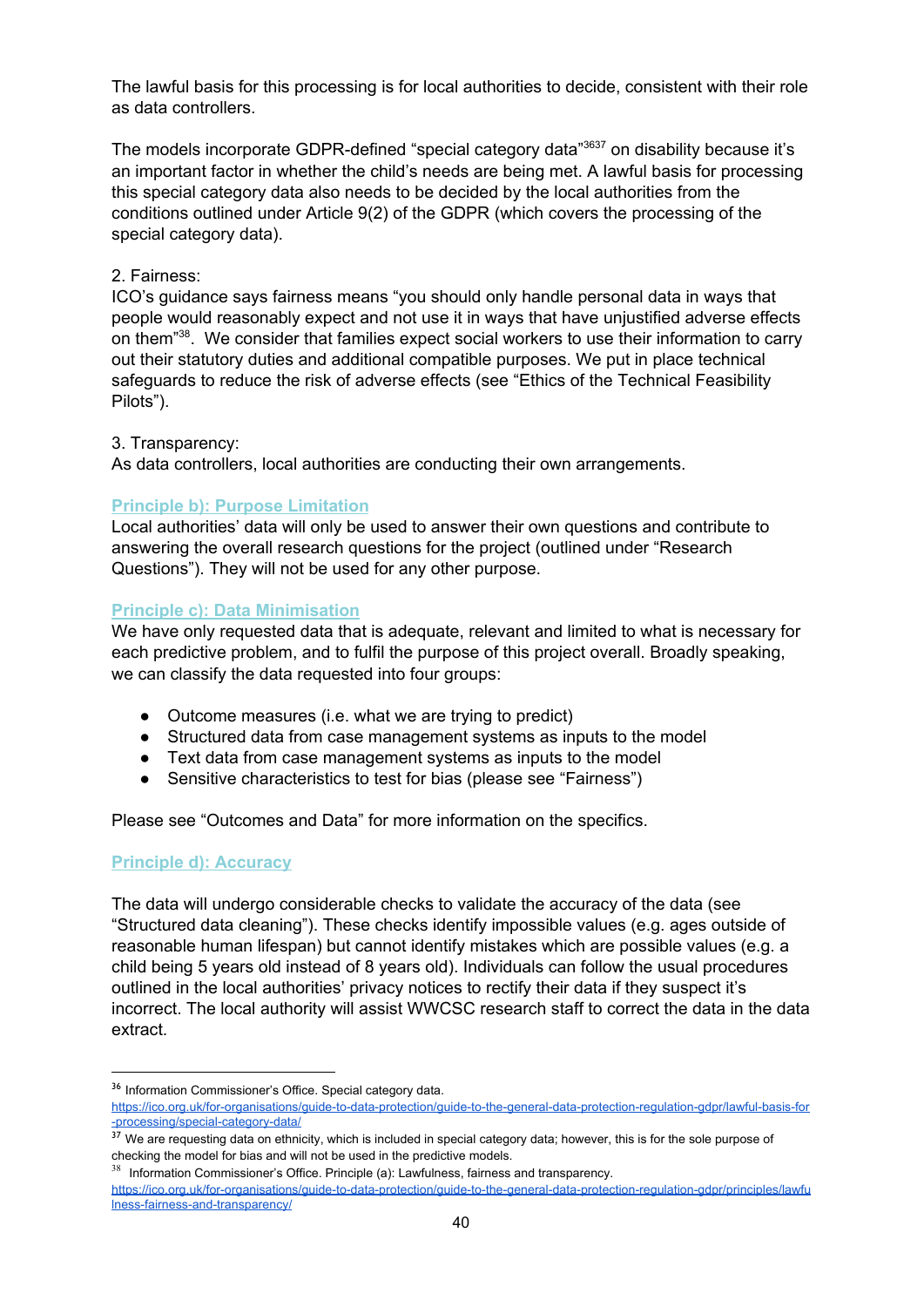#### **Principle e): Storage limitation**

WWCSC will not store the data at all and we shall access the data on local authority systems. WWCSC researchers will only access to the data for the period of time necessary to do the research and appropriate quality assurance.

**Principle f): Integrity and confidentiality (Security)** Please see the security section below.

#### **Principle g): Accountability principle**

Please see principle 5) "lines of responsibility and accountability should be clearly defined" of "Ethics of the Technical Feasibility Pilots".

#### **Individuals' rights under the GDPR**

We follow the processes and procedures laid out by the relevant local authority. Privacy notices on the local authorities' websites detail how they meet the rights under GDPR and should be the first port of call for each individual local authority. However, we outline here arrangements for upholding the individuals' rights that are specific to this project.

#### **The right to be informed**

As data controllers, local authorities are conducting their own arrangements. For some, this type of processing is already covered in their generic privacy notice in facilitating them to fulfil their statutory duty to safeguard and promote the welfare of children, and also to plan the provision of services.

#### **The right to rectification, the right of erasure, the right to restrict processing and the right to object**

The local authorities will ensure that the data in the data extract it gives WWCSC researchers access to for the purposes of the project has been rectified if necessary and contains no cases where legitimate requests have previously been made to erase the data, or restrict or object to the processing of the data. If the local authority receives requests relevant to the data during the processing, it will assist WWCSC to rectify or erase the data from the extract as appropriate.

#### **The right to access**

Individuals can follow the normal procedures outlined in the local authority's privacy notice to request access to their data as the data extract is simply a subset of that data.

#### **The right to data portability**

The right to data portability allows individuals to obtain and reuse their individual data for their own purposes across different services. This is not particularly relevant in the context of children's social care as children and families can't choose to switch to alternative provider in a similar way to changing provider of a consumer service.

#### **Individual's rights in relation to automated decision-making and profiling**

Article 22(1) of GDPR states that "The data subject shall have the right not to be subject to a decision based solely on automated processing, including profiling, which produces legal effects concerning him or her or similarly significantly affects him or her." For absolute clarity, we do not consider that this project constitutes "a decision based solely on automated processing" because no decision about the individual is taken. We grant that a main aim of the research is to help local authorities assess whether to invest in developing these types of models and associated tools and that these tools would be used to assist social workers to make decisions which have significant impacts on individuals. However, a crucial distinction is that we do not anticipate ever recommending that the decision be based *solely* on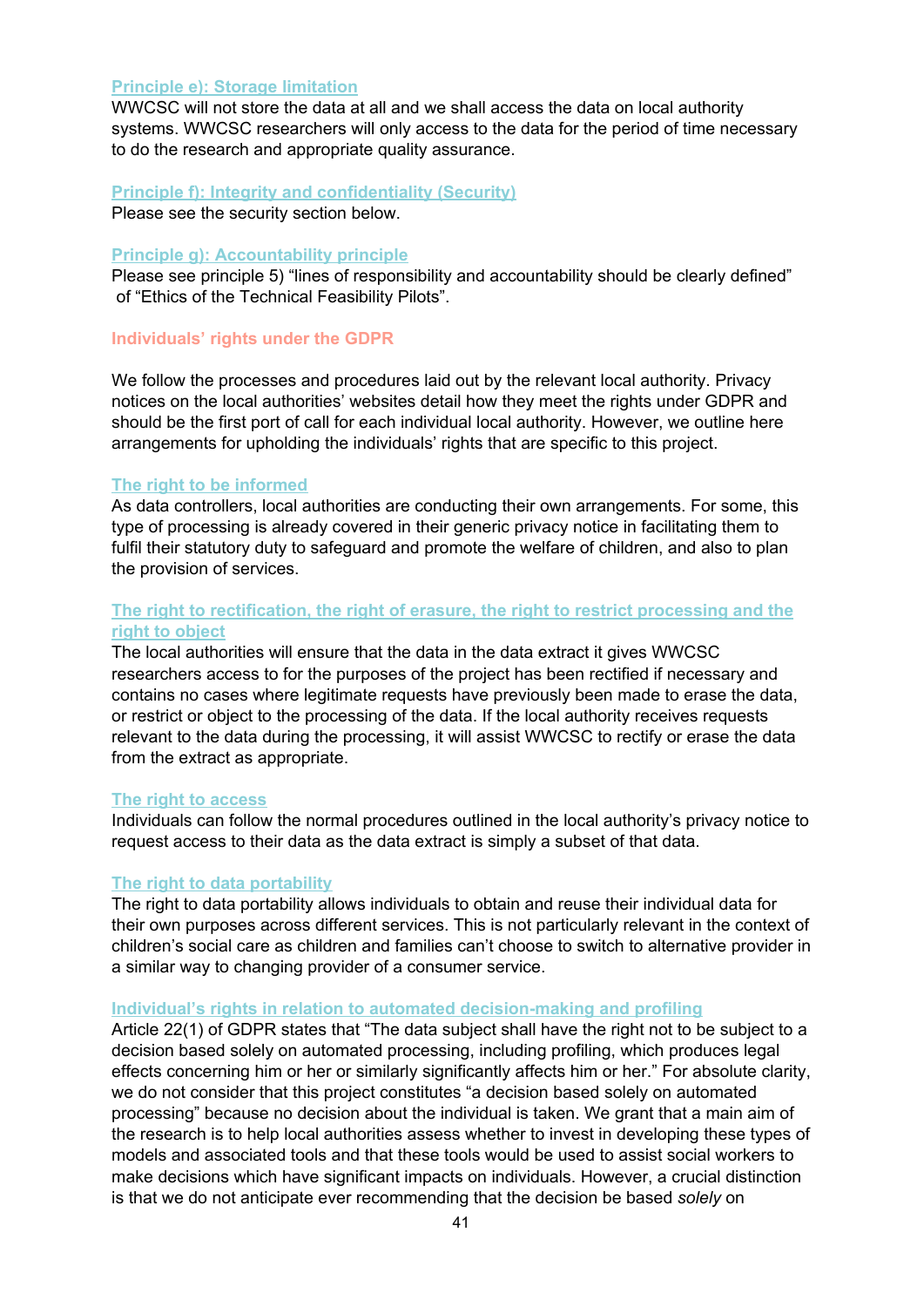automated processing but instead such tools should at most give the social worker who is making the decision information about the case.

#### **Accountability and Governance under the GDPR**

The Data Protection Officer / information governance team of the relevant local authority is accountable for the data protection element of the project. Researchers from WWCSC are responsible for making sure they comply with the local authorities' data protection policies and procedures.

#### **Security**

The text data will be accessed only on password-protected local authority computers on local authority systems. WWCSC staff will be "supervised" by a local authority staff member whilst onsite, and what they import and export from the system will be monitored (no transfers of data allowed; transfers of code and log files allowed but checked for disclosure of personal data).

#### **Checks on staff**

The data will only be accessed by WWCSC research team members who are ONS Approved Researchers, with DBS checks. Research staff at WWCSC have undergone data protection training and have substantial experience in handling data. The research team continues to review the training needs of the team to ensure WWCSC's approach remains up-to-date.

## **Appendix**

### **Glossary**

### **Predictive Analytics 39**

| Term                    | <b>Abbreviation Definition</b> |                                                                                                                                                                                                                                                                                                                                                                                                                                                                                                                          |
|-------------------------|--------------------------------|--------------------------------------------------------------------------------------------------------------------------------------------------------------------------------------------------------------------------------------------------------------------------------------------------------------------------------------------------------------------------------------------------------------------------------------------------------------------------------------------------------------------------|
| Predictive<br>analytics | <b>PA</b>                      | Predictive analytics is a subset of machine learning. It is the scientific<br>study of algorithms and statistical models that computer systems use to<br>predict an outcome for an individual (in contrast to demand forecasting<br>at a local authority level).                                                                                                                                                                                                                                                         |
| Machine<br>learning     | ML                             | Machine learning is a subset of artificial intelligence. It is the scientific<br>study of algorithms and statistical models that computer systems use to<br>effectively perform a specific task without using explicit instructions,<br>relying on patterns and inference from historical data instead. It is in<br>contrast to 'expert systems' (another type of artificial intelligence that<br>has fallen out of favour) which relies on programmers writing explicit<br>rules e.g. if re-referred, do an assessment. |

<sup>&</sup>lt;sup>39</sup> For a more comprehensive glossary, please see Google's Machine Learning glossary: <https://developers.google.com/machine-learning/glossary/>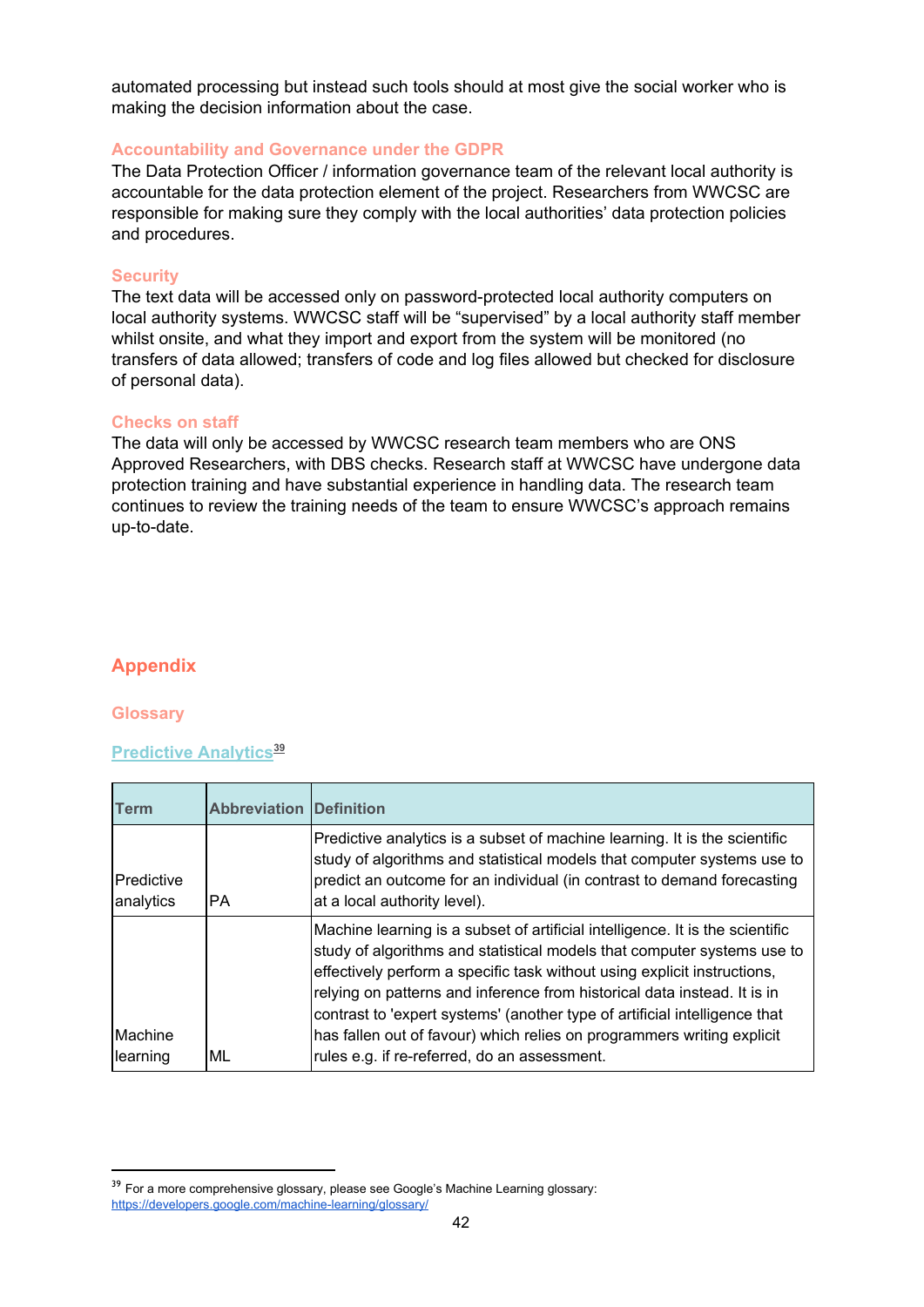| Artificial<br>intelligence | Al | The theory and development of computer systems able to perform tasks<br>normally requiring human intelligence, such as visual perception,<br>speech recognition, decision-making, and translation between<br>languages. Currently mostly domain-specific (known as 'narrow Al') e.g.<br>playing chess rather than the kind of intelligence that humans have<br>which they can flexibly apply to lots of different types of problems<br>(known as 'artificial general intelligence'). |
|----------------------------|----|--------------------------------------------------------------------------------------------------------------------------------------------------------------------------------------------------------------------------------------------------------------------------------------------------------------------------------------------------------------------------------------------------------------------------------------------------------------------------------------|
| Feature /<br>variable      |    | We use feature and variable interchangeably. A feature or variable is<br>an individual measurable characteristic of the phenomenon being<br>observed, for example, age, gender.                                                                                                                                                                                                                                                                                                      |
| Prediction<br>bias         |    | A value indicating how far apart the average of predictions is from the<br>average of labels (in this case the social workers' decisions) in the<br>historical data. All models predicting a problem complicated enough to<br>require machine learning have some prediction bias - we do not try to<br>eliminate all bias when training the model because the patterns learnt<br>are less likely to generalise well to future data.                                                  |
| Variance                   |    | Variance is an error from sensitivity to small fluctuations in the training<br>set. High variance indicates that (in the attempt to reduce bias) the<br>model has fitted the random noise in the training data, rather than the<br>intended outputs (overfitting).                                                                                                                                                                                                                   |
| <b>Bias</b><br>(fairness)  |    | Risk assessment system can have two types of biases:<br>Biased actions or interventions that are not allocated in a way<br>that's representative of the population.<br>Biased outcomes through actions or interventions that are a<br>$\bullet$<br>result of your system being wrong about certain groups of<br>people                                                                                                                                                               |

# **Children's Social Care**

| Term                                                      | <b>Abbreviation Definition</b> |                                                                                                                                                                                                                                                                                                                       |
|-----------------------------------------------------------|--------------------------------|-----------------------------------------------------------------------------------------------------------------------------------------------------------------------------------------------------------------------------------------------------------------------------------------------------------------------|
| Child<br>Criminal<br>Exploitation                         | CCE                            | Including 'county lines' and gangs, when children are used for criminal<br>activity and feel compelled to conform by more powerful people in the<br>gang/chain/peer group.                                                                                                                                            |
| Children in<br>Need                                       | CIN                            | Local authorities have a duty to assess and support any children in their<br>larea who are 'in need' under Section 17 of the Children Act 1989.<br>Working with families under Sec 17 is by consent only. If necessary, the<br>child can become the subject of a Child in Need Plan to ensure their<br>needs are met. |
| Child<br>Protection<br>Conference<br>(Initial/Revie<br>w) | CPC or<br><b>ICPC/RCPC</b>     | Multi-agency meeting held to decide whether a child needs a child<br>protection plan and under what category (emotional, physical, sexual<br>abuse or neglect).                                                                                                                                                       |
| Child<br>Protection<br>Investigation Sec 47               |                                | An investigation to ascertain whether a child is at risk of or has suffered<br>significant harm. This is done under Sec 47 of the Children Act 1989 and<br>this legal term is often used as shorthand. Initiating a Section 47 gives<br>powers to share information without parental consent and compels other        |